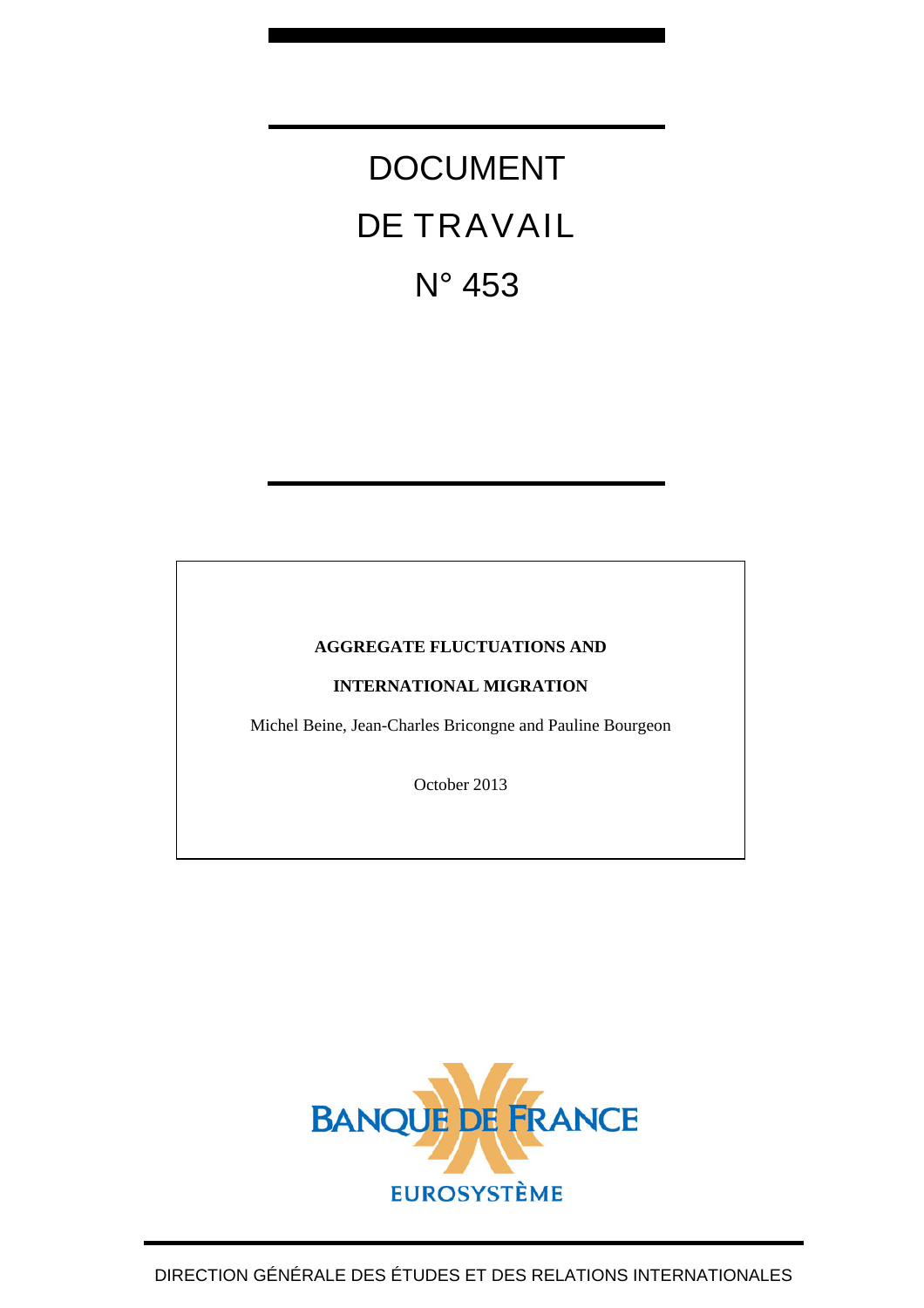## DIRECTION GÉNÉRALE DES ÉTUDES ET DES RELATIONS INTERNATIONALES

#### **AGGREGATE FLUCTUATIONS AND**

#### **INTERNATIONAL MIGRATION**

Michel Beine, Jean-Charles Bricongne and Pauline Bourgeon

October 2013

Les Documents de travail reflètent les idées personnelles de leurs auteurs et n'expriment pas nécessairement la position de la Banque de France. Ce document est disponible sur le site internet de la Banque de France « [www.banque-france.fr](http://www.banque-france.fr/) ».

Working Papers reflect the opinions of the authors and do not necessarily express the views of the Banque de France. This document is available on the Banque de France Website "[www.banque-france.fr](http://www.banque-france.fr/)".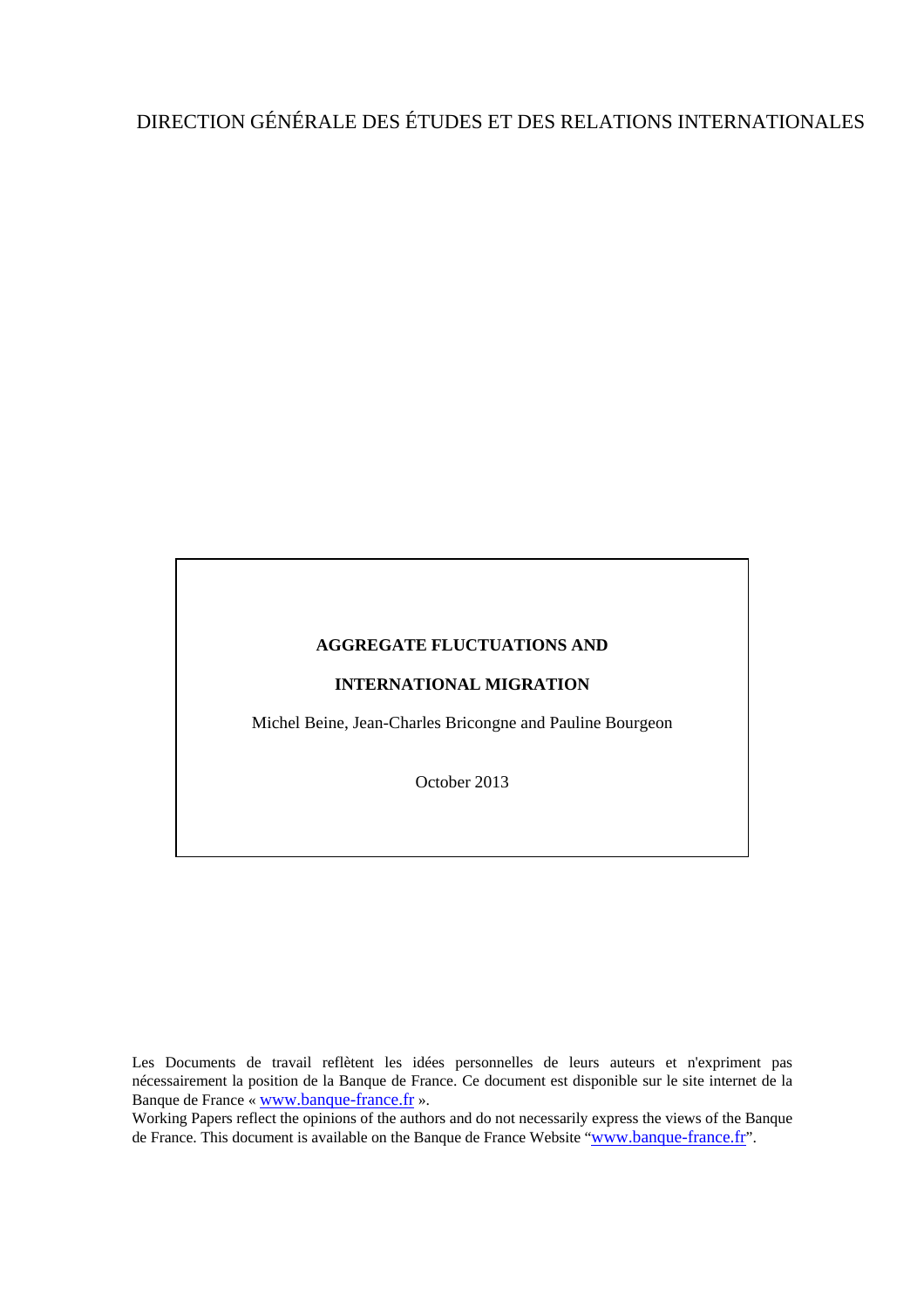# Aggregate Fluctuations and International Migration

Michel Beine<sup>2</sup>, Pauline Bourgeon<sup>3</sup>, Jean-Charles Bricongne<sup>4</sup>

 $\overline{a}$ 

<sup>&</sup>lt;sup>1</sup> This paper has benefitted from comments from the audience at various seminars held in Paris at Banque de France (internal seminar and CEPR Global Spillovers and Business Cycles conference), Moscow (HSE), Paris (Paris 1 Macro Workshop), and Aix (AFSE congress). We thank in particular Simone Bertoli, Jean-François Carpantier, Xavier Chojnicki, Nicolas Coeurdacier, Frédéric Docquier, Lionel Fontagné, Jean Imbs, Daniel Mirza, Henri Pagès, Chris Parsons, Gilles Saint-Paul, Wessel Vermeulen for helpful comments on a previous version. The help of Jean-Marc Thomassin is gratefully acknowledged.

<sup>&</sup>lt;sup>2</sup> CREA, University of Luxembourg, CES-Ifo and Banque de France, michel.beine@uni.lu

<sup>&</sup>lt;sup>3</sup> Banque de France and Université Paris 1 - Panthéon Sorbonne

<sup>4</sup> Banque de France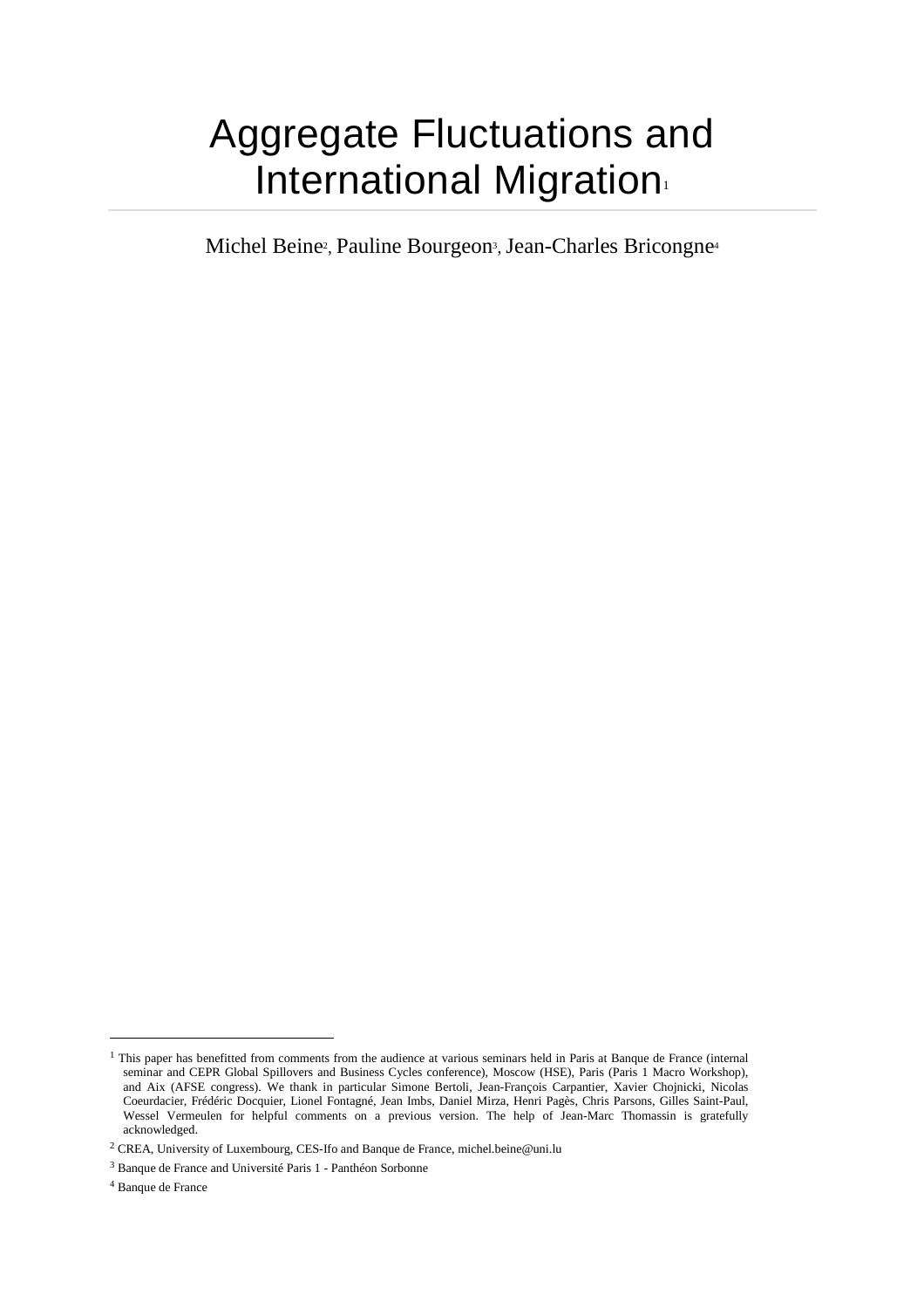#### **Résumé en français**

Les théories traditionnelles d'intégration économique accordent beaucoup d'importance à la mobilité internationale pour faire face aux chocs asymétriques au sein d'une zone. Pourtant, les travaux récents sur les migrations internationales ont ignoré le rôle des chocs conjoncturels dans la détermination des flux de migrations internationales. Ce papier a pour objectif de combler cette lacune. Nous dérivons d'abord un modèle de choix optimal de migration, qui est une extension du modèle d'utilité aléatoire (Random Utility Model). Notre modèle prédit qu'une amélioration de la situation économique d'un pays de destination potentielle relativement au pays d'origine pourrait accroître le flux de migrants entre ces deux pays. Et ce, en plus d'une augmentation due à des facteurs de migration structurels tels que le différentiel de salaire ou la distance géographique. En construisant une base de données de flux migratoires bilatéraux annuels bruts entre 30 pays développés sur la période 1980-2010, nous testons empiriquement l'ampleur de l'effet des chocs conjoncturels sur les flux de migration bilatéraux. Nos résultats indiquent que les fluctuations agrégées et les taux d'emploi relatifs affectent l'intensité des flux migratoires bilatéraux. Par ailleurs, nous apportons la preuve que les accords de Schengen et l'introduction de l'euro ont permis d'augmenter la mobilité des travailleurs entre les États membres.

#### **Codes JEL :** F22, O15

**Mots clés :** Migrations internationales, Chocs conjoncturels, Pays de l'OCDE, Maximisation du revenu

-----------------------------------------------------------------------------------------------------------------

#### **Abstract**

Traditional theories of integration such as the optimum currency area approach attribute a prominent role to international labour mobility in coping with relative economic fluctuations between countries. However, recent studies on international migration have overlooked the role of short-run factors in explaining international migration flows. This paper aims to fill that gap. We first derive a model of optimal migration choice based on an extension of the traditional Random Utility Model. Our model predicts that an improvement in the economic activity in a potential destination country relative to any origin country may trigger some additional migration flows on top of the impact exerted by long-run factors such as the wage differential or the bilateral distance. Compiling a dataset with annual gross migration flows between 30 developed origin and destination countries over the 1980-2010 period, we empirically test the magnitude of the effect of short-run factors on bilateral flows. Our econometric results indicate that relative aggregate fluctuations and employment rates affect the intensity of bilateral migration flows. We also provide compelling evidence that the Schengen agreements and the introduction of the euro significantly raised the international mobility of workers between the member countries.

#### **JEL Classification:** F22, O15

**Keywords**: International Migration, Business cycles, OECD countries, Income Maximization.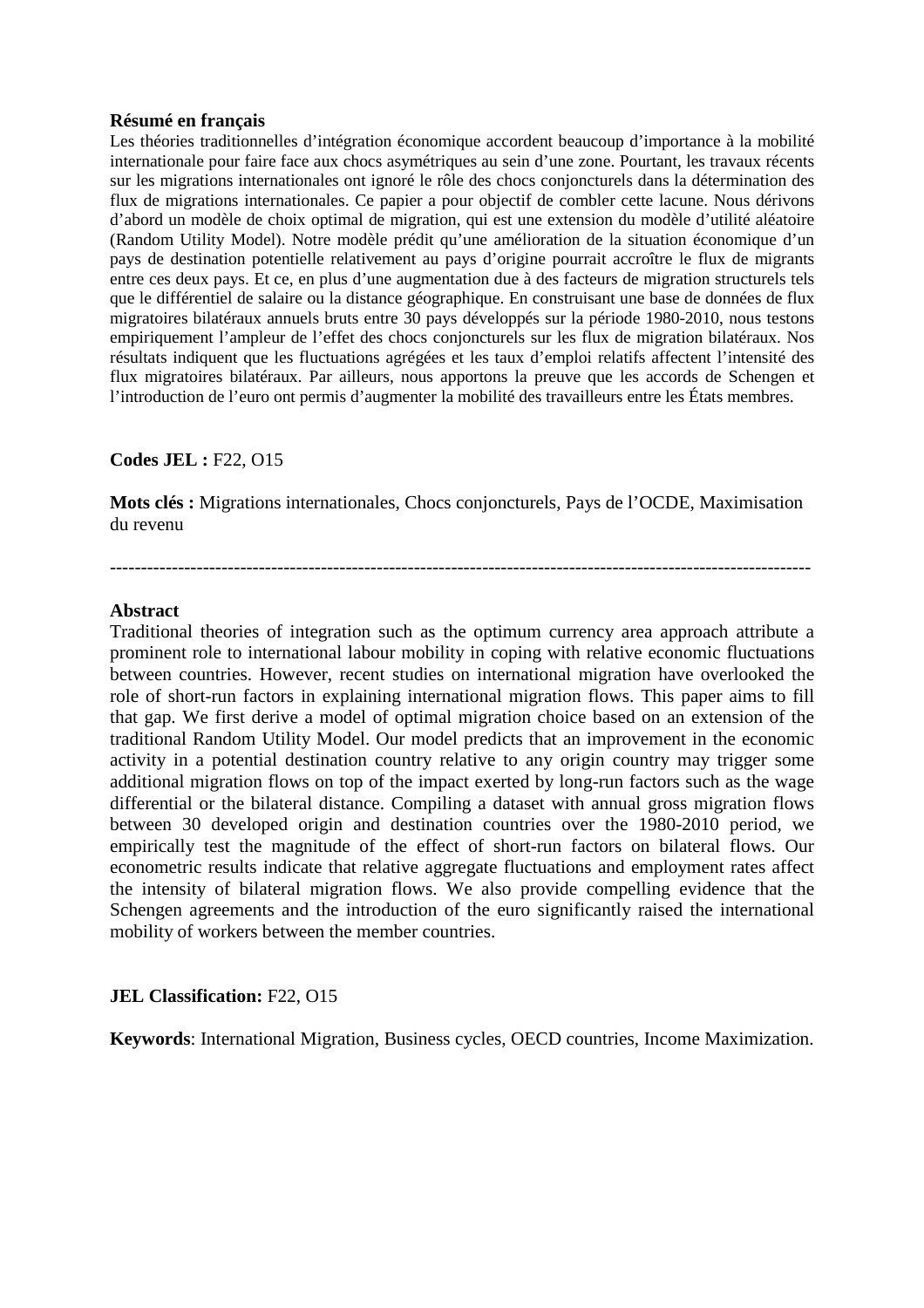## 1 Introduction

International movements of workers between OECD countries have steadily increased over the last 50 years. According to OECD data, this trend clearly intensified as of the early 1980s.<sup>1</sup> Historically, migration has always been a labor market alternative for economic agents. In the face of adverse economic developments, households or workers may choose to migrate to a particular external country (from a set of alternative destinations) based on considerations that are essentially related to expectations regarding future income. Such decisions are generally based on their perceptions of current and future economic conditions both within their country of origin and in a number of potential destinations. Although many other factors are relevant for migration decisions, this paper focuses on the role of short-run economic factors in shaping the migration choice, and in particular on the role of business cycle fluctuations and employment prospects.

For many years, economists have considered labour mobility as an important macroeconomic adjustment mechanism. The literature on optimum currency areas pioneered by Robert Mundell in 1961, has underscored the role of labor mobility as an adjustment mechanism within a currency union in the face of asymmetric shocks between the participating countries or regions. The criterion of labour mobility has been used as a key measure in assessing whether or not a particular area represents a so-called optimum currency area. Indeed, during the 90s, numerous studies disqualified Europe as an optimum currency area because of its lack of labour mobility. In contrast, Blanchard and Katz (1992) argued that labour mobility could be seen as a dominant adjustment mechanism in reaction to transitory fluctuations in the United States. In the absence of reliable data on labour movements, the supporting evidence was however obtained via an indirect analysis based on a VAR approach involving price, wage and unemployment dynamics. One of the underlying assumptions used to infer the degree of labour mobility is that labor mobility will induce wage and employment adjustment. This is a debatable assumption in the light of recent literature on the impact of immigration on wages (Borjas et al. (1996), Card (2001), Docquier et al. (2011)). As an alternative to this indirect approach, this paper proposes a direct analysis of the relationship between labour mobility and business cycle fluctuations, taking advantage of new data on migration flows and building on recent developments in microfounded estimable gravity models. In other words, our aim is to tackle an old problem with a fresh approach.

In particular, we test how international migration flows react to economic fluctuations in a sample of mostly OECD countries. To do so, we build and use data of annual migration flows between 30 countries over the 1980-2010 period. We also focus on the European Monetary Union and in particular on the impact of the Schengen agreements and the EMU itself on the degree of labour mobility between European countries. Such an investigation might be useful in assessing whether Europe may be more of an OCA ex-post rather than ex-ante.<sup>2</sup> If the integration process itself leads to a change in the sensitivity of labour mobility to asymmetric shocks, this in turn lowers the need to rely on alternative adjustment mechanisms within a monetary union.

Our analysis belongs to the extensive literature on the determinants of migration. Up to now, this literature has mostly focused on long-run factors of an economic, geographic, cultural and demographic nature.<sup>3</sup> We build on this extensive literature and extend it by looking at the

<sup>&</sup>lt;sup>1</sup>Cf. OECD, International Migration Outlook 2007.

<sup>2</sup>Work in this area was primarily conducted in the 90s, but using different criteria. See for instance Frankel and Rose (1998) relating trade integration to the asymmetry in business cycle fluctuations.

<sup>3</sup>Since the early work of Mayda (2010), empirical literature on the determinants of migration has developed rapidly. For instance, among many others, Chiquiar and Hanson (2005) focus on the role of education. Grogger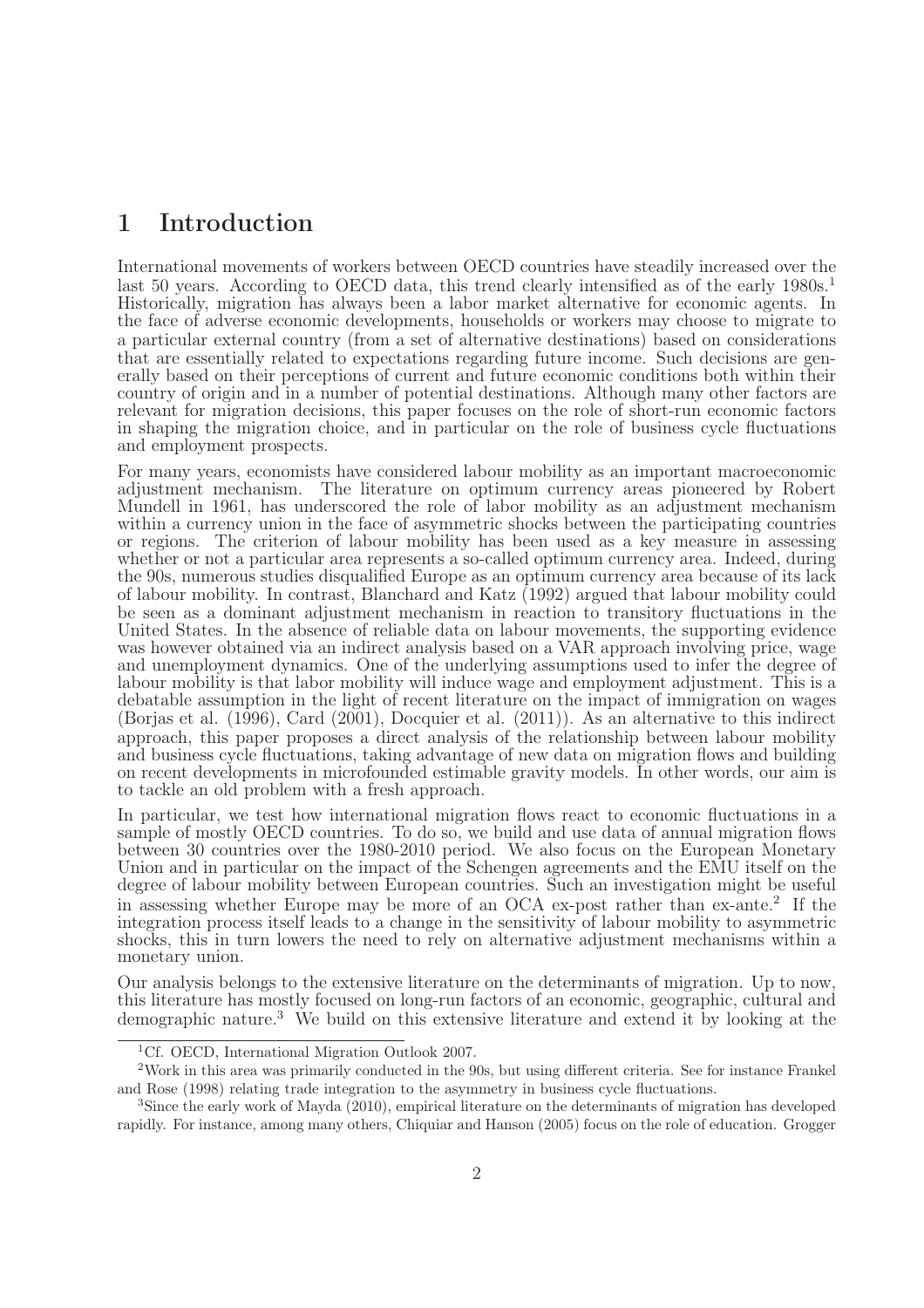specific marginal role of short-run factors such as the business cycle and the employment rate. In doing so, we integrate the traditional impact of long-run factors identified in the previous literature in order to isolate the specific role of the short-run variables.

There is, however, a body of recent literature acknowledging the importance of short-run factors. Coulombe (2006) empirically investigates the determinants of internal labor mobility in Canada. He finds an important role for the wage differentials between Canadian provinces but finds no impact from business cycle fluctuations. Simpson and Sparber (2012) disentangle the reaction of immigrant inflows to short-run and long-run factors between American States. Other papers also consider these short-run factors in an international perspective. Mc Kenzie, Thoharrides and Yang (2010) focus on the impact of economic fluctuations in destinations on the intensity of emigration from the Philippines. Bertoli et al. (2013b) analyze the reaction of German immigration flows to the onset of the economic crisis in Europe. We contribute to this literature by generalizing this type of approach to a large set of origin and destination countries over a period including various episodes of macroeconomic fluctuations. In turn, the use of a large pool of origin and destination countries observed over a relatively long period gives additional flexibility in the empirical identification of the factors. One important element is our use of relative measures of business cycle fluctuations and employment rates allowing the capture of situations in both origin and destination countries.

Our empirical strategy directly results from the derivation of a random utility model commonly used in the literature of determinants of migration (Borjas (1987), Grogger and Hanson (2011), Beine et al. (2011)). The income maximization framework allows the capture of migrants' choices of destination from a set of alternative destinations. The traditional benchmark model is extended to allow some role for short-run factors. In the model, business cycles and current employment rates exert an ultimate role on migration as they signal the evolution of future employment opportunities for economic agents. The theoretical equilibrium then leads to a pseudo-gravity model of international migration which can be readily estimated (Anderson,  $(2011)$ .

To sum up, our contribution is thus fourfold. First, we look at the importance of cyclical shocks in explaining international migration flows in a cross-country perspective. Second, we derive an empirical specification with theoretical microfoundations. Third, we compile a complete dataset of annual gross bilateral flows covering a large set of countries over 1980-2010 and including macroeconomic indicators both at origin and at destination. Fourth, this overall framework allows us to account for short-run and long-run factors within the same model. Our results suggest that short-run economic developments (business cycles fluctuations and employment prospects) both at origin and at destination affect the level of bilateral migrant flows on top of the long-run factors such as the wage differential. As a by-product of the empirical analysis, we also provide evidence that the Schengen agreements and the introduction of the euro significantly raised international mobility between the countries.

The remainder of the paper is organized as follows. Section 2 presents the theoretical foundations of our empirical model. Section 3 describes in detail the data used, thereby providing a number of stylized facts on migration flows. Section 4 outlines the econometric model(s) and presents the main empirical results and section 5 concludes.

and Hanson (2011) look at the role of wages while Rosenzweig (2006) focuses on skill prices. Other papers such as Beine et al. (2011) or McKenzie and Rapoport (2010) look at the role of networks. Clark, Hatton and Williamson (2007) investigate the role of distance in a broad sense. Beine and Parsons (2012) focus on push factors like climatic shocks and natural disasters. Bertoli and Fernandez-Huerta Moraga (2012) investigate the role of bilateral migration policies.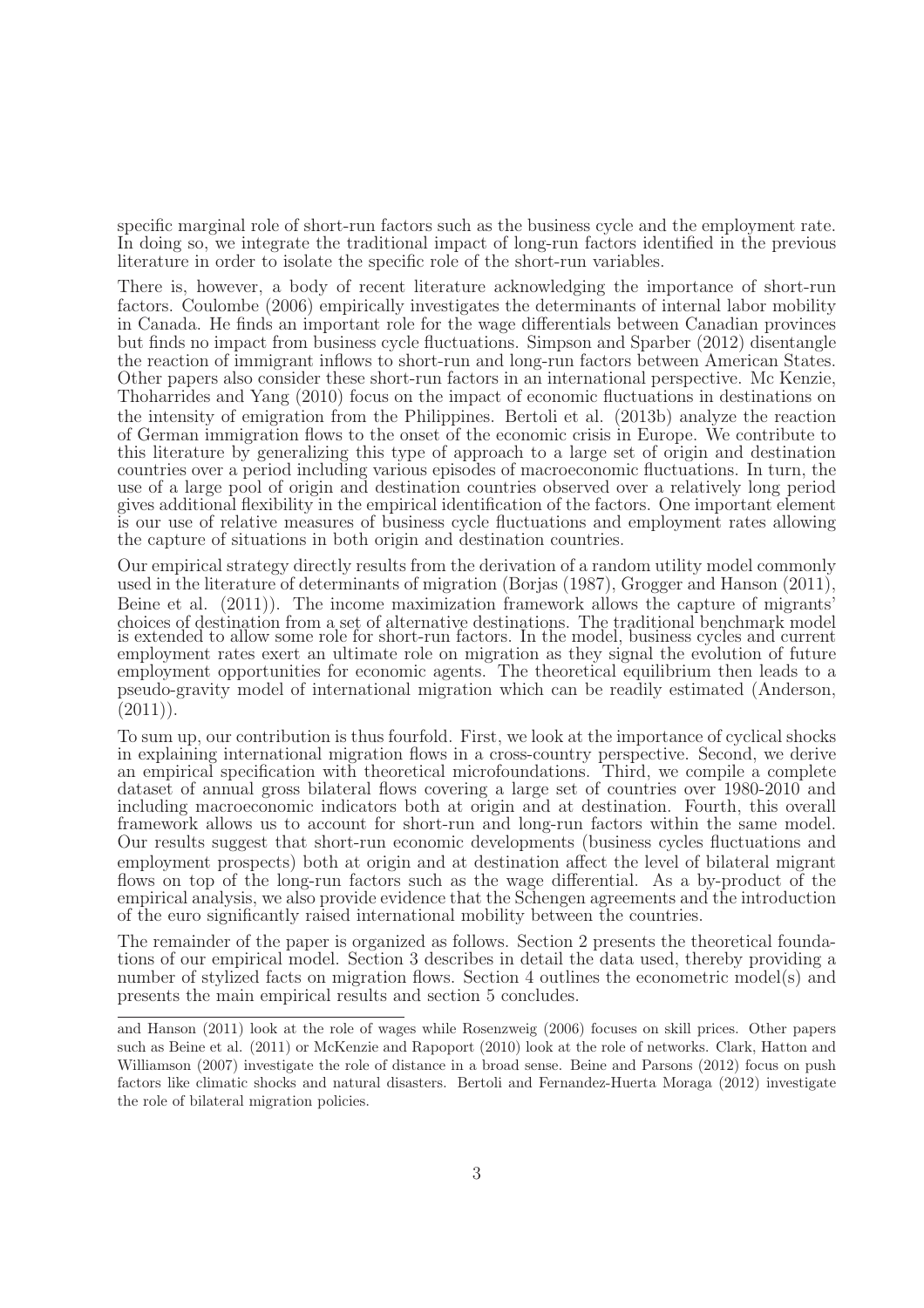## 2 Theoretical background: the income maximization approach

Our theoretical foundation is derived from the income maximization framework, which is used to identify the main determinants of international migration and to pin down our empirical specification. The income maximization approach was first introduced by Roy (1951) and Borjas (1987) and further developed by Grogger and Hanson (2011) and Beine et al. (2011). It is also directly related to the extensive literature dealing with discrete choice models initiated by the seminal work of McFadden (1974). This approach allows the capture of migrants' choices of destination from a set of alternative destinations. The theoretical equilibrium leads to the use of pseudo-gravity models of international migration which can be readily estimated (on this point, see Anderson (2011)). One of the main strengths of the income maximization approach is its ability to generate predictions in line with the recent (macro-economic) literature on international migration. By grounding our empirical specification in a theory with a well-established track record, we try to eliminate any ad-hoc specifications and to rationalize the obtained empirical relationships. This model has been successfully applied to analysis of the impact of various determinants of international migration. For instance, it has been used to capture the specific role of wage differentials (Grogger and Hanson (2011)), the significance of social networks (Beine et al. (2011 a and b)), the "brain-drain" phenomenon (Gibson and McKenzie, (2011)) and the impact of climatic factors (Beine and Parsons (2012)).

Our model considers homogeneous agents who decide whether or not to migrate, and then their optimal destination in the event they should decide to move. Agents therefore maximize their expected utility across the full set of possible destinations which includes the home country as well as all possible foreign countries globally. In this study, we analyze migrations among developed countries. All included countries are therefore considered as potential origin and destination countries. Time is included and the model is estimated over a period ranging from 1980 onwards using annual data. In contrast with the benchmark model of Random Utility Maximisation used by McFadden (1974), we do not assume full employment at origin and destination. In the traditional model, agents do not face any uncertainty about future employment, so that what matters for their optimal decision is only the amplitude of wage differential and the level of migration costs. In a world with unemployment rates closer to 10% rather than to what can be viewed as the natural unemployment rate, this assumption may well be too strong. We have therefore extended the traditional RUM approach and assumed that agents will form expectations of future employment based on information provided by the current state of the economy. This involves the current level of economic dynamism (here, the business cycle) and the current employment rate.

#### 2.1 Utility, income, unemployment and expectations

An individual's utility is log-linear in expected income  $(E(y_{i,t}))$  and depends on the characteristics of his country of residence, the characteristics of any particular destination among the set of potential destinations, and the costs of moving between the origin and the selected destination.<sup>4</sup> The utility of an individual born in country i and staying in country i at time t

<sup>4</sup>The assumption of a log-linear utility function is discussed in Anderson (2011). Note that in contrast with utility linear in income, the log-linear utility implies constant relative risk aversion (with a degree of relative risk aversion equal to 1). Endogeneizing the wages, Anderson (2011) derives a pseudo-gravity model including inward and outward multilateral resistance for a degree of relative risk aversion equal to 2.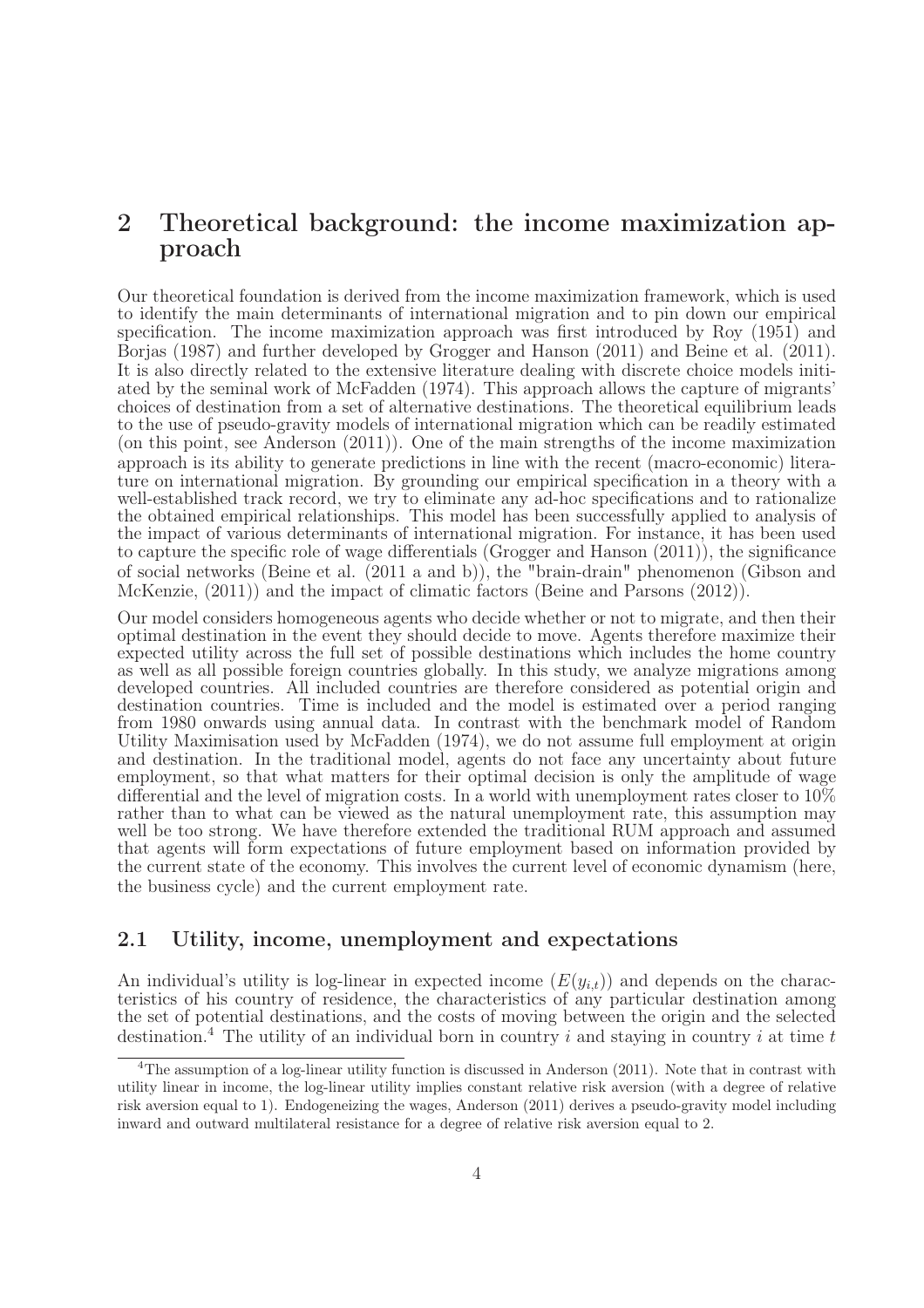is given by:

$$
u_{ii,t} = ln(E(y_{i,t})) + A_{i,t} + \varepsilon_{i,t}
$$
\n<sup>(1)</sup>

where  $A_{i,t}$  denotes country *i*'s characteristics (amenities, public expenditures, social benefits and other push or pull factors) and  $\varepsilon_{i,t}$  is a iid extreme-value distributed random term. The utility related to migration from country i to country j at time t is given by:

$$
u_{ij,t} = ln(E(y_{j,t})) + A_{j,t} - C_{ij,t}(.) + \varepsilon_{j,t}
$$
\n
$$
(2)
$$

where  $C_{ij,t}$ .) denotes the migration costs of moving from i to j at time t. In this framework,  $\varepsilon_{i,t}$  satisfies the hypothesis of the independence of irrelevant alternatives (IIA) (see McFadden, 1984).<sup>5</sup>

Agents form expectations regarding the future incomes prevailing in all possible destinations including their country of origin. Expected incomes in country  $i$  and country  $j$  are given by the expected income conditional upon being employed (the average wage level) times the expected probability of being employed in that country. We suppose that each individual receives some unemployment benefits in his/her native country denoted by  $B$  but not abroad. For the sake of simplicity,  $B$  is supposed to be the same across countries, across individuals and over time, i.e.  $B_{i,t} = B$ . For country i, expected income is given by:

$$
E(y_{i,t}) = E(y_{i,t}|e_{i,t} = 1).E(e_{i,t}) + B.(1 - E(e_{i,t})) = w_{i,t}.E(e_{i,t}) + B.(1 - E(e_{i,t})).
$$
 (3)

where  $e_{i,t} = 1$  if the individual is employed in country i at time t, 0 otherwise. Expected income under employment  $E(y_{i,t}|e_{i,t} = 1)$  is given by the average level  $w_{i,t}$ . For country j, we have:

$$
E(y_{j,t}) = E(y_{j,t}|e_{j,t} = 1).E(e_{j,t}) = w_{j,t}.E(e_{j,t}).
$$
\n(4)

We suppose that when migrating to a new country, the migrant is not immediately eligible for unemployment benefits. Hence we suppose that  $B_{i,t} = 0$ .

In turn, agents form expectations regarding the probability of being employed in the future. Given that there is uncertainty about the future stance of the economy, the expected probability of employment is supposed to be given by a mixture of the current level of employment in the economy and its current cyclical state. Migrants use both types of information since they encompass different types of information, both in terms of economic mechanisms and in terms of forecast horizon of the employment rate in the country.

The current employment rate is supposed to exert some signal to the migrants about the future rate of employment in the economy through extrapolative expectations. Migrants can directly observe the current employment rate which provides a good prediction of the next period employment rate for a given level of business cycle. The current level of employment rate integrates to a certain extent the impact of past business cycles and some structural effect of the labour market. The current business cycle provides some information which is more forward looking in terms of future employment rates. The rationale behind such a signalling process refers to the feedback mechanisms from output changes to unemployment as captured for instance by Okun's law. This law relates the business cycle and future labour market tightness at the aggregate level. Empirical literature has shown the relevance of this law in many developed countries and has also documented that there are lags in the transmission of the

<sup>5</sup>This hypothesis implies a constant rate of substitution between alternative destinations. In the econometric framework which is derived from this model, deviations from the IIA hypothesis might lead to inconsistent estimators. Therefore, we check after estimation that our estimates are robust to the successive drop of the various destination countries included in the sample.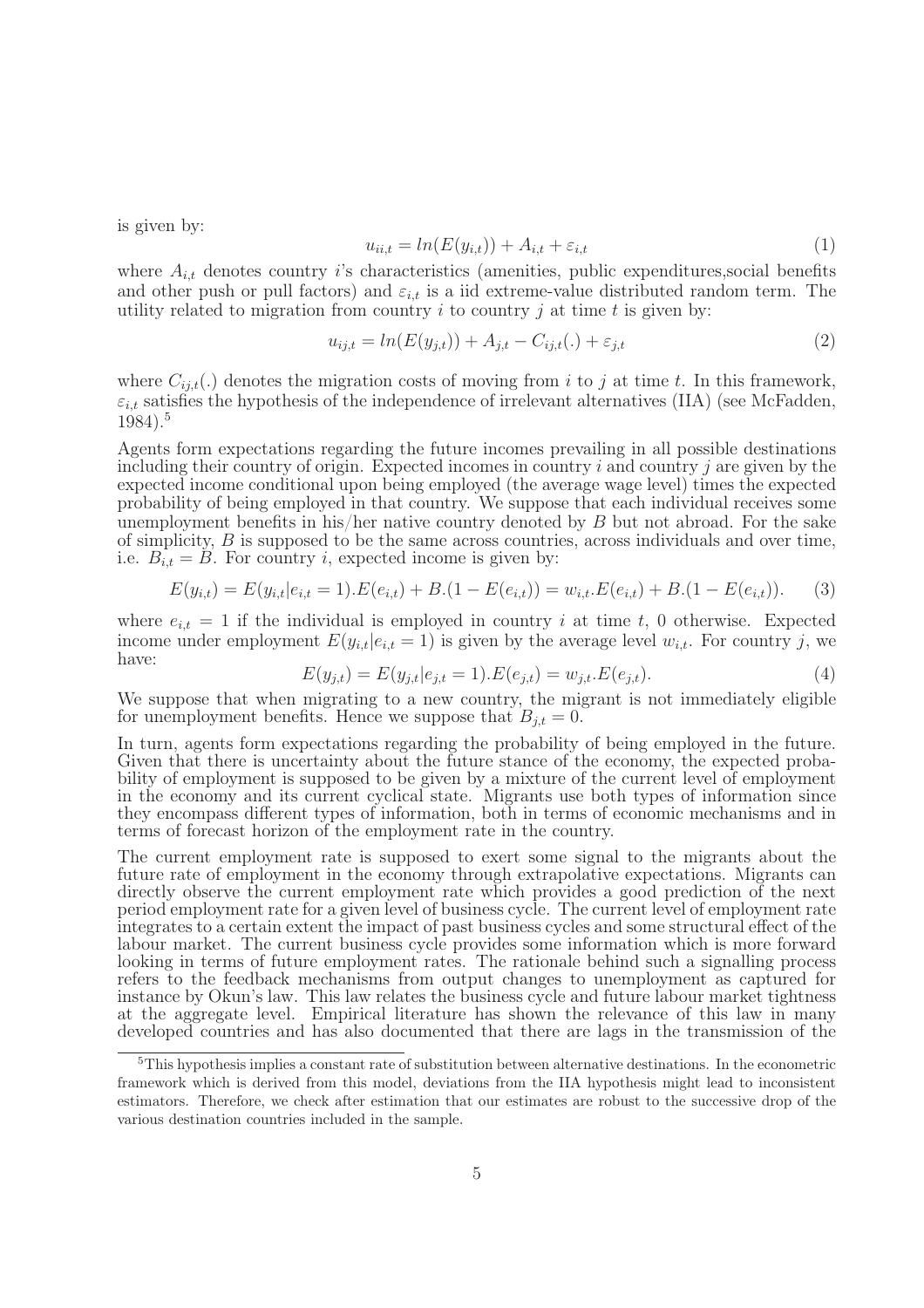cycle to the labour market.<sup>6</sup> While positive, the correlation between the current employment rate and the business cycle is far from 1, reflecting the complex dynamics between the current employment rate and the business cycle.<sup>7</sup>

Based on these assumptions, the expected probability of employment in country  $i$  is given by:

$$
E(Prob(e_{i,t} = 1)) = (1 - ur_{i,t})^{\theta} (bc_{i,t})^{\lambda}.
$$
\n(5)

where  $ur_{i,t}$  denotes the unemployment rate and  $bc_{i,t}$  is a business cycle indicator. This indicator may be expressed on a  $0 - 100\%$  scale to match the metric in the employment rate.  $\theta$  is a parameter capturing the importance of current employment rate for predicting unemployment while  $\lambda$  captures the importance of business cycles in the expectation process.

#### 2.2 Equilibrium migration rate

Let  $N_{i,t}$  be the size of the native population in country i at time t. When the random term follows an iid extreme-value distribution, we can apply the results in McFadden (1974) to write the probability that an agent born in country  $i$  will move to country  $j$  as:

$$
\Pr\left[u_{ij,t} = \max_{k} u_{ik,t}\right] = \frac{N_{ij,t}}{N_{i,t}}
$$

where  $N_{ij,t}$  is the number of migrants in the *i-j* migration corridor at time t. Similarly,  $N_{ii,t}$ stands for the proportion of workers remaining in their country of origin during period  $t$ . This gives:

$$
\frac{N_{ij,t}}{N_{i,t}} = \frac{\exp\left[ln(w_{j,t}) + \theta ln(1 - ur_{j,t}) + \lambda ln(bc_{j,t}) + A_{j,t} - C_{ij,t}\right]}{\sum_{k} \exp\left[ln(w_{k,t}) + \theta ln(1 - ur_{k,t}) + (\lambda ln(bc_{k,t}) + ln(B * ur_{k,t}) + A_{k,t} - C_{ik,t}\right]}
$$
(6)

Likewise we may compute the equilibrium rate of stayers over natives, giving the equilibrium probability for a native to stay in his or her own country rather than emigrating as:

$$
\frac{N_{ii,t}}{N_{i,t}} = \frac{\exp\left[ln(w_{i,t}) + \theta ln(1 - ur_{i,t}) + (\lambda)ln(bc_{i,t}) + ln(B * ur_{i,t}) + A_{i,t}\right]}{\sum_{k} \exp\left[ln(w_{k,t}) + \theta ln(1 - ur_{k,t}) + (\lambda)ln(bc_{k,t}) + ln(B * ur_{k,t}) + A_{k,t} - C_{ik,t}\right]}
$$
(7)

The equilibrium bilateral migration rate between  $i$  and  $j$  is obtained by taking the ratio  $(N_{i,i,t}/N_{i,i,t})$  at equilibrium :

$$
\frac{N_{ij,t}}{N_{ii,t}} = \frac{\exp\left[ln(w_{j,t}) + \theta ln(1 - ur_{j,t}) + (\lambda)ln(bc_{j,t}) + A_{j,t} - C_{ij,t}\right]}{\exp\left[ln(w_{i,t}) + \theta ln(1 - ur_{i,t}) + (\lambda)ln(bc_{i,t}) + ln(B * ur_{i,t}) + A_{i,t}\right]}
$$
(8)

Taking logs, we obtain an expression giving the log of the bilateral migration rate between i

 $6$ Early estimates of the transmission lags in the Okun's law amount to about 6 to 8 quarters, i.e. 1.5 to 2 years. For some recent evidence on Okun's law in OECD countries, see among others Ball et al. (2013) Gordon (2010) and Lee (2000). In general the empirical literature points to the relevance of Okun's law for all developed countries, although with different sensitivities of unemployment rate to output fluctuation. There is also a general controversy on whether there has been a shift in the average key elasticity and on whether there are asymmetries in the response of unemployment to output shocks.

<sup>&</sup>lt;sup>7</sup>Depending on the measure of the business cycle, the correlation between the relative employment rate and the relative business cycle is comprised between 0.02 and 0.24.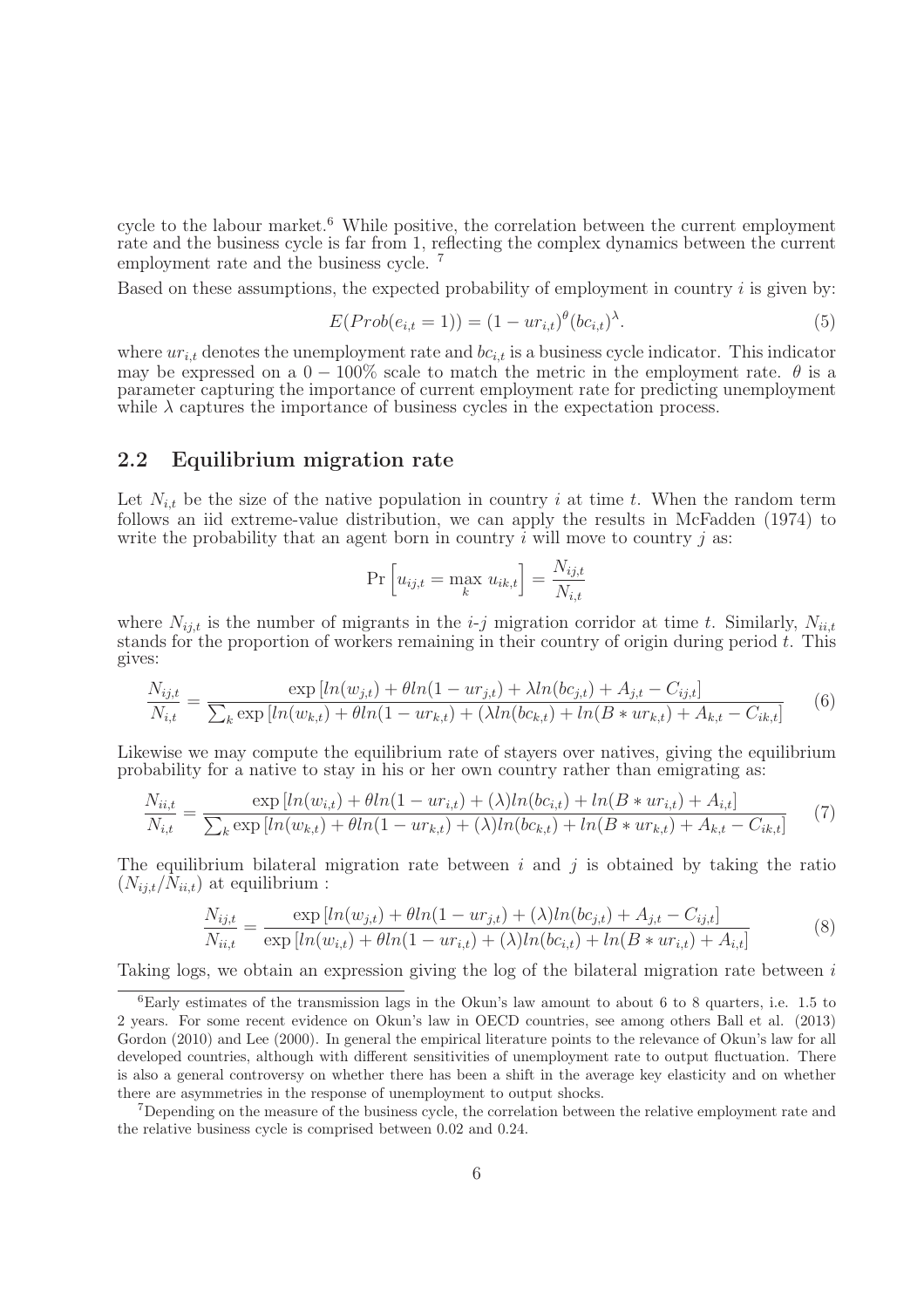and  $j$  over stayers at time t:

$$
ln(\frac{N_{ij,t}}{N_{ii,t}}) = ln(\frac{w_{j,t}}{w_{i,t}}) + \theta ln(\frac{1 - ur_{j,t}}{1 - ur_{i,t}}) + (\lambda)ln(\frac{bc_{j,t}}{bc_{i,t}}) - ln(B) - ln(ur_{i,t}) + A_{j,t} - A_{i,t} - C_{ij,t}(.)
$$
 (9)

Expression (9) allows us to identify the main components of the aggregate bilateral migration rate: (i) the wage differential in the form of the wage ratio  $(\frac{w_{j,t}}{w_{i,t}})$ , (ii) differential in employment rates, (iii) differential in business cycles; (iv) differential in pull and push factors at destination  $A_{i,t}$ , and at origin  $(A_{i,t})$ ; (v) the level of unemployment benefits in the origin country; (vi) the unemployment rate in the country of origin and (vii) finally the bilateral migration costs between i and j,  $C_{ij,t}$ . It should be emphasized that in that framework, a rise in unemployment in the origin country exerts two separate effects. The first one is that in presence of unemployment benefits, an increase in unemployment rate might reduce the propensity to migrate. This effect is stronger the higher the average level of unemployment benefits paid to native workers. If the native is not eligible for unemployment benefits or if the origin country does not pay benefits  $(B = 0)$ , then this effect does not exist and only the second effect prevails.<sup>8</sup> Second, an increase in current unemployment lowers the probability of employment for the individual and increases the differential with respect to the potential destinations. This favors emigration from country i.

Note that by construction, the impact of the relative business cycle on the bilateral migration rate is proportional to its importance for building expectations of future employment rate. This reflects the theoretical channel that is favored in the model. Nevertheless, in the empirical part, the estimated value of  $\lambda$  could be also driven by alternative channels.

#### 2.3 Migration costs

Putting everything together, our cost function may be expressed as:

$$
C_{ij,t} = c(x_i, x_j, x_{ij}, x_{it}, x_{jt}, x_t, x_{ijt})
$$
\n(10)

The cost function is supposed to be separable (i) into time-invariant origin country factors  $(x_i)$  such as being an island, being landlocked, time-invariant destination country factors  $(x_i)$ such as being an island, being landlocked (ii) country pair specific time-invariant  $(x_{ij})$  that include for instance linguistic proximity or bilateral migration policies that are constant over the period under investigation, (iii) time-varying origin country factors  $(x_{it})$  that include for instance unemployment benefits at origin or human capital level of the country, (iv) timevarying destination specific factors  $(x_{it})$  such as unilateral immigration policies and finally (v) time-varying pair-specific factors  $x_{ijt}$  such as diasporas at destination or time-varying bilateral policies between the origin and the destination, such as the Schengen agreements in Europe. Given the data dimension, all those cost components, except one can be either directly observed or captured by the relevant combination of fixed effects. The main exception is of course the last component which requires only observable variables for that component to be explicitly accounted for, otherwise, it would encompass all other variables.

<sup>&</sup>lt;sup>8</sup>Note however that our framework does not account for liquidity constraints in the migration process. If unemployment at origin makes those constraints more binding, this could lead to an additional decrease in the bilateral migration flows. We do not account explicitely for such a possibility but this could be done easily by making the bilateral migration costs  $C_{ij,t}$  to depend on  $ur_{i,t}$ . In that case, the estimated coefficient of  $ur_{i,t}$ will capture the joint effect due to unemployment benefits and liquidity constraints.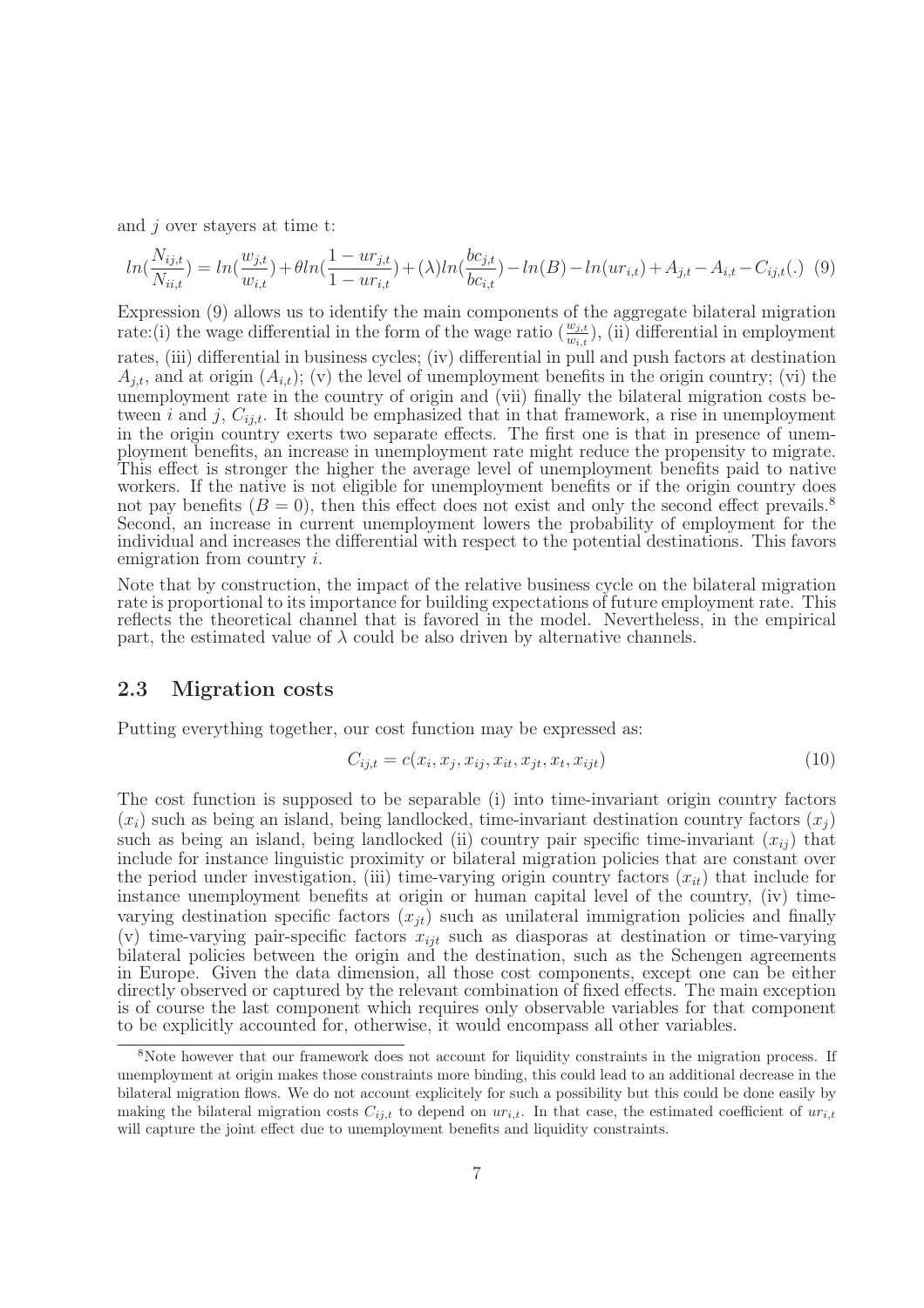## 3 Data

The estimation of the equilibrium condition (9) requires the collection of data relative to international migration, relative to economic outcomes such as aggregate wage, GDP, employment rates and relative to relationships between countries such as bilateral agreements or geographic distance.

#### 3.1 Migration and population data

The key data needed to estimate equation (9) is about international migration. From equation (9), we can identify three important and desirable features for this data. First, the data must capture flows of international migration between countries. Second, the dimension must be dyadic, i.e. the data must capture flows between country pairs. Furthermore, the international migration data must have a large enough time dimension. Finally, given the focus on the role of economic fluctuations in explaining international migration flows, the migration flows must be observed at a business cycle frequency. To the best of knowledge, there is no ready-to-use dataset combining those desirable features.<sup>9</sup>

To estimate equation (9), we also need to know the population of native workers  $N_{ii,t}$ . Since this data is not available and cannot be computed on an annual basis, we proxy it by  $N_{i,t}$ . This latest data of total population in a given country i at year t is obtained from the World Population Prospects (2010 revision database). This database is produced by the Population Division (Department of Economic and Social Affairs) of the United Nations. Data cover total populations (both genders combined) of major countries, on an annual basis, from 1950 to 2010. The corresponding data can be found on http://esa.un.org/unpd/wpp/Excel-Data/population.htm.

As a result, following number of previous authors who have studied migration flows, we built our own dataset combining different sources of information.<sup>10</sup> Our migration data display important features in terms of cross-country coverage and in terms of time span. First, our bilateral migration flows cover 30 origin and destination countries.<sup>11</sup> Overall, our data captures an important share of total international migration to and from OECD countries.<sup>12</sup> Second,

<sup>9</sup>For instance, two well-known cross-country data on international migration, namely Docquier and Marfouk (2007) on the one hand and Ozden et al. (2011) on the other hand are suited more for capturing the long-run determinants of international migration. Docquier, Marfouk and Lowell (2009) provide bilateral migration stocks with information about education levels (as well as gender) for two years only, 1990 and 2000. Ozden et al. (2011) provide a complete coverage at the global level of bilateral stocks for 5 years (1960, 1970, 1980, 1990 and 2000) by gender only.

 $10$ For instance, Belot and Ederveen (2012) build their own dataset to analyse the role of cultural barriers between 22 OECD countries over the 1990-2003 period. Pedersen et al. (2008) build migration flows for 27 OECD countries and more than 120 origin countries for the 1990-2000 period. They combine information provided by the national statistical offices of the destination countries with OECD data extracted from "Trends in International Migration".

<sup>&</sup>lt;sup>11</sup>The list of countries is: Australia, Austria, Belgium, Canada, Croatia, Czech Republic, Denmark, Finland, France, Germany, Greece, Hungary, Iceland, Ireland, Israel, Italy, Luxembourg, the Netherlands, New Zealand, Norway, Portugal, Romania, Russia, Slovakia, Slovenia, Sweden, Switzerland, the United States, Spain and the UK.

<sup>&</sup>lt;sup>12</sup>Comparing our data with the most comprehensive data provided by Docquier, Marfouk and Lowell (2007), we cover most of the migration process between OECD countries. Our data does not include 6 destination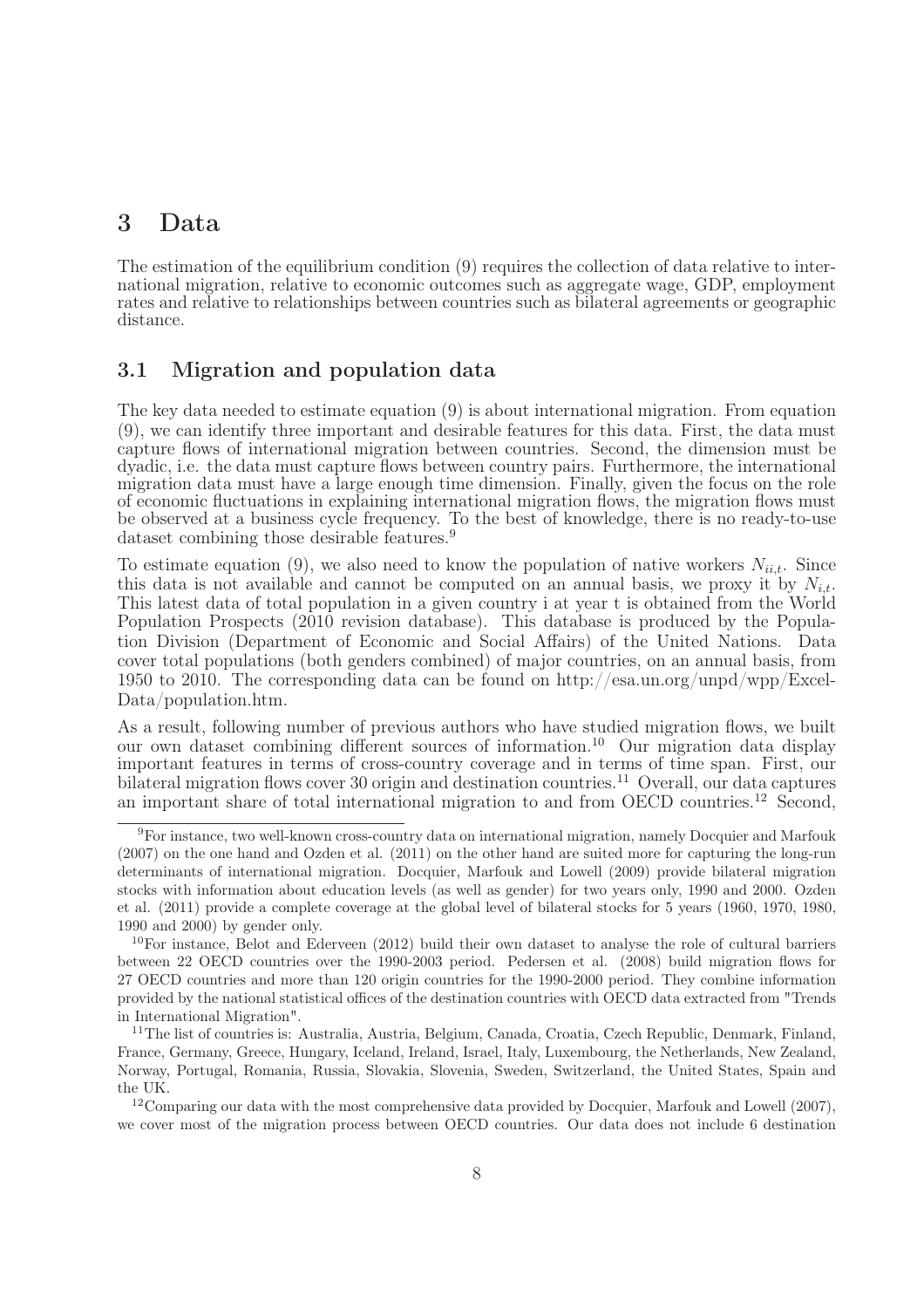we capture annual migration flows over a period of 30 years, from 1980 to 2010. Our sample period therefore covers a number of major episodes of economic fluctuations in the modern era, such as the recession following the second oil shock in the early 80's, the recovery of the late eighties in many OECD countries, the US recession in the early nineties, the European recession of the mid-nineties, the US expansion in the late nineties and last but not least the financial crisis in 2008.

Appendix A gives the details of the collected migration data in terms of definitions, sources and available information.We combine two sources, the international migration flows dataset from the UN  $^{13}$  and the OECD International Migration database.<sup>14</sup> These two databases give us, for all destination countries, migrant inflows by origin country. They both aggregate information registered at the country level. Since the national authorities use different data collection processes and because we associate two different sources, we face some potential problems of data comparability. The first one is geographic and time coverage. Only a few countries provide data for all origin countries over the whole period (1980-2010). In order to keep a sufficiently balanced panel data set, we retained in our final selection only countries which provided data on a substantial number of origins and over a long enough period of time. Another issue relates to the definition of migrant flows because national authorities use three distinct criteria to register immigrants. We tried to keep the same criterion for all countries to obtain as harmonized a sample as possible. Most countries in our sample use the residence criterion, others use the citizenship criterion and only one country uses the country of birth criterion.<sup>15</sup> The last issue refers to particular migrant groups. Some countries register only foreigners migrants and do not consider citizens who migrate back to their country of origin.<sup>16</sup> The residence criterion allows us to capture better short-term mobility since it covers the last origin of migrants, while citizenship and birth criteria capture respectively long-term immigrants and immigrants from a permanent origin. The residence criterion involves the delivery of a residence permit, the duration of stay considered varies among countries.<sup>17</sup> In addition, it is important to remember that the date of a residence permit may or may not coincide with the date of arrival of a migrant.

In spite of a strong selection of countries, our panel data set remains quite unbalanced in terms of migration flows. Overall, we have a significant number of missing observations but very few zero values. For all years, all origins and destination countries, we have 11816 missing values, i.e. 43.8% of all potential observations. In contrast, we have only 206 zero flows, i.e. less than 1% of our observations. These 206 zero flows represent less than 1.5% of the non-missing observations. In terms of econometric implications, the low occurrence of zeros allows us to use the traditional panel data methods as opposed to the alternative techniques such as Poisson

<sup>13</sup>This dataset is provided by United Nations Population division. More information may be found on http://www.un.org/esa/population/migration/ .

 $\rm ^{14}Downloadable$  on http://stats.oecd.org/

<sup>15</sup>For countries for which it was possible, we checked the correlation between alternative criteria. We get quite a positive correlation in the range of 0.8.

 $16$ We also checked that this, in terms of migrant definition, would not be an issue for our analysis.

<sup>17</sup>More information is available on http://www.un.org/esa/population/migration/CD-ROM%20DOCUMENTATION\_UN\_Mig\_Flow\_2010.pdf

countries (out of 31) covered by Docquier et al. (2007): Japan, Korea, Mexico, Poland, Turkey and South Africa. Still, the 25 common destination countries represent respectively 90 and 91% of total migration stocks captured in Docquier et al. (2007) respectively for 1990 and 2000; and it represents 96% of skilled migrants observed in 1990 and 2000. With respect to Docquier et al. (2007), we capture 4 additional destination countries, namely Romania, Russia, Slovakia and Croatia.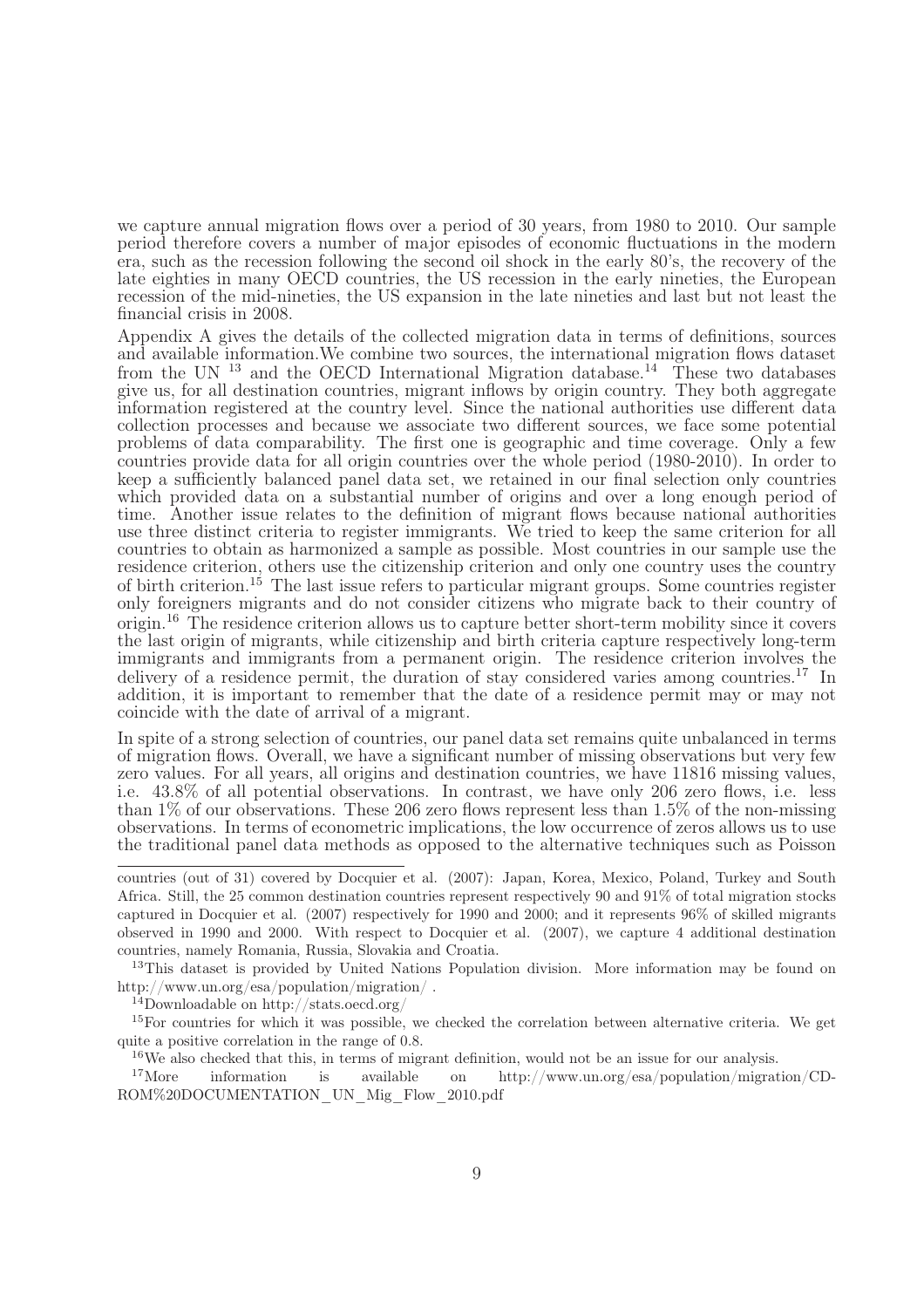Maximum likelihood or hurdle models.<sup>18</sup>

The number of missing observations for bilateral migration flows is highly unbalanced in terms of years and destinations countries. In terms of time, we have a higher proportion of missing data in the eighties. There is a steady decrease of missing values over time reflecting a global improvement of the statistical collection of migration flows as well as the progressive integration of Eastern European countries such as Slovenia, Slovakia and Russia. The data for 2010 shows nevertheless a high number of missing observations as well, because the data collection for that year was still underway at the time this paper is written.

The proportion of missing values is unequally distributed across destination countries, reflecting differences in size and quality of data collection. In short, there is a large proportion of missing values in relatively small destination countries such as Luxembourg, Greece, Portugal and Israel. There is also a significant proportion of missing values for Eastern European countries such as Russia, Romania and Croatia. There are nevertheless exceptions to that rule, with large developed countries such as France and the UK displaying a relatively high number of missing observations.

Figure 1 reports the number of zeroes and missing observations for the bilateral flows over the full period 1980-2010 for each destination.

#### 3.2 Wages, business cycles, employment rates and bilateral migration costs

Our key equilibrium equation (9) implies that we also need data on wages, business cycles, employment and unemployment rates at origin and destination. Many cross-country analyses of migration flows face issues in finding comparable measures of wages across countries. Grogger and Hanson (2011) definitely provide the best approach with respect to this issue, recovering wages by education level from the observed wage distribution in microeconomic databases specific to each destination country. This is made possible however by the relatively low number of countries (only 13) considered in their analysis. Some studies capture wages by proxies such as GDP per capita, which might imply significant measurement errors in some cases. <sup>19</sup> Other analyses do not directly observe wage data but capture their role through the use of fixed effects.  $^{20}$ 

In this paper, in contrast to those previous studies, we use explicit measures of wages at origin and destination (see Appendix A for more detail).

We extract cyclical stance from GDP data and use two different measures. The first one relies on the deviation from GDP trend and uses the traditional Hodrik-Prescott filter for that purpose. Given the annual frequency, we extract the trend based on a value of the smoothing parameter  $\lambda$  equal to 400. As an alternative, we use a more simple measure based on the annual growth rate of GDP. We also rely on the standardized unemployment rates provided by the OECD. These are used to build differential in employment rates and unemployment

<sup>18</sup>On this point, see Santos Silva and Tenreyro (2006). These techniques are specifically designed to deal with the statistical consequences of the presence of a large proportion of zeros for the dependent variable. They are nevertheless associated with a high level of computational difficulties.

<sup>19</sup>See for instance Beine and Parsons (2012) who capture wage differentials by differences in GDP per capita for all origin and destination countries.

<sup>&</sup>lt;sup>20</sup>See for instance Beine et al.  $(2011)$  and Bertoli and Fernandez-Huerta Moraga  $(2013a)$ .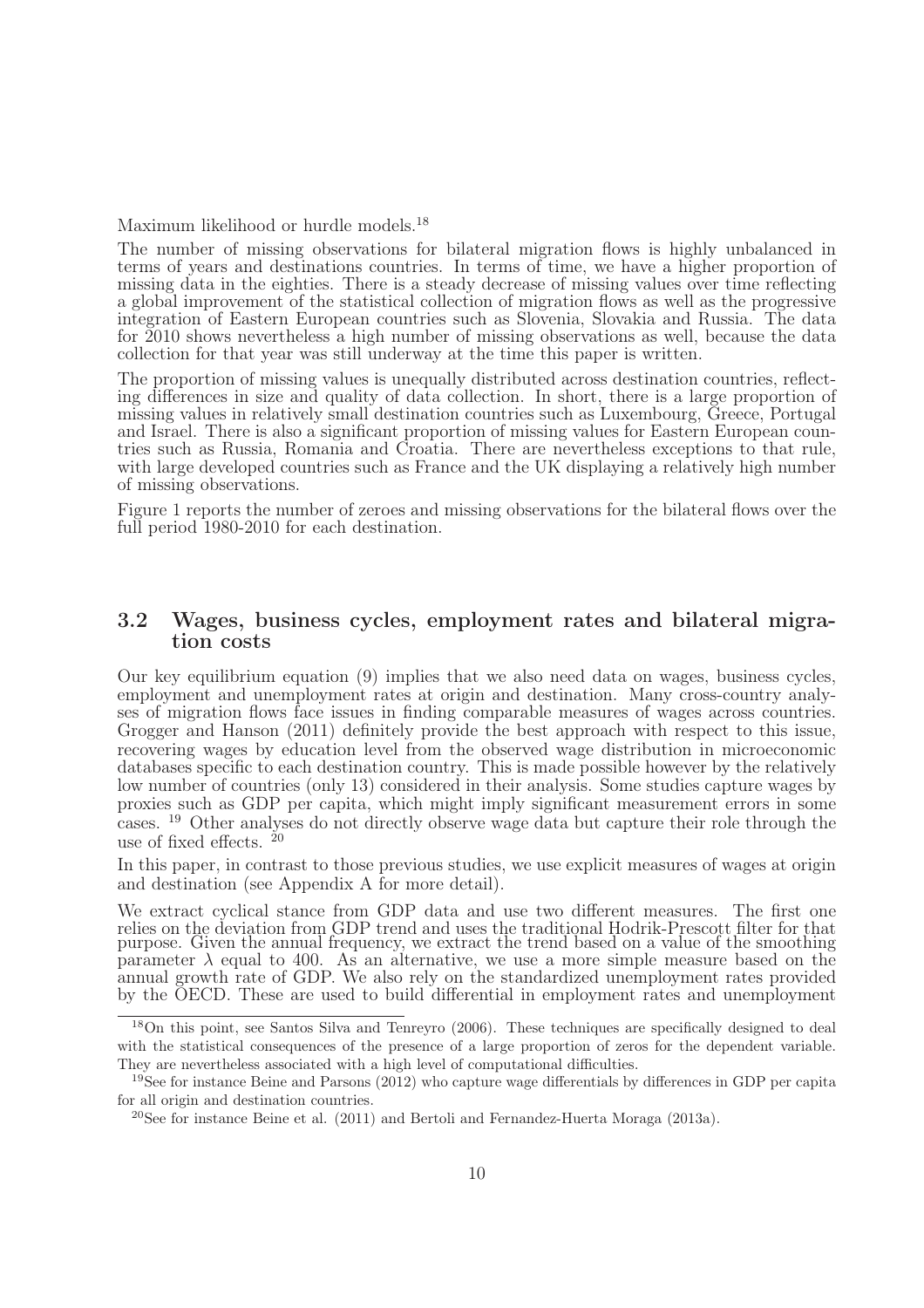

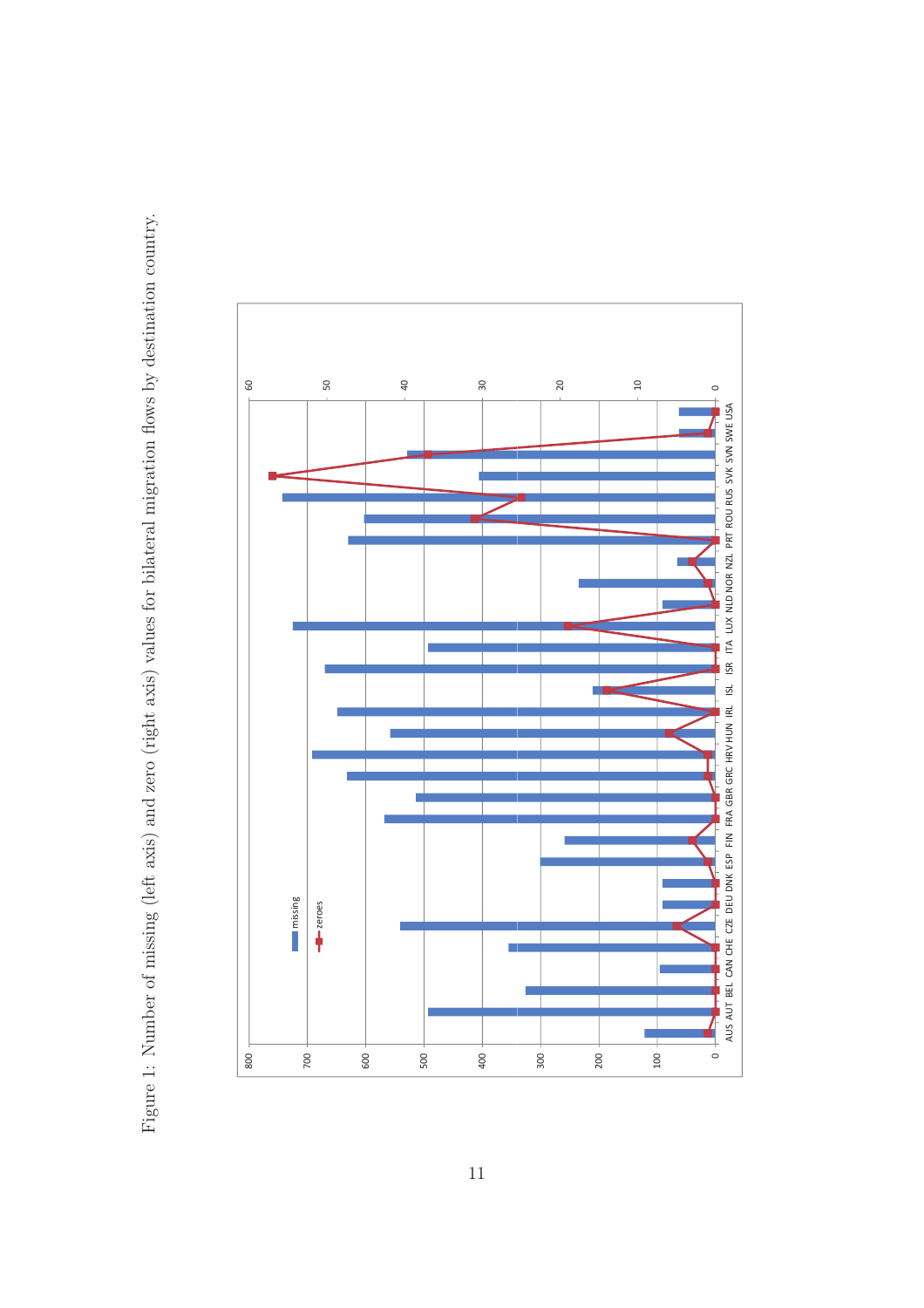rates at origin as identified in equation (11). The exact data sources are also provided in Appendix A.

In addition to these measures, we also capture time-varying dyadic variables  $(x_{ijt})$  in terms of equation (10)) thought to affect bilateral migration costs. We use three main measures to tackle integration between countries: (i) Schengen agreements between (a subset of) European countries, (ii) other bilateral agreements favouring the international mobility of workers and (iii) joint membership of the European Monetary Union. These measures are explained below in more details when discussing the benchmark econometric specification (see section 4.1.). The exact construction and sources of the bilateral agreements are also described more in details in Appendix B.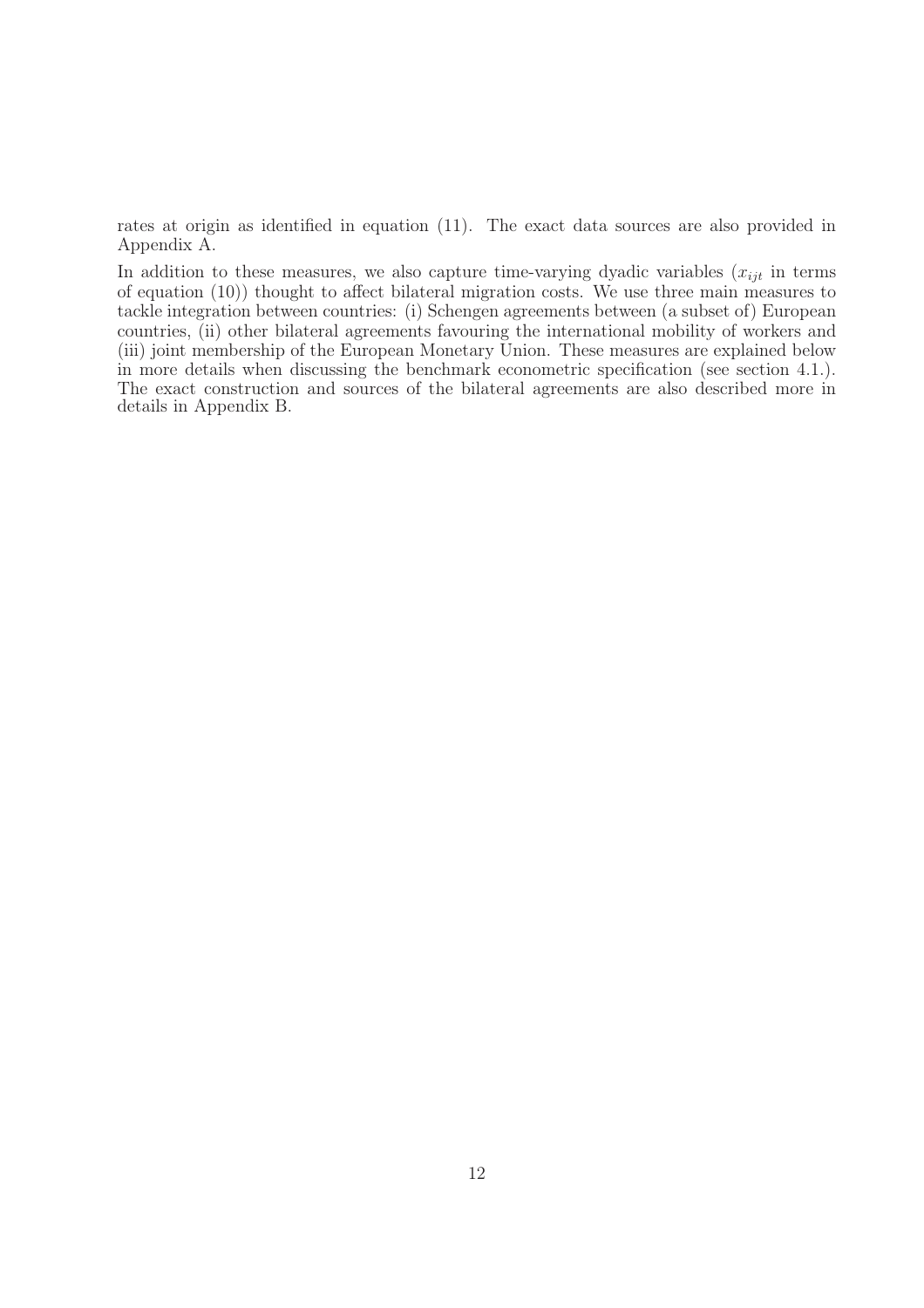#### 3.3 Migration stilyzed facts

Table 1 reports some summary statistics for the sample of destination countries. For countries which recently joined the European Union (Czech Republic, Hungary, Slovakia) we observe over the 2000s a large decrease in the average growth rate of emigrant outflows. We also see that Germany is the primary destination country with an average yearly immigrant inflow by origin country of 11,613 people. Correspondingly, United Kingdom appears as the first origin country with average yearly emigrant outflow of 7,403 people.

Table 1: Inflows and outflows figures by destination and origin country of the sample

|                |       |       | Immigrant inflows |          |           |          |       |      |        | Emigrant outflows |          |         |  |
|----------------|-------|-------|-------------------|----------|-----------|----------|-------|------|--------|-------------------|----------|---------|--|
|                |       |       |                   | Average  | Average   | Average  |       |      |        | Average           | Average  | Average |  |
|                |       |       |                   | Growth   | Growth    | Growth   |       |      |        | Growth            | Growth   | Growth  |  |
|                |       |       |                   | rate     | rate      | rate     |       |      |        | rate              | rate     | rate    |  |
|                | N     |       |                   | 1980-    | 1990-     | 2000-    | N     |      |        | 1980-             | 1990-    | 2000-   |  |
| Countries      | flows | Mean  | Median            | 1990     | 2000      | 2010     | flows | Mean | Median | 1990              | 2000     | 2010    |  |
| Australia      | 777   | 4644  | 1000              | 5.57%    | 8.65%     | 3.87%    | 564   | 1909 | 376    | 8.00%             | $-1.12%$ | 7.47%   |  |
| Austria        | 406   | 1322  | 479               | n.a      | 3.83%     | 6.07%    | 564   | 1219 | 228    | 4.16%             | 8.70%    | 20.93%  |  |
| Belgium        | 573   | 1523  | 491               | 3.95%    | 4.19%     | 5.93%    | 568   | 899  | 410    | 16.20%            | 5.88%    | 50.35%  |  |
| Canada         | 803   | 1361  | 442               | 3.68%    | 9.29%     | 2.86%    | 614   | 1802 | 372    | 4.50%             | 4.66%    | 7.45%   |  |
| Croatia        | 207   | 393   | 173               | n.a      | 17.64%    | 0.73%    | 347   | 1177 | 145    | n.a               | 48.04%   | 9.10%   |  |
| Czech Republic | 358   | 572   | 93                | n.a      | $-2.57%$  | 69.02%   | 322   | 839  | 222    | n.a               | 33.13%   | 16.80%  |  |
| Denmark        | 808   | 937   | 444               | 6.55%    | 7.10%     | 4.92%    | 526   | 763  | 343    | 6.69%             | 1.70%    | 35.45%  |  |
| Finland        | 640   | 372   | 99                | 35.09%   | 16.98%    | 10.95%   | 539   | 567  | 216    | 7.53%             | 10.49%   | 35.76%  |  |
| France         | 331   | 1854  | 668               | n.a      | 4.34%     | $-2.42%$ | 516   | 3027 | 1361   | 3.06%             | 8.87%    | 48.15%  |  |
| Germany        | 808   | 11613 | 6445              | 4.84%    | 0.34%     | 0.80%    | 615   | 4578 | 2667   | 3.82%             | 177.99%  | 34.49%  |  |
| Greece         | 267   | 2019  | 289               | $-0.66%$ | 14.43%    | 12.87%   | 520   | 1489 | 275    | 10.99%            | 20.90%   | 56.44%  |  |
| Hungary        | 341   | 509   | 82                | n.a      | 7.72%     | 475.99%  | 554   | 1202 | 698    | 15.00%            | 7.62%    | 45.46%  |  |
| Iceland        | 688   | 122   | 28                | 39.92%   | 24.52%    | 35.34%   | 391   | 218  | 44     | 11.80%            | 7.32%    | 17.58%  |  |
| Ireland        | 250   | 961   | 302               | 34.23%   | 6.35%     | 17.83%   | 495   | 1085 | 280    | 12.56%            | 7.77%    | 59.63%  |  |
| Israel         | 229   | 879   | 88                | n.a      | $-6.75%$  | 6.39%    | 510   | 653  | 216    | 6.12%             | 101.06%  | 13.10%  |  |
| Italy          | 406   | 3319  | 653               | n.a      | 8.29%     | 7.52%    | 528   | 3478 | 575    | $-1.01%$          | 6.57%    | 38.26%  |  |
| Luxembourg     | 174   | 125   | 11                | n.a      | $-1.34%$  | 21.77%   | 542   | 270  | 37     | 11.61%            | 7.21%    | 8.60%   |  |
| Netherlands    | 808   | 949   | 402               | 7.26%    | 7.41%     | 6.39%    | 552   | 1760 | 716    | 0.96%             | 5.95%    | 18.56%  |  |
| New Zealand    | 833   | 1318  | 93                | 22.10%   | 12.91%    | 15.31%   | 435   | 2350 | 119    | 10.41%            | 9.56%    | 9.92%   |  |
| Norway         | 664   | 687   | 221               | 2.59%    | 11.71%    | 10.64%   | 517   | 753  | 260    | 9.47%             | 3.90%    | 20.96%  |  |
| Portugal       | 269   | 3076  | 1058              | 13.69%   | 4.98%     | 24.65%   | 499   | 1999 | 369    | 22.09%            | 4.51%    | 40.65%  |  |
| Romania        | 296   | 106   | 29                | n.a      | 74.36%    | 33.88%   | 500   | 6334 | 353    | 64.12%            | 26.66%   | 32.11%  |  |
| Russian Fed.   | 156   | 434   | 74                | n.a      | 1411.00%  | 7.00%    | 361   | 5330 | 920    | n.a               | 19.73%   | 14.68%  |  |
| Slovakia       | 493   | 116   | 21                | n.a      | $-2.00\%$ | 68.02%   | 354   | 1104 | 190    | n.a               | 63.53%   | 42.43%  |  |
| Slovenia       | 370   | 78    | 15                | n.a      | 58.66%    | 62.19%   | 345   | 209  | 38     | n.a               | 38.79%   | 38.57%  |  |
| Spain          | 598   | 3753  | 718               | 18.76%   | 42.83%    | 6.88%    | 540   | 2084 | 608    | 2.09%             | 8.73%    | 24.44%  |  |
| Sweden         | 836   | 972   | 427               | 6.35%    | 9.77%     | 7.99%    | 566   | 1066 | 473    | 6.86%             | 2.84%    | 30.03%  |  |
| Switzerland    | 544   | 2248  | 656               | n.a      | 1.60%     | 6.59%    | 593   | 1490 | 358    | 5.00%             | 6.80%    | 5.81%   |  |
| United Kingdom | 385   | 5473  | 2545              | $-1.35%$ | 9.06%     | 18.74%   | 558   | 7403 | 2978   | 3.94%             | 11.49%   | 118.58% |  |
| United States  | 836   | 2933  | 1135              | 3.70%    | 16.78%    | 2.49%    | 619   | 4570 | 2289   | 4.82%             | 40.43%   | 6.05%   |  |

United States 836 2933 1135 3.70% 16.78% 2.49% 619 4570 2289 4.82% 40.43% 6.05% 16.05%<br>Note: N flows refers, for a given destination or origin country, to the total number of flows for which there is a known value (which c

## 4 Estimation

We start from equation (9) and estimate a set of alternative specifications that are all consistent with the equilibrium equation. We propose different specifications depending on the specification of the cost component in equation (10).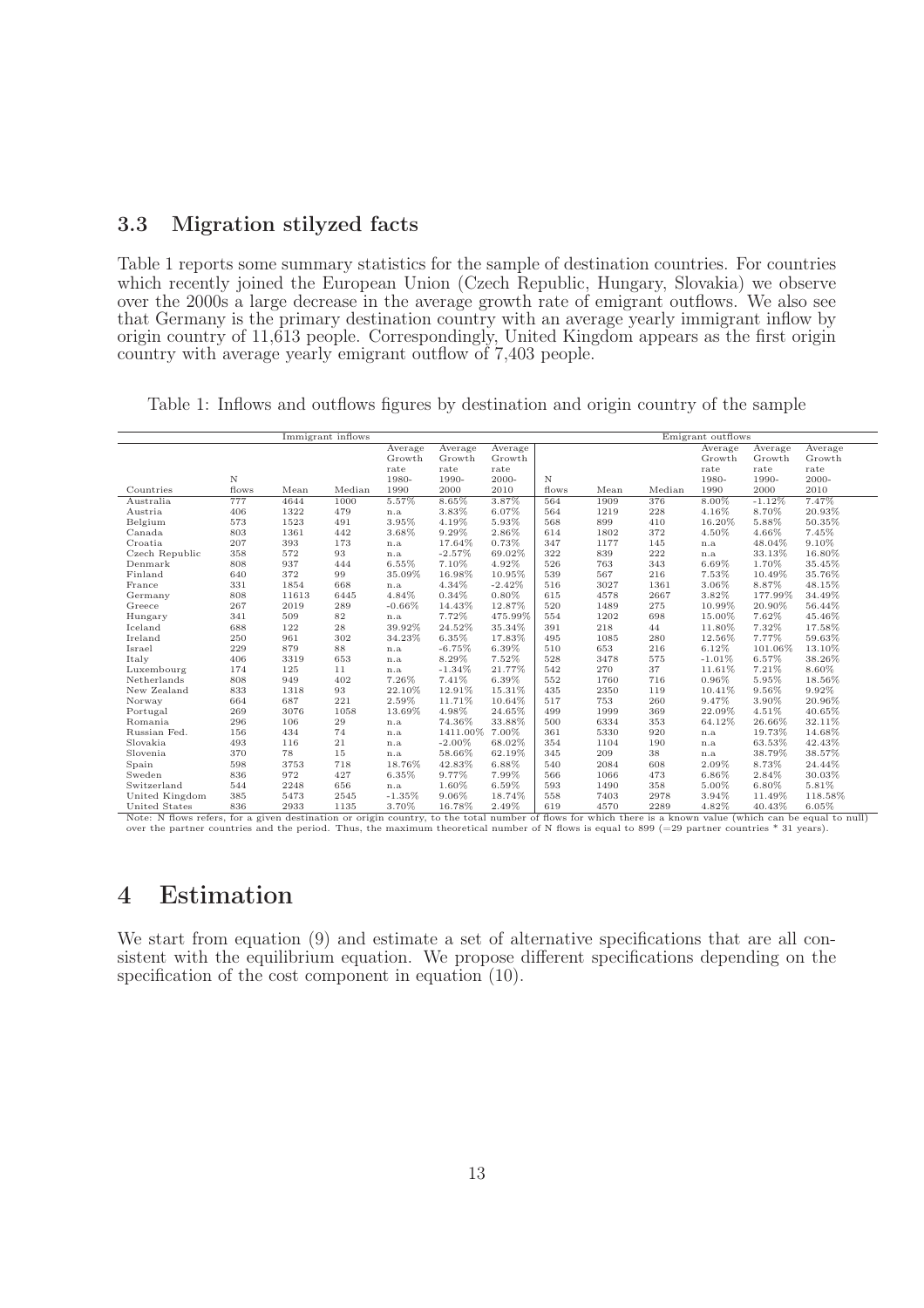#### 4.1 A suboptimal benchmark specification

Combining equations (9) and (10), we estimate the following benchmark equation:

$$
ln(\frac{N_{ij,t}}{N_{ii,t}}) = \beta_0 + \beta_1 ln(\frac{w_{j,t}}{w_{i,t}}) + \beta_2 ln(\frac{1 - ur_{j,t}}{1 - ur_{i,t}}) + (\beta_3)(\frac{bc_{j,t}}{bc_{i,t}}) - \beta_4 ln(ur_{i,t}) + \beta_5 Schengen_{ij,t} + \beta_6 EMU_{ij,t} + \beta_7 Bilateral_{ij,t} + \alpha_{ij} + \alpha_t + \epsilon_{ij,t}
$$
 (11)

Schengen<sub>ij,t</sub>, EMU<sub>ij,t</sub> and Bilateral<sub>ij,t</sub> are respectively dummy variables capturing the joint participation at time  $t$  of to the Schengen agreements, the joint participation at time  $t$  to the European Monetary Union and the existence at time  $t$  of other bilateral agreements favoring worker's mobility between the two countries. Details on how these variables are explicitly measured are provided here below.

We capture the  $c(x_{i,j,t})$  terms by three important observable factors. The first two focus on agreements that could lead to a decrease in the mobility costs within a subset of European countries (namely the Schengen agreement and EMU), while the last one captures other bilateral agreements that favour economic migration between any two countries included in our sample. First and more importantly, we account for the fact that two European countries involved in the pair have already implemented the Schengen agreements. More precisely, the Schengen variable (Schengen<sub>ij,t</sub>) is a time-moving dyadic variable taking 1 if both countries had implemented the Schengen rule at time t, and 0 otherwise. The Schengen agreements were progressively signed and implemented by a subset of European countries and were designed to favour mobility between European countries. We take into account the implementation criterion, i.e. by considering cases in which the country signed and implemented the Schengen rules of people mobility. There is a significant variation of member and non-member European countries.<sup>21</sup>. There is also a significant variation in terms of timing between member countries of the Schengen area. <sup>22</sup>

We also introduce a second measure of integration that is dyadic and moving over time. More particularly, we capture the fact that two countries belong to the European Monetary Union (EMU) that for a subset of European countries was launched in 1999. The use of a common currency between countries should mean a significant drop in currency conversion costs between the destination and the origin countries for migrants. It also favours direct comparison of economic aggregates between countries, such as wages and prices. EMU implementation also led to facilities and economies in terms of international bank transfers. There is also a drop in uncertainty regarding the converted wage amount at destination due to the full eradication of bilateral exchange rate volatility. It is important if the prospective migrants intend to remit part of their earnings to their relatives staying behind. As for the Schengen agreements, the  $\overline{uem}_{i,i,t}$  variable takes 1 if both countries were (EMU) members at time t, and 0 otherwise. As for the Schengen agreements, there is a balanced mix of EMU and non-EMU members in our sample of countries. There is also a significant variation between member countries in terms of timing of adhesion to the EMU for our sample of origin and destination.

Finally, we capture the existence of bilateral agreements in terms of labour mobility between

<sup>&</sup>lt;sup>21</sup> Among the European countries, Ireland, the UK, Croatia are not members. Romania is a future member and was not a member during the sample period.

 $^{22}$ Basically, implementation for signing members followed three different waves. The first wave took place for most of the European founders around 1995-1997. A second wave concerning mostly Scandinavian countries plus Greece occurred around 2000-2001. Finally joining East European countries implemented the Schengen agreements around 2007.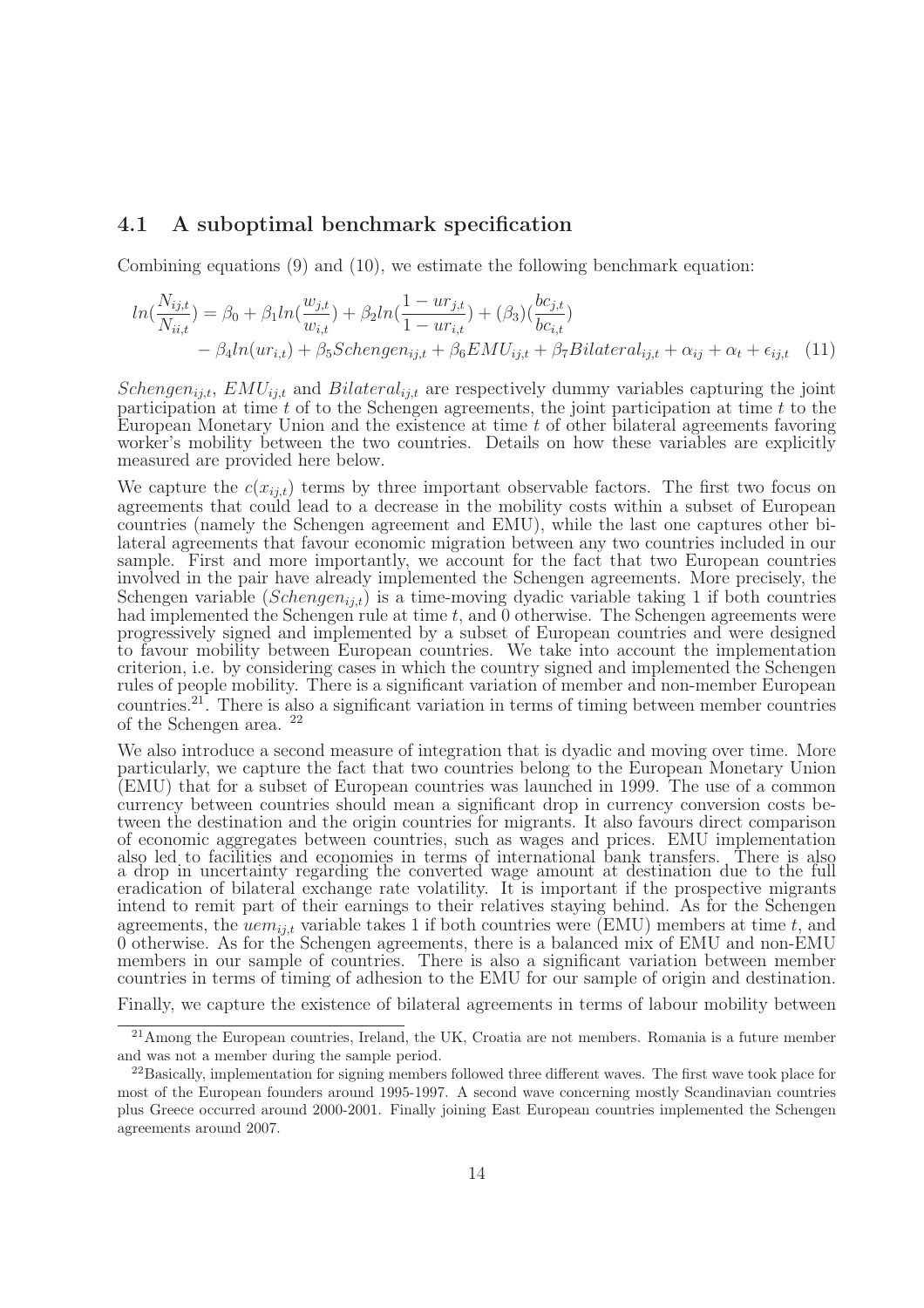countries included in the sample beyond the agreements specific to European countries. These bilateral agreements are supposed to facilitate the migration of economic agents through a set of mechanisms. For example, one mechanism is visa waiving arrangements for the candidates to migration. We build a dyadic dummy variable bilateral<sub>ij,t</sub> taking 1 if there is a bilateral agreement at time t favouring the mobility of workers between countries  $i$  and  $j$ , and 0 otherwise. The existence of those bilateral agreements is identified using the agreements collected by the International Organization of Migration (IOM). Details about the sources and the exact nature of those agreements are provided in Appendix B. We find that out of 26970 possible observations, we have 871 observations for which there was a bilateral agreement of that kind between the two countries at that time. This represents about 3 % of the observations.

A couple of important comments are in order here. First, due to lack of data, we do not have a direct observable measure for  $ln(N_{ii,t})$ , i.e. the total number of native workers of country i staying in their own country at time t. Unlike in Beine and Parsons  $(2012)$ , since we do not have full information regarding emigration flows, i.e. just a subset of destinations  $j$ , so it is not possible to estimate  $N_{ii,t}$  from the population stock  $(N_{i,t}$  and the full set of emigration flows  $\sum_{k} N_{ik,t}$ ). As a second best alternative, we approximate  $N_{ii,t}$  by  $N_{i,t}$  that is available on an annual basis. While it makes the estimated model closer to the equilibrium equation, we should be aware that for some origin countries with high emigration rates,  $N_{ii,t}$  will be plagued with significant measurement errors.

A second comment concerns the set of included fixed effects. In this set-up,  $\alpha_{ij} = c(x_{ij})$  and  $\alpha_t = c(x_t)$ . In other terms, the dyadic fixed effects and the time-fixed effects respectively capture the part of the migration costs that are pair-specific and time-specific. In contrast, we do not include here origin-time dummies  $(\alpha_{i,t})$ , at least at this stage, since such an inclusion would prevent estimation of the role of the unemployment rate at origin, i.e. the estimation of  $\beta_4$ . However, failure to include  $\alpha_{i,t}$  might generate various problems. First, if  $N_{ii,t}$  is not correctly measured by  $N_{i,t}$ , model (11) might be subject to measurement errors. Second, the model does not account for multilateral resistance to migration. Multilateral resistance to migration terms capture the fact that any change in the flow between  $i$  and  $j$  will affect the other bilateral relationships. Concepts of multilateral resistance have been originally identified in literature analysing bilateral trade flows (Anderson and van Wincoop (2003), Anderson (2011)). It has also recently received some specific attention in the migration literature (see Bertoli and Fernandez-Huertas Moraga  $(2013a)$ .<sup>23</sup> In turn, failure to account for the multilateral resistance to migration might lead to a violation of the underlying independence from irrelevant alternatives (IIA) hypothesis. The IIA hypothesis underlies the discrete choice model à la McFadden (1984) in the income maximization approach that we outlined in section 2. It is

<sup>23</sup>Bertoli and Fernadez-Hertas Moraga (2013a, 2012) propose to capture multilateral resistance to migration by using the Pesaran CCE estimator. This requires the use of nests of destination countries. The underlying assumption is that shocks  $\epsilon_{ij,t}$  are correlated across countries belonging to the same nests but are independent across countries included in different nests. In the context of our study, the exact composition and the number of the nests would first rely on arbitrary criteria that could be difficult to justify. Furthermore, the use of 30 time periods along with 30 origin countries would lead to a strong inflation of the number of included parameters (871\*the number of nests). To illustrate, the inclusion of 6 nests as in Bertoli and Fernadez-Hertas Moraga (2012) would lead to 5226 additional parameters to estimate. Since we rely on the Least Square Dummy Variable approach instead of the within transformation approach -due to the fact that our panel data set is strongly unbalanced (due to zeros, missing observations over time, missing destinations for given origins) (see Baltagi, 1995)-, the implementation of that approach would lead to important computational problems. As a result, while recognizing its value, we disregard the Bertoli and Fernadez-Hertas Moraga (2013a) approach and follow instead the Ortega and Peri (2009) strategy, as outlined in the next section.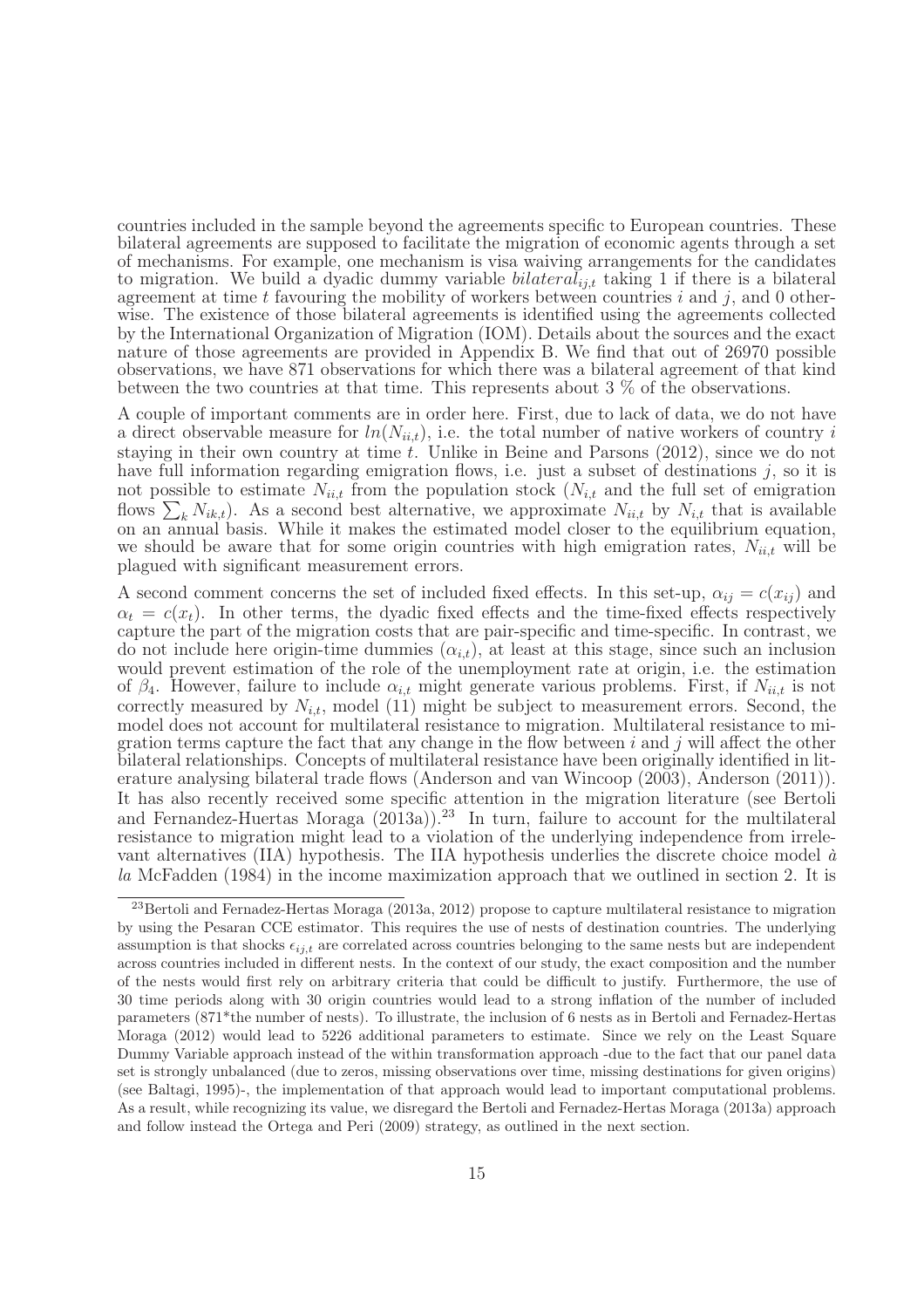therefore important to check after estimation that the IIA hypothesis holds given the adopted specification.

These concerns shed some doubts on the validity of the estimates of model (11). This is why we report the full results in Appendix C and give here only a quick summary of the main results. The main value added of model 11 is that it allows identification of the marginal impact of unemployment at origin. Overall, the estimation results support a negative impact of unemployment on the bilateral emigration rate on top of the impact of the differential in employment opportunities. This result is consistent with the one considered in the model. If unemployment benefits are only available for native workers and not for migrants (at least shortly after arrival) and in the presence of uncertainty of being employed in the destination, an increase in unemployment might reduce the propensity to emigrate. This marginal negative impact offsets at least partly the positive impact of the differential in employment rates between the origin and the destination, so that the net total effect of unemployment is uncertain. A second mechanism, not considered in our theoretical model, might also generate the negative marginal impact of unemployment, namely the presence of liquidity constraints. If unemployment raises the number of people subject to liquidity constraints, this would decrease the number of potential migrants able to cover the migration costs, which in turn would lead to a decrease in the emigration rates.

Beyond the impact of unemployment, we find some support for the key mechanisms identified in equation (11). In particular, we find a positive impact of the wage differential, the business cycle differential and employment opportunities. Results also support a significant impact of Schengen agreements and EMU participation in terms of lowering migration costs between countries. Nevertheless, given the reservations mentioned above, these results should be completed with other models taking into account the influence of countries other than the origin and the destination countries. These models are considered in the next sections.

The results in Table 6 and 7 yield some interesting insights. First, we find some support for the key mechanisms identified in equation (11). In particular, we find a positive impact of the wage differential, the business cycle differential and employment opportunities. Results also support a significant impact of Schengen agreements and EMU participation in terms of lowering migration costs between countries. Nevertheless, given the reservations mentioned above, these results should be completed with other models taking into account the influence of countries other than the origin and the destination countries. The main value added of model (11) is that it allows for the identification of the marginal impact of unemployment at origin.

Nevertheless, overall those results should be treated with caution, to the extent that model (11) might suffer from mis-specification problems. By way of a straightforward illustration the results relative to the bilateral agreements cast some doubts on the estimation properties. The impact is found to be significantly negative while we would expect either a positive or a negligible impact. One reason might be that model (11) fails to include some multilateral resistance terms that might be correlated with the bilateral agreements. In that case, it would generate a bias in the estimation due to omitted variables. The negative elasticity obtained in columns (1) and (5) suggests that this might be the case here. In turn, failure to integrate those terms might lead to a violation of the IIA assumption. The inclusion of time-origin fixed effects  $\alpha_{it}$  in a slightly modified specification (see next section) will capture the outward multilateral resistance to migration.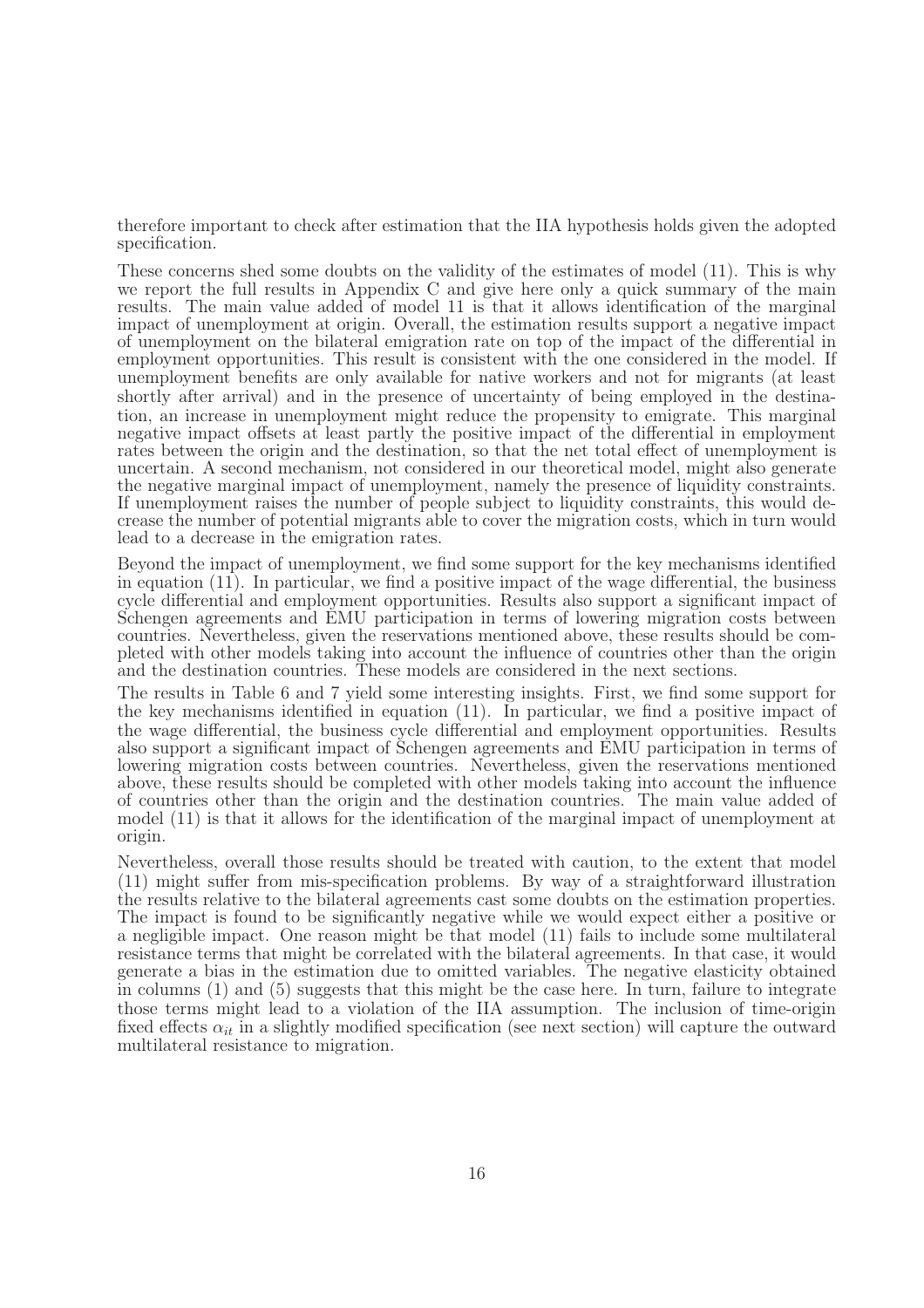#### 4.2 Accounting for origin-time fixed effects

In order to take into account important elements like the outward multilateral resistance to migration, we modify model (11) and consider an alternative specification that specifically includes  $\alpha_{it}$  fixed effects. The specification takes the following form:

$$
ln(N_{ij,t}) = \beta_0 + \beta_1(ln(\frac{w_{j,t}}{w_{i,t}})) + \beta_2 ln(\frac{1 - ur_{j,t}}{1 - ur_{i,t}}) + \beta_3(\frac{bc_{j,t}}{bc_{i,t}}) + \beta_4 Schengen_{ij,t} + \beta_5 EMU_{ij,t} + \beta_6 bilateral_{ij,t} [+\beta_7 x_{ij} + \alpha_j][+\alpha_{ij}] + \alpha_{it} + \epsilon_{ij,t}
$$
(12)

In terms of the equilibrium equation (9),  $\alpha_{it} = ln(N_{ii,t}) - ln(B) - ln(ur_{i,t}) + c(x_i) + c(x_i) + c(x_t)$ . This specification therefore also explicitly accounts for the size of the native population. It also captures the impact of unobserved migration costs which are origin specific and that move over time. These include the push factors such as international violence or demographic shocks as well as domestic barriers to movement such as passport costs. It also incorporates the role of origin specific time-invariant factors such as geographic factors. On top of that, the inclusion of the  $\alpha_{it}$  fixed effects allows to migration (see Anderson, 2011) to be taken into account.<sup>24</sup>. The price to pay for using specification  $(12)$  instead of specification  $(11)$  is that we are no longer able to have an explicit estimation of the marginal impact of unemployment rates at origin.

We use two alternative specifications with respect to the role of time-invariant dyadic factors. In a first estimation, we include dyadic fixed effects of type  $\alpha_{ij}$ . The inclusion of these fixed effects allows accounting for the impact of time-invariant dyadic non-included factors such as distance, common language or colonial links.<sup>25</sup> However, since we are interested in uncovering the impact of some of those factors (for instance when both countries belong to the EMU), we use an alternative specification including explicit variables such as  $x_{ij}$ . In this alternative specification, we include  $\alpha_j$  that capture the role of time-invariant destination specific unobserved factors. In other terms, in this latter specification,  $\alpha_{ij}$  is replaced by  $(\beta_7x_{ii} + \alpha_i)$ . While interesting, this latter specification should yield inferior results in terms of goodness-of-fit since the observed set of dyadic variables  $x_{ij}$  captures only part of the variation with respect to the one captured by the  $\alpha_{ij}$  fixed effects. <sup>26</sup> The results based on this specification should therefore be regarded with much caution and are provided here only for the sake of capturing the possible impact of those time-invariant dyadic observed factors. We consider four pair-specific factors of that kind: geographic distance, contiguity, existence of a common official language and location on the European continent.

Table 2 reports the estimates with the business cycle being measured using the deviation of GDP from the trend extracted using the HP filter. Table 3 reports exactly the same infor-

<sup>&</sup>lt;sup>24</sup>A similar strategy has been used by Ortega and Peri (2009). While the inclusion of the  $\alpha_{it}$  fixed effects de facto allows them to account for outward multilateral resistance to migration, their initial motivation was to capture the heterogeneity between stayers and migrants at origin.

<sup>&</sup>lt;sup>25</sup>Note that the joint inclusion of  $\alpha_{it}$  and  $\alpha_{ij}$  fixed effects makes the inclusion of monodic fixed effects (such as  $\alpha_o$  for  $o = i, j$  or t) unnecessary since these are embedded in the first ones.

<sup>26</sup>For instance, one type of factor that is clearly omitted in this specification are bilateral explicit or implicit agreements based on historical links or colonial links. One obvious example is relationships between countries belonging to the Commonwealth. These agreements are implicit and are therefore not reported in the IOM database of bilateral agreements. Nevertheless, since they are in place for the whole period of estimation (1980-2010), they are well captured by the  $\alpha_{ij}$  fixed effects.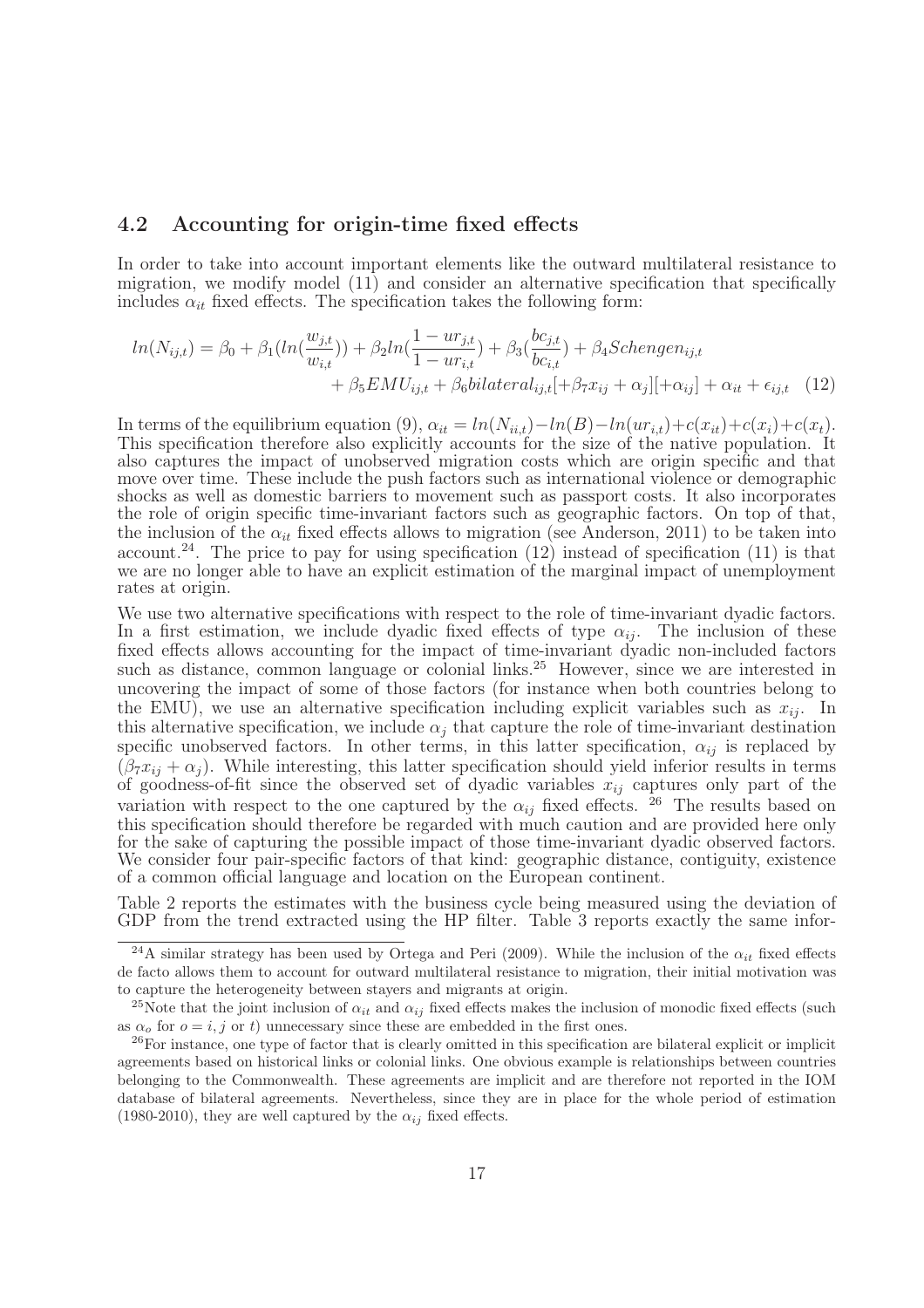mation, but using the annual growth rate of GDP as an alternative measure of the economic cycle. We use two different measures for the numerator of the dependent variable  $ln(\frac{N_{ij,t}}{N_{ij,t}})$  $\frac{N_{ij,t}}{N_{ii,t}}\big).$ The first one takes the log of  $1 + N_{ij,t}$  in the numerator in order to keep the country pairs with zero observations for  $N_{ij,t}$  in the estimation sample. This is sometimes called Scaled OLS estimation (Simpson and Sparber, 2012). The second one uses simply  $ln(N_{ij,t})$  in the numerator as in the equilibrium condition, which leads to a modest decrease in the sample size.<sup>27</sup> Columns (1) and (2) give the estimates using  $ln(\frac{1+N_{ij,t}}{N_{ij,t}})$  $\frac{N_{i,j,t}}{N_{i,i,t}}$  as our dependent variable while Columns (3) and (4) give the estimates based on  $ln(\frac{N_{ij,t}}{N_{i,j,t}})$  $\frac{N_{ij,t}}{N_{ii,t}}$ ).

 $27$ Actually, we have only a reduction of 43 data points, which reflects that the proportion of (true) zeroes for the bilateral flows in our dataset is negligible. This further justifies the use of OLS estimators instead of the Poisson Pseudo Maximum Likelihood estimators advocated by Santos Silva and Tenreyro (2006).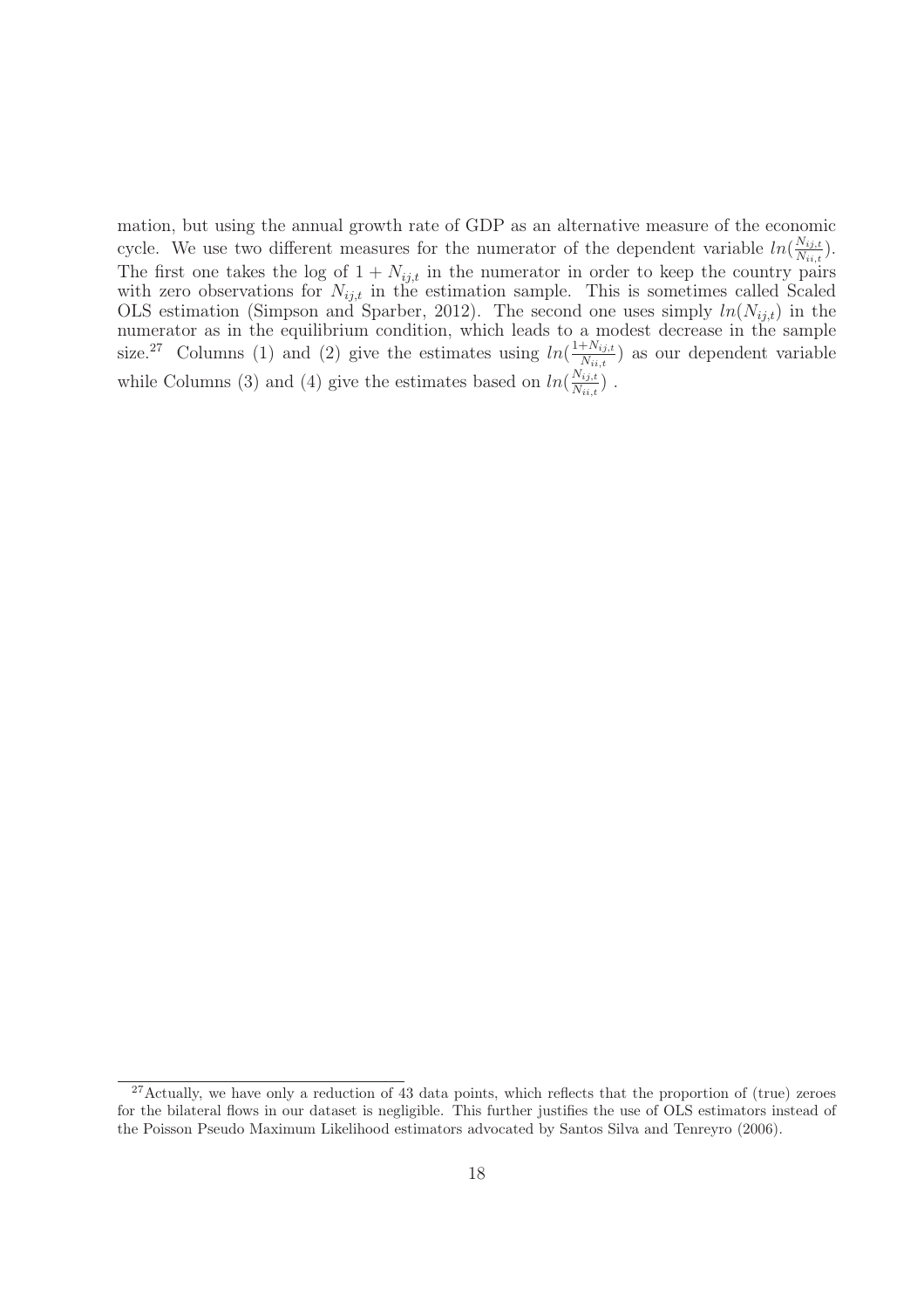| Estimation Method              |                | Scaled OLS              |                | <b>OLS</b>     |
|--------------------------------|----------------|-------------------------|----------------|----------------|
| Variables                      | (1)            | $\left( 2\right)$       | (3)            | (4)            |
| Wage differential              | $0.732***$     | $0.433***$              | $0.714***$     | $0.397***$     |
|                                | (12.05)        | (3.92)                  | (11.29)        | (3.49)         |
| Business cycles Diff.          | $0.0074***$    | 0.005                   | $0.0074***$    | 0.005          |
|                                | (3.24)         | (1.00)                  | (3.15)         | (0.98)         |
| Employment rates               | $4.475***$     | $4.938***$              | $4.464***$     | $4.922***$     |
|                                | (13.51)        | (9.29)                  | (13.18)        | (9.13)         |
| Schengen                       | $0.247***$     | $0.489***$              | $0.259***$     | $0.501***$     |
|                                | (11.20)        | (11.68)                 | (11.63)        | (11.84)        |
| <b>UEM</b>                     | $0.163***$     | $0.284***$              | $0.161***$     | $0.275***$     |
|                                | (5.51)         | (5.99)                  | (5.43)         | (5.76)         |
| <b>Bilateral Agreements</b>    | $0.076***$     | $0.277***$              | $0.076***$     | $0.275***$     |
|                                | (3.37)         | (4.98)                  | (3.32)         | (4.91)         |
| Ln(distance)                   |                | $-0.656***$             |                | $-0.664***$    |
|                                |                | (18.46)                 |                | (18.55)        |
| Common language                |                | $0.851***$              |                | $0.859***$     |
|                                |                | (21.04)                 |                | (21.08)        |
| Contiguity                     |                | $0.304***$              |                | $0.289***$     |
|                                |                | (5.99)                  |                | (5.69)         |
| Europe                         |                | $-0.167*$               |                | $-0.175*$      |
|                                |                | (1.89)                  |                | (1.95)         |
| Destination FE $(\alpha_i)$    | N <sub>o</sub> | $\overline{\text{Yes}}$ | N <sub>o</sub> | Yes            |
| Dyadic FE $(\alpha_{ij})$      | Yes            | N <sub>o</sub>          | Yes            | N <sub>o</sub> |
| Origin-time FE $(\alpha_{it})$ | Yes            | Yes                     | Yes            | Yes            |
| $#$ observations               | 11055          | 11055                   | 11012          | 11012          |
| $R^2$                          | 0.956          | 0.792                   | 0.955          | 0.787          |

Table 2: Business cycle and migration with  $\alpha_{it}$  FE and HP extraction

Estimated equation: equation (12).Estimation period: 1980-2010. Dep. variable in (1-2):  $ln(1 + N_{ij,t})$ ; Dep. variable in (3-4):  $ln(N_{ij,t})$ .

Business cycle extraction method: HP filter.

Superscripts \*\*\*, \*\*, \* denote statistical significance at 1, 5 and 10% respectively. Robust standard errors are provided in parentheses.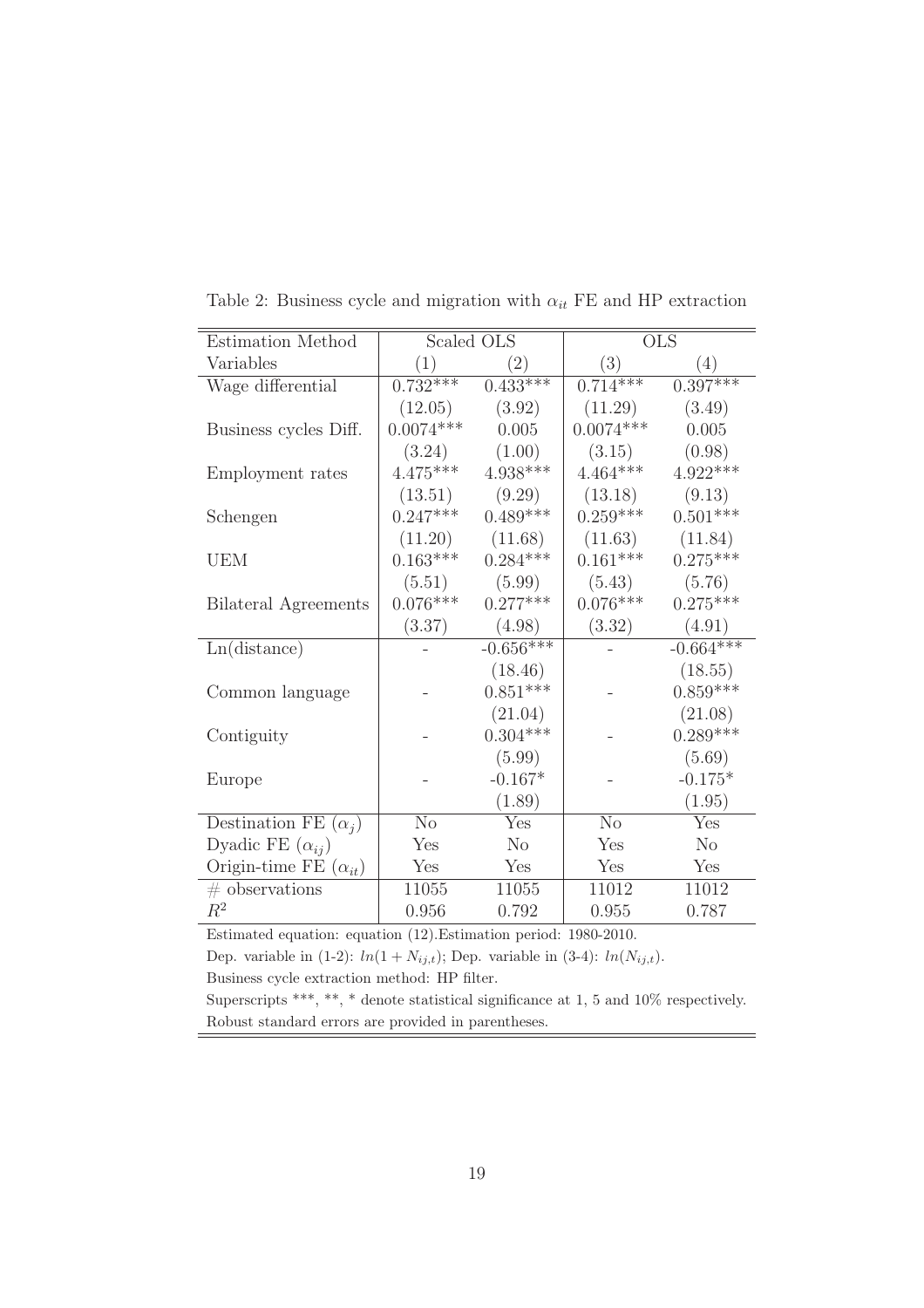| Estimation Method              |            | Scaled OLS        |            | <b>OLS</b>     |
|--------------------------------|------------|-------------------|------------|----------------|
| Variables                      | (1)        | $\left( 2\right)$ | (3)        | (4)            |
| Wage differential              | $0.879***$ | $0.486***$        | $0.855***$ | $0.457***$     |
|                                | (13.71)    | (11.60)           | (12.80)    | (3.81)         |
| Business cycles Diff.          | $0.021***$ | $0.013**$         | $0.019***$ | $0.010*$       |
|                                | (7.08)     | (2.19)            | (6.28)     | (1.66)         |
| Employment rates               | $4.863***$ | $5.204***$        | $4.874***$ | $5.217***$     |
|                                | (17.10)    | (11.09)           | (16.93)    | (11.01)        |
| Schengen                       | $0.237***$ | $0.486***$        | $0.249***$ | $0.498***$     |
|                                | (10.75)    | (11.60)           | (11.25)    | (11.45)        |
| <b>UEM</b>                     | $0.166***$ | $0.284***$        | $0.163***$ | $0.274***$     |
|                                | (5.65)     | (6.01)            | (5.53)     | (5.77)         |
| Bilateral Agreements           | $0.074***$ | $0.274***$        | $0.075***$ | $0.274***$     |
|                                | (3.31)     | (4.93)            | (3.31)     | (4.88)         |
| Ln(distance)                   |            | $-0.649***$       |            | $-0.657***$    |
|                                |            | (18.10)           |            | (18.19)        |
| Common language                |            | $0.852***$        |            | $0.860***$     |
|                                |            | (20.93)           |            | (20.97)        |
| Contiguity                     |            | $0.310***$        |            | $0.295***$     |
|                                |            | (6.06)            |            | (5.76)         |
| Europe                         |            | $-0.153*$         |            | $-0.161*$      |
|                                |            | (1.72)            |            | (1.79)         |
| Destination FE $(\alpha_i)$    | No         | Yes               | No         | Yes            |
| Dyadic FE $(\alpha_{ij})$      | Yes        | N <sub>o</sub>    | Yes        | N <sub>o</sub> |
| Origin-time FE $(\alpha_{it})$ | Yes        | Yes               | Yes        | Yes            |
| $#$ observations               | 10883      | 10883             | 10840      |                |
| $R^2$                          | 0.957      | 0.793             | 0.957      | 0.788          |

Table 3: Business cycle and migration with  $\alpha_{it}$  FE and growth rates

Estimated equation: equation (12). Estimation period: 1980-2010. Dep. variable in (1-2):  $ln(1 + N_{ij,t})$ ; Dep. variable in (3-4):  $ln(N_{ij,t})$ .

Business cycle measure: annual growth rates.

Superscripts \*\*\*, \*\*, \* denote statistical significance at 1, 5 and 10% respectively. Robust standard errors are provided in parentheses.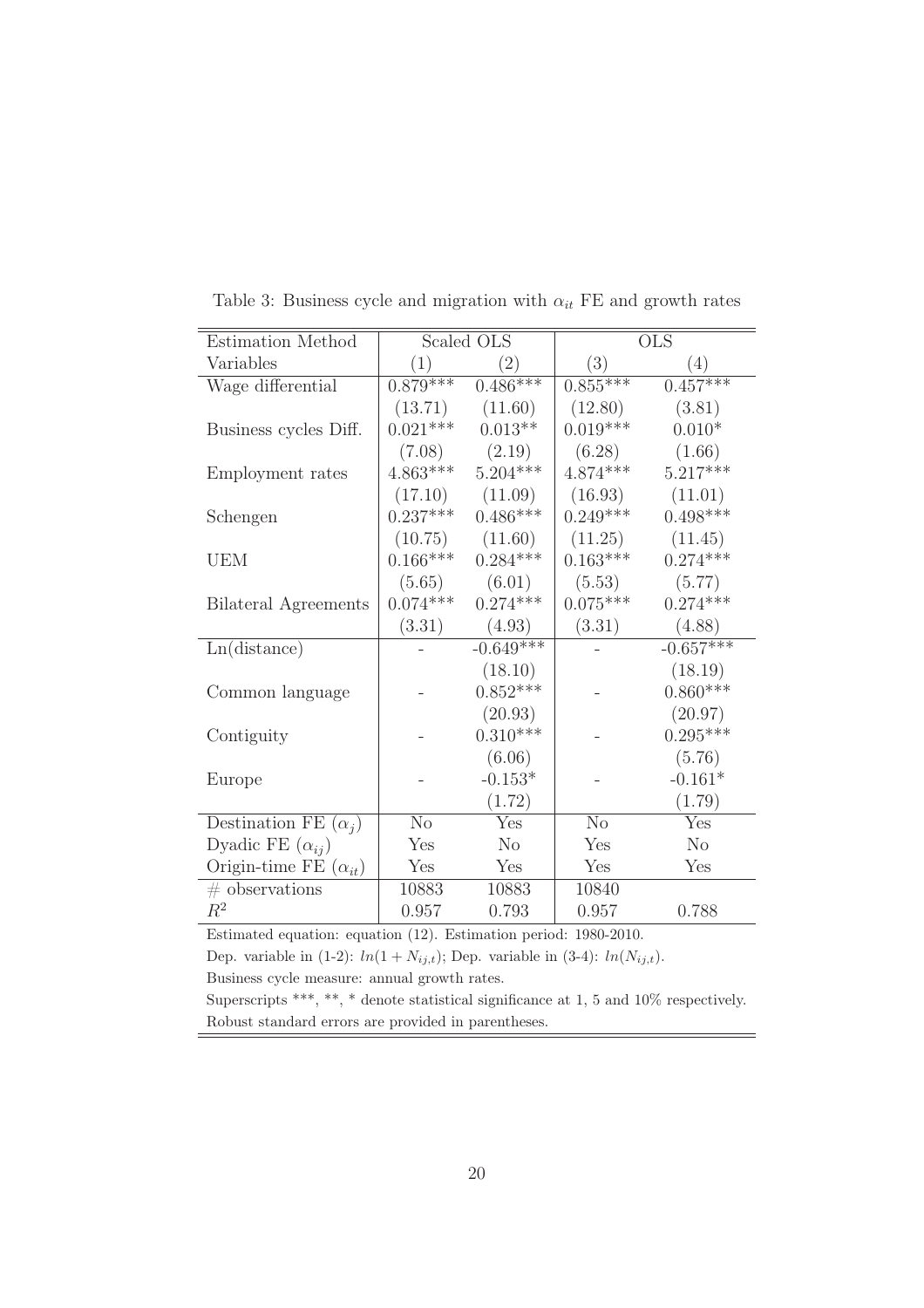Before looking specifically at the key parameters estimates we should look at a comparison between the two alternative specifications, i.e. on the one hand the specification with  $\alpha_{ij}$  fixed effects and on the other hand the model with  $\alpha_i$  fixed effects and observable time-invariant factors. A straightforward comparison reveals that the share of explained variability by the first specification significantly outperforms the second one, with  $R^2$  close to 0.96 instead of 0.80. This suggests that there are many other unobserved time-invariant dyadic factors that are not accounted for in the second specification but which are captured in the first. Again, this suggests that interpretations based on results reported in columns (1) and (3) of tables 3 and 4 are the most reliable.

Overall, we find evidence in favour of long-run and short-run factors on the bilateral migration flows. First, and importantly, we find a very robust and stable elasticity for the wage differential. An increase of around 10% in the wage ratio leads on average to an increase in the bilateral migration flows of about 8.5% (see Table 4). Nevertheless, on top of that, we find support for a role of short-run factors, i.e. of business cycles and employment rates. Starting with the specification including the  $\alpha_{ij}$  fixed effects, the positive impact of the relative business cycles is observed regardless of the business cyclical stance measure. The same holds for the differential employment rates. These results are consistent with the idea developed in our theoretical framework that the cyclical stance provides an additional signal to the candidates to migration for choosing the optimal destination. According to this interpretation, this signal is in terms of the future probability of employment for those migrants, which ultimately affects the expected wage at destination and in turn the net gain derived from moving to that destination.

The estimation results suggest that short-run factors contribute to the understanding of the variability of bilateral migration flows. Depending on the estimation method, the decrease in the Root Mean Square Error when adding those factors is around 3.5%. While this can sound as a modest contribution, one should not forget that the model accounts for many unobserved factors through the set of fixed effects. While the business cycle seems to enter in migrants' expectations of future employment rates, the relative contribution seems to come mostly from the current employment rates. In terms of economic magnitudes, a rise of 1% in the ratio of employment rates between the destination and the origin leads to a 5% increase in the bilateral migration rates. The estimated business cycle elasticities suggest that a 1% differential in growth rates between the origin and the destination countries leads to a 0.02% increase in the bilateral migration flow. Even though these orders of magnitude seem to be modest, the cumulated effects over the whole business cycle can be substantial, especially for migration corridors that are already important.

To give a more tangible assessment of the impact of employment rates, one may for instance consider the flows from Germany to Italy, which represented between 8,000 and 14,000 migrants over the considered period. Using the fact that a 1% increase in the ratio of employment rates leads to a 5% increase in bilateral migrations rates, we find that the rise of the ratio of employment rates, cumulated between  $2000$  and  $2005$  (+6.5 points) contributed to a supplementary cumulated flow of immigrants from Germany of 3,740 persons (620 in average per year). Conversely, when the situation reversed between 2006 and 2008, with a cumulated decrease of the ratio of employment rates of -3 points, this contributed to a cumulated decrease of immigration flows from Germany to Italy of 1,800 persons (600 persons in average per year). Yet, the contribution of the differential in growth rates between the two countries was negligible for this couple of partners. To get more substantial contributions of the differential in growth rates, we can take for example the flows from Romania to Spain, which rose up to around 174,000 in 2007. Between 2001 and 2008, with growth rates that were significantly more important in Romania than in Spain, the differential in growth rates contributed to a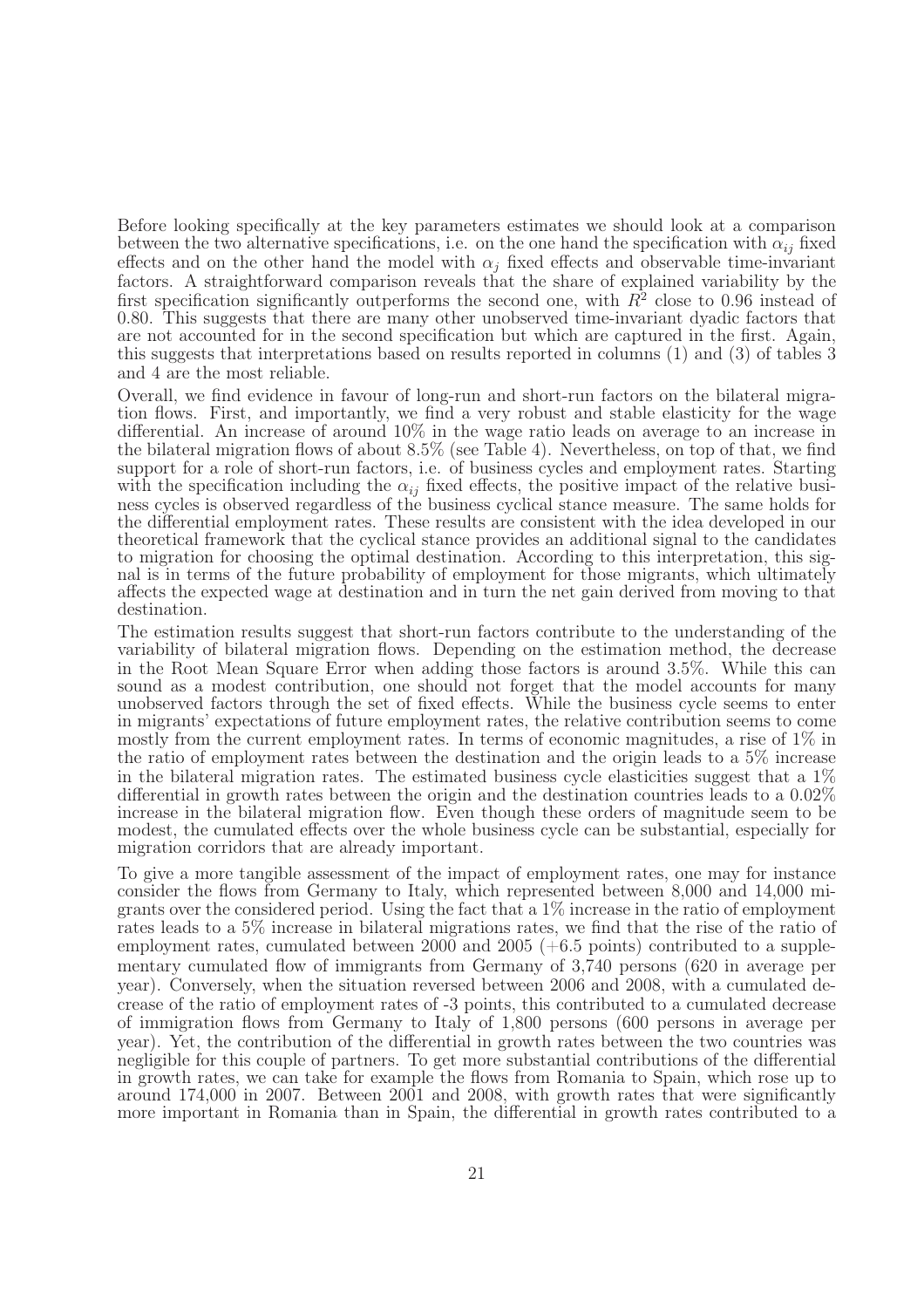cumulated diminution of around 500 immigrants. To take another case, the contribution of the differential in growth rates between Germany and Poland, which was in favor of Poland between 2002 and 2009, contributed to a cumulated diminution of around 800 immigrants from Poland to Germany, to be compared with annual flows representing between 100,000 and 160,000 immigrants a year: the comparison between the two shows a contribution which is not negligible in absolute terms, but remains limited in proportion of the magnitude of annual flows.

An important by-product of our estimation is the impact of the time-varying dyadic factors affecting the migration costs. We find a positive impact on mobility for the Schengen agreements between European countries, a positive role for currency unification as well as a positive impact for the other bilateral agreements. The first two results are important in terms of our discussion about the optimal nature of the European Monetary Union. The traditional Optimum Currency Area literature (Mundell, 1961; De Grauwe, 2009) emphasized the important role of labour mobility in coping with asymmetric business cycle shocks. Our estimation results show that with respect to labour mobility, the Schengen agreement as well as the inception of the Euro made Europe closer to an Optimum currency area. This of course does not mean that Europe is or has become an OCA. Nevertheless it shows that integration measures increased the net gains (or decreased the net costs) derived from introduction of the Euro. For example, migration flows from the Netherlands to Belgium, which amounted to around 6,000 in the nineties rose to 12,000 in 2007. The corresponding impact of the euro area, equal to 17.4% (Cf. tables 3 and 4), would thus represent around  $1,000$  migrants  $^{28}$  Also, the results are in line with the new OCA literature that shows that the optimal nature of a monetary union is itself endogenous with the monetary unification process (Frankel and Rose, 1998; Beetsma and Giuliodori, 2010). Frankel and Rose (1998) show that the optimality of a currency union depends on the degree of asymmetric shocks within the union, which itself depends on the monetary unification process. The same holds for the intensity of trade flows. Related to those findings, we show that currency unification decreases the costs of moving between Euro area countries, and therefore increases the scope of labour mobility as an alternative adjustment mechanism to the flexibility in exchange rates.

The estimates relating to the bilateral agreement in columns (1) and (3) of Tables 2 and 3 are all found positive, which is more in line with the expected impact of bilateral agreements on the migration costs. We find that the existence of bilateral agreements favouring worker mobility between two countries raises the bilateral migration flow by 7 to 8 %. The positive semielasticity obtained in this specification, as opposed to the negative elasticity yielded by the former model, suggests that the current model does a better job in accounting for important determinants. We will further assess the relevance of the model, particularly regarding the validity of the IIA assumption.

Turning to the specification involving time-invariant dyadic observable variables (columns 2 and 4 of Tables 2 and 3), we find evidence in favour of a role of the usual determinants such as distance, contiguity and common language. The insignificant impact of Europe is more surprising but might be rationalized at least in two ways. First, the role of European integration is already captured by the Schengen agreements and the EMU membership. Second, the results should be viewed with caution for the reasons mentioned above, namely, the obvious scope for a mis-specified model due to omitted time invariant dyadic factors.

<sup>&</sup>lt;sup>28</sup>Since the coefficient of the euro area variable is related to a dummy, the corresponding elasticity cannot be used directly and is equal to  $(\exp(0.16)-1)=0.174$ . To take another case, flows from Germany to Italy, between 8,000 and 10,000 in the nineties, rose up to 14,000 in 2004, with a contribution of the euro area that would thus represent around 1,500 migrants.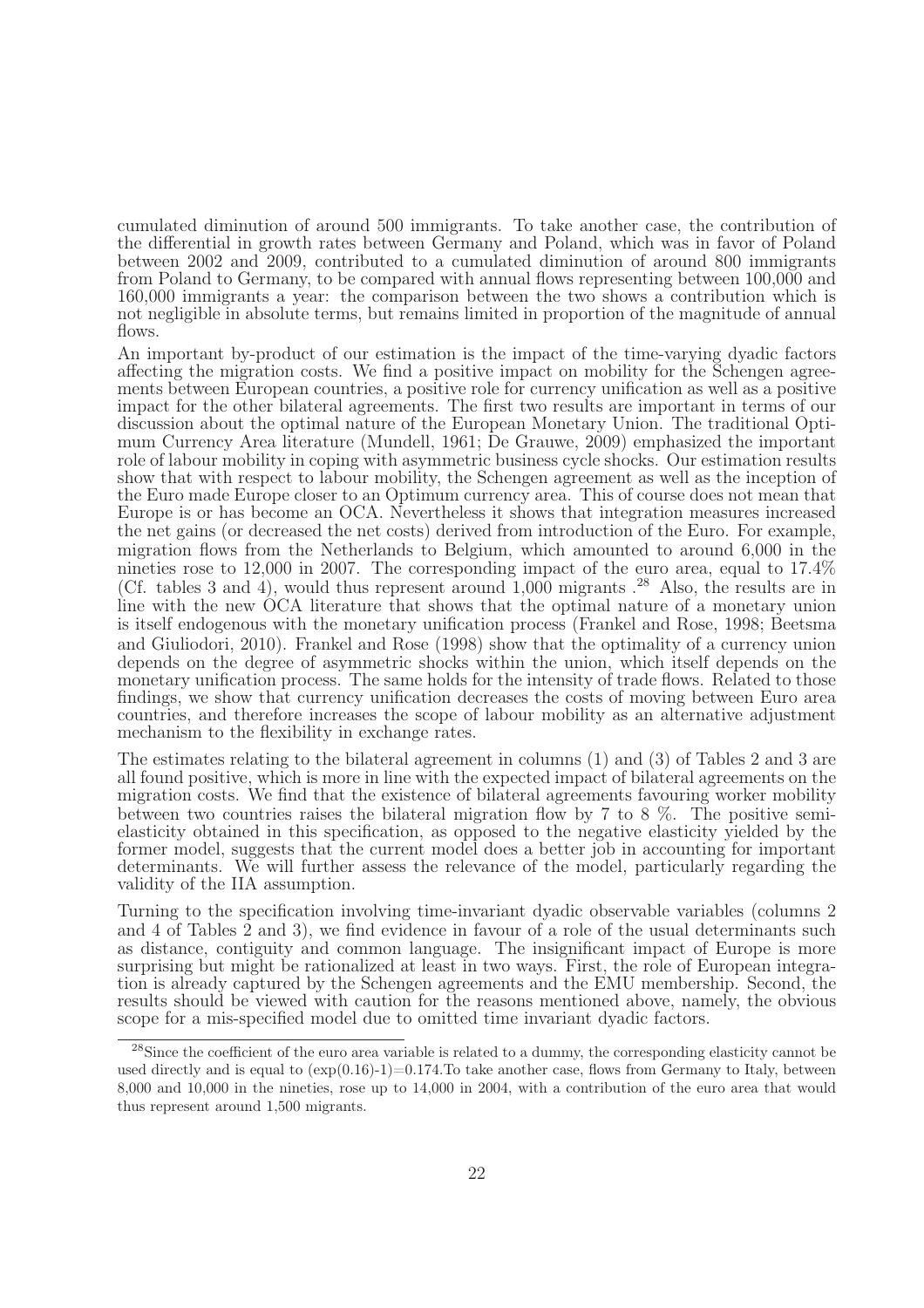An indirect way of testing for the validity of the IIA assumption is to look at the stability of estimated coefficients when some destinations are dropped from the estimation sample. This method was used, for example, by Head et al. (1995) for an analysis of location choices in the US by Japanese manufacturing firms during the 1980's. We implement this method by dropping one destination at a time and by plotting the estimated coefficients. Before examining the patterns of coefficients, two comments are in order. First, we rely on visual examination only rather than on a formal test because our sample is strongly unbalanced. It is unbalanced in several ways. For some country pairs, there may be missing years. For some origins, there might be missing destinations for the whole time period, and for some destinations, there might also be missing origins. Therefore, the removal of different destinations might lead to quite different subsamples. For instance, since the US is the most important destination, removing the US reduces the sample by a maximum number of observations  $(30^*29=870)$  data points). In contrast, removing Romania has little impact on the sample as the Romanian destination is widely unavailable for most origins. Tests of equality of estimates with different subsamples are therefore difficult to implement. Second, the fact that removing different destinations leads to different subsamples means that our evaluation of the IIA assumption is done assuming that there is no selection issue here. This late assumption might of course be too strong.

Figures 5, 6, 7 and 8 reported in Appendix C plot the evolution of the estimated key coefficients of equation  $(12)$  when dropping successively one destination country from the regression.<sup>29</sup> Overall, with few exceptions in terms of destinations (Spain) and in terms of coefficients  $(\hat{\beta}_2)$ of equation (12), the rolling estimates display quite stable estimated coefficients.<sup>30</sup> Comparing the key estimated coefficients of Table 3 with the range displayed in those figures, we find that in general the estimated impact is robust to the exclusion of alternative destinations. The estimate of the wage differential elasticity (0.88) lies in the middle of the range in terms of the coefficients displayed in Figure 5. The same basically holds for the other coefficients of interest, particularly those related to the employment rate differential, the business cycle differential and the Schengen agreements.

#### 4.3 Focusing on destination driven shocks

While specification (12) yields better estimation results, the inclusion of the  $\alpha_{it}$  raises a number of statistical issues. One of them is the high degree of collinearity between the  $\alpha_{it}$  and the time-varying dyadic variables such as the wage differential, the differential in business cycles and the differential in employment opportunities. In other terms, while accounting for many unobserved factors, the inclusion of  $\alpha_{it}$  eliminates much of the variability of those variables due to the fact that they are built using time-varying origin specific variables. This might result in a magnification of the standard errors of those variables and, in turn, a decrease in the significance of the variables. A second aspect is that the business cycle considerations and employment prospects that agents take into account could be essentially destination specific. It is possible that agents will consider migrating to destination countries with higher wages if the employment prospects are good enough, regardless of the cyclical stance of the origin economy. If so, what matters are destination-specific shocks. The specification implied by

<sup>&</sup>lt;sup>29</sup>The measure of the cycle differential is given by the differential in growth rate.

<sup>30</sup>More precisely, the removal of Spain from the sample tends to decrease the magnitude of the impact of the employment differential (but not its statistical significance). This can be rationalized by the fact that Spain is precisely a country having attracted a lot of migrants due to the economic boom and an improving labour market, especially in the 90's and the years prior to the financial crisis. This is well documented in Bertoli and Fernandez-Huerta Moraga (2013a).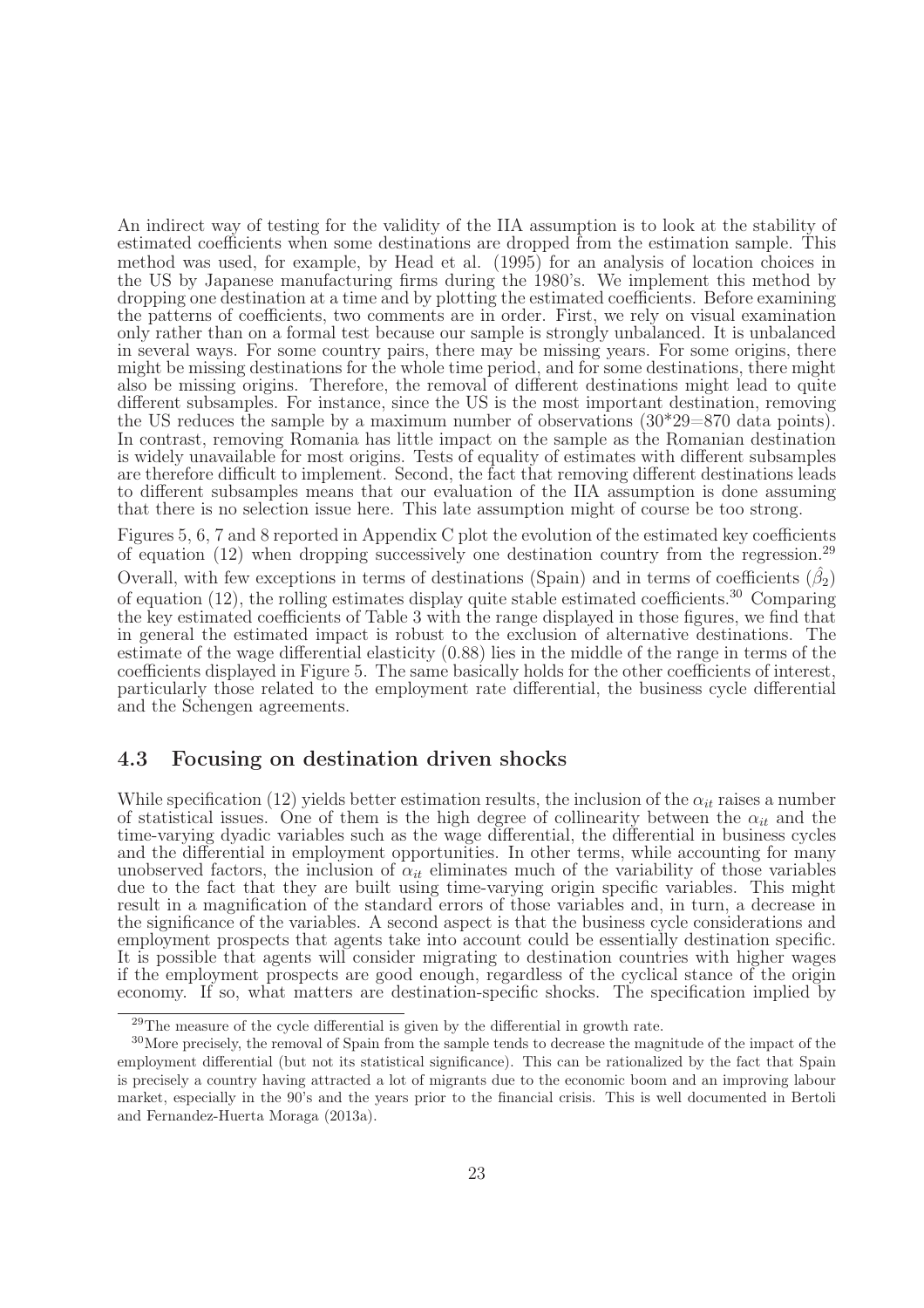such a scenario is close to the one adopted by Ortega and Peri (2009).

To deal with this issue, we re-estimate the same model but define the key variables in terms of destination specific variables only. This yields the following model:

$$
ln(N_{ij,t}) = \beta_0 + \beta_1 ln(w_{j,t}) + \beta_2 ln(1 - ur_{j,t}) + \beta_3 (bc_{j,t}) + \beta_4 Schengen_{ij,t} + \beta_5 EMU_{ij,t} + \beta_6 bilateral_{ij,t} [\alpha_{ij}] + \alpha_{ij} + \alpha_{it} + \epsilon_{ij,t}
$$
 (13)

Note that the exclusion of wages, business cycles and employment rates at origin leads to a more than 20% increase in the size of the sample. This mitigates the comparability of the results with respect to the previous specification. This new specification leads to a change in the implicit composition of  $\alpha_{it}$  with  $\alpha_{it} = ln(N_{ii,t}) + \beta_1 w_{it} + \beta_2 b c_{it} + \beta_3 (1 - u r_{it}) - ln(B) - ln(u r_{i,t}) +$  $c(x_{it}) + c(x_i + c(x_t))$ . It now includes the role of wages, business cycles and employment rates at origin.

The results are reported in Table 4. Columns (1) and (3) report the results obtained with the HP component as the measure of the business cycle at destination. Columns (2) and (4) report the results obtained with the growth rate as the alternative measure of the business cycle at destination. For the sake of parsimony, we do not report the estimations with the timeinvariant dyadic variables since this specification has proved to be dominated by the current adopted one. Overall, the results with the destination-specific variables are substancially in line with the ones obtained with the differentials between the origin and the destination. Regardless of the business cycle measure and the estimation method, we find a positive role for the wage at destination, the employment rate and the business cycle. The results suggest that while the differential between the origin and the destination definitely plays a role, the most important role is played by the economic developments at destination. Also, the results relative to the role of the Schengen agreements, bilateral policy agreements and EMU membership are much in line with the estimations obtained from model 12. The estimated coefficients for the three time-varying dyadic dummies are quite close to the ones obtained in columns (1) and (3) of Tables 2 and 3. This suggests that the estimation results of those variables are fairly robust to alternative specifications.

In order to assess the validity of the IIA assumption we reiterate the previously implemented procedure of dropping one destination at a time. As before, Figures 9 to 12 in Appendix E plot the evolution of the estimated key coefficients of equation (13) when dropping successively one destination country from the regression.<sup>31</sup> The same conclusions drawn concerning the relevance of model 12 can be made for model 13. With few exceptions in terms of dropped destination (once again in the specific case of Spain) and in terms of coefficients (employment rate at destination- coefficient  $\hat{\beta}_2$ ), the Figures report a strikingly stable range of the key coefficients, supporting the relative validity of the IIA assumption for the adopted specification.

<sup>&</sup>lt;sup>31</sup>The measure of the cycle at destination is measured by the growth rate at destination.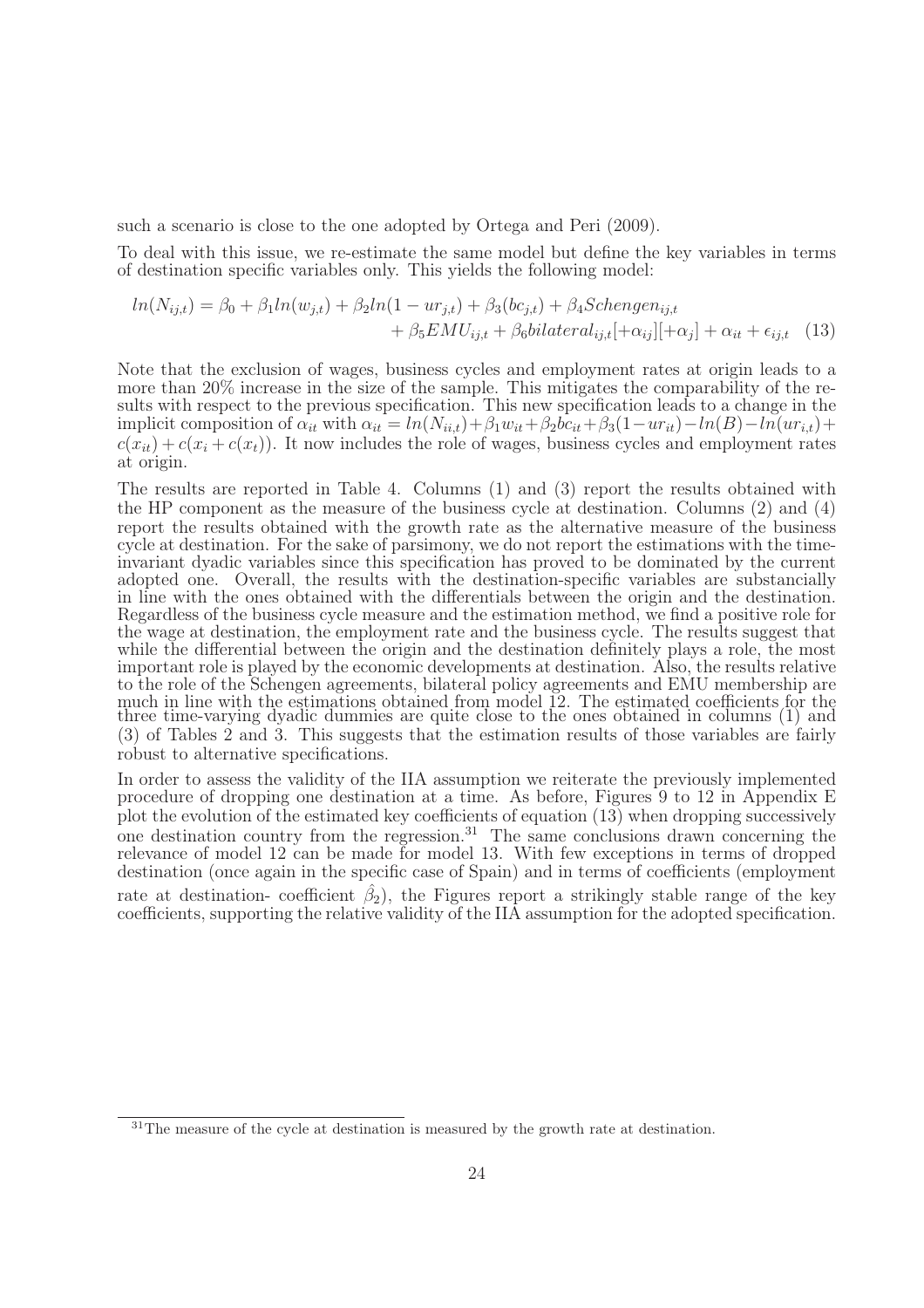| Estimation Method              | Scaled OLS  |                  |                  | <b>OLS</b>       |
|--------------------------------|-------------|------------------|------------------|------------------|
| Variables                      | 1)          | $\left(2\right)$ | $\left(3\right)$ | $\left(4\right)$ |
| Wage                           | $0.766***$  | $0.903***$       | $0.736***$       | $0.872***$       |
|                                | (13.40)     | (15.04)          | (12.45)          | (13.99)          |
| Business cycle                 | $0.0067***$ | $0.019***$       | $0.0068***$      | $0.018***$       |
|                                | (2.91)      | (6.77)           | (2.91)           | (6.11)           |
| Employment rate                | $5.250***$  | $5.614***$       | $5.223***$       | $5.611***$       |
|                                | (14.52)     | (18.32)          | (14.37)          | (10.70)          |
| Schengen                       | $0.252***$  | $0.243***$       | $0.262***$       | $0.252***$       |
|                                | (11.66)     | (11.25)          | (12.03)          | (11.63)          |
| <b>UEM</b>                     | $0.137***$  | $0.139***$       | $0.139***$       | $0.140***$       |
|                                | (4.88)      | (4.99)           | (4.94)           | (5.03)           |
| <b>Bilateral</b>               | $0.097***$  | $0.095***$       | $0.094***$       | $0.094***$       |
|                                | (4.36)      | (4.27)           | (4.22)           | (4.20)           |
| Destination FE $(\alpha_i)$    | $\rm No$    | Yes              | $\rm No$         | Yes              |
| Dyadic FE $(\alpha_{ij})$      | Yes         | $\rm No$         | Yes              | $\rm No$         |
| Origin-time FE $(\alpha_{it})$ | Yes         | Yes              | Yes              | Yes              |
| $\#$ observations              | 13483       | 13277            | 13416            | 13211            |
| $R^2$                          | 0.952       | 0.952            | 0.951            | 0.951            |

Table 4: Business cycles and migration: destination specific variables

Estimated equation: equation (13).Estimation period: 1980-2010.

Dep. variable in  $(1-2)$ :  $ln(1 + N_{ij,t})$ ; Dep. variable in  $(3-4)$ :  $ln(N_{ij,t})$ .

Business cycle measure: (1) and (3): HP filter.

Business cycle measure: (2) and (4): Annual growth rates.

Superscripts \*\*\*, \*\*, \* denote statistical significance at 1, 5 and 10% respectively. Robust t-stats are provided in parentheses.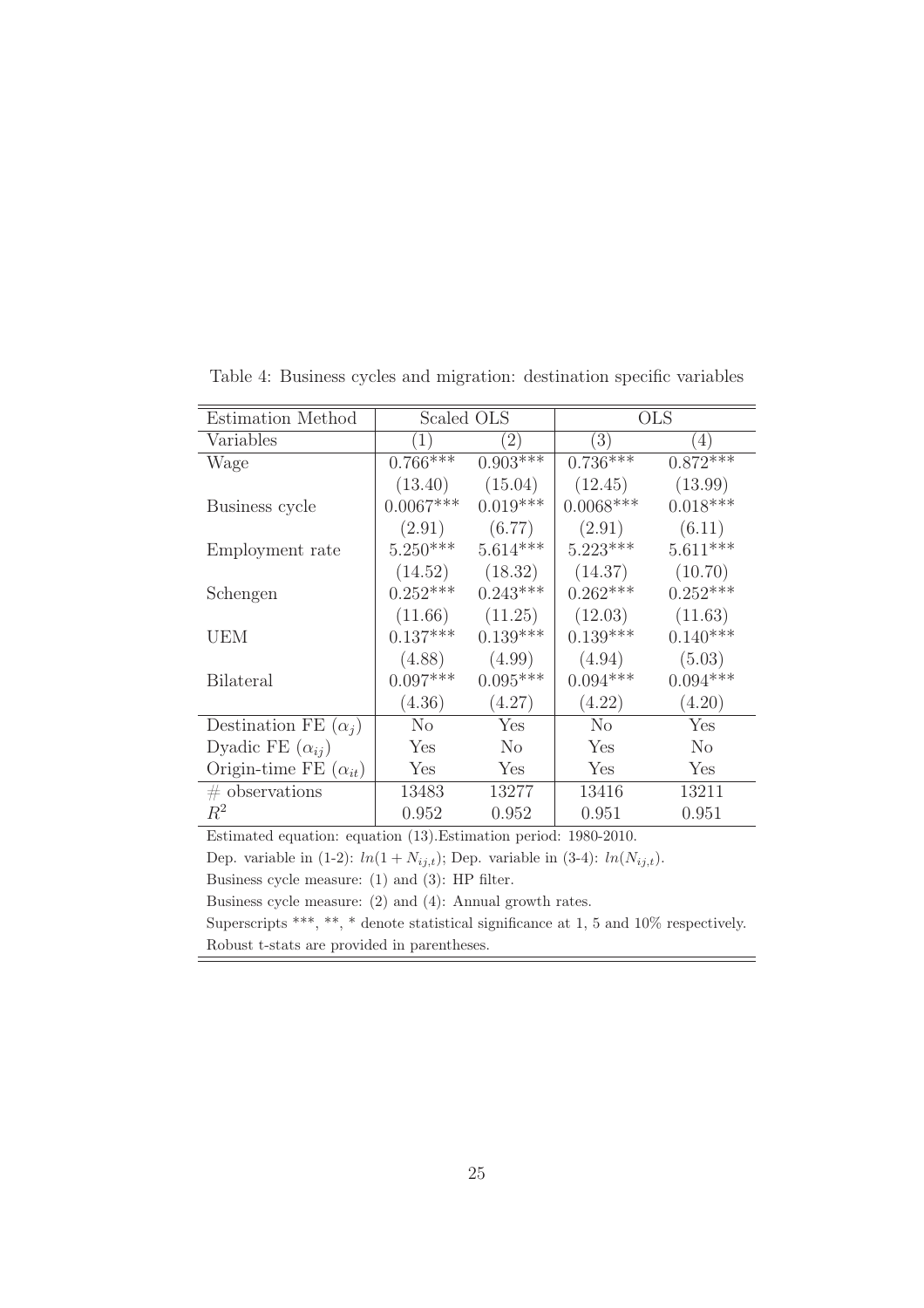#### 4.4 Caveats: endogeneity and network effect

#### 4.4.1 Endogeneity

One traditional concern in terms of estimation of models such as models 12 and 13 is the occurrence of endogeneity. In particular, given the focus of the paper, the potential endogeneity of the aggregate fluctuations should be assessed with great care. For the sake of understanding, it is nevertheless important to identify the sources of endogeneity in this context. Basically, two traditional sources can be considered : (i) reverse causality from international migration to aggregate fluctuations and employment rates and (ii) endogeneity due to omission of factors that could be correlated with aggregate fluctuations, namely unilateral immigration policies.

#### 4.4.2 Reverse Causality

One particular concern is whether international migration can affect the economic conditions, i.e. whether there is a reverse causal relationship from international migration to economic fluctuations and employment rates. One important reason for which this concern is mitigated here is that we rely on bilateral migration flows. Migration flows at the bilateral level remain quite modest with respect to the size of the labour market and the goods market, either at origin and at destination. To illustrate, in our sample, only 7 bilateral flows out of 870 are over the 50000 threshold. Out of those 7 flows, 4 flows concern Germany as the destination country, with obviously one outlier in the case of Polish migrants in 1989 after the fall of the Berlin wall. Only 37 country pairs involve flows that are over 20000 migrants. Those figures suggest than even if economic migration can affect economic outcomes in general, the bilateral nature of our analysis makes this concern much less serious than in unilateral analysis of migration. Even in the unilateral case, the literature is in general very mixed about the potential effect of immigration. To illustrate, the huge literature about the impact of immigration on domestic wages (Borjas, 2006; Card, 2005, Ottaviano and Peri, 2012) is divided about the exact nature of that effect. When conclusions in favour of some effects are drawn, the expected magnitude on domestic wages remains quite modest in economic terms.

#### 4.4.3 Omission of unilateral immigration policies

In the estimation of models 12 and 13, immigration policies are explicitly accounted by the Schengen agreements among European countries as well as by the additional bilateral agreements captured by the IOM database. These variables refer to bilateral policies, i.e. policies that are specific to a particular migration corridor. They include preferential treatments often granted by the host country. Due to absence of data, we do not capture explicitly the other dimension of immigration policies, i.e. the unilateral dimension. These include immigration policies that are conducted towards all the partner countries. Models 12 and 13 include  $\alpha_{it}$ and  $\alpha_{ij}$  fixed effects but these do not capture the role of immigration policies conducted at destination. One legitimate concern is that the omitted variable can lead to biased estimates. The discussion is about the expected magnitude and size of that possible bias.

The bias related to the omission of immigration policies arises if these immigration policies are contemporaneously correlated with our business cycle measures. While one can expect a negative correlation of liberal immigration policies and the business cycle over time, the timing of that correlation is more debatable. A contemporaneous correlation which is needed to generate such a bias requires that the immigration policy and its implementation reacts within a year to adverse or positive economic developments at the country level. While it might be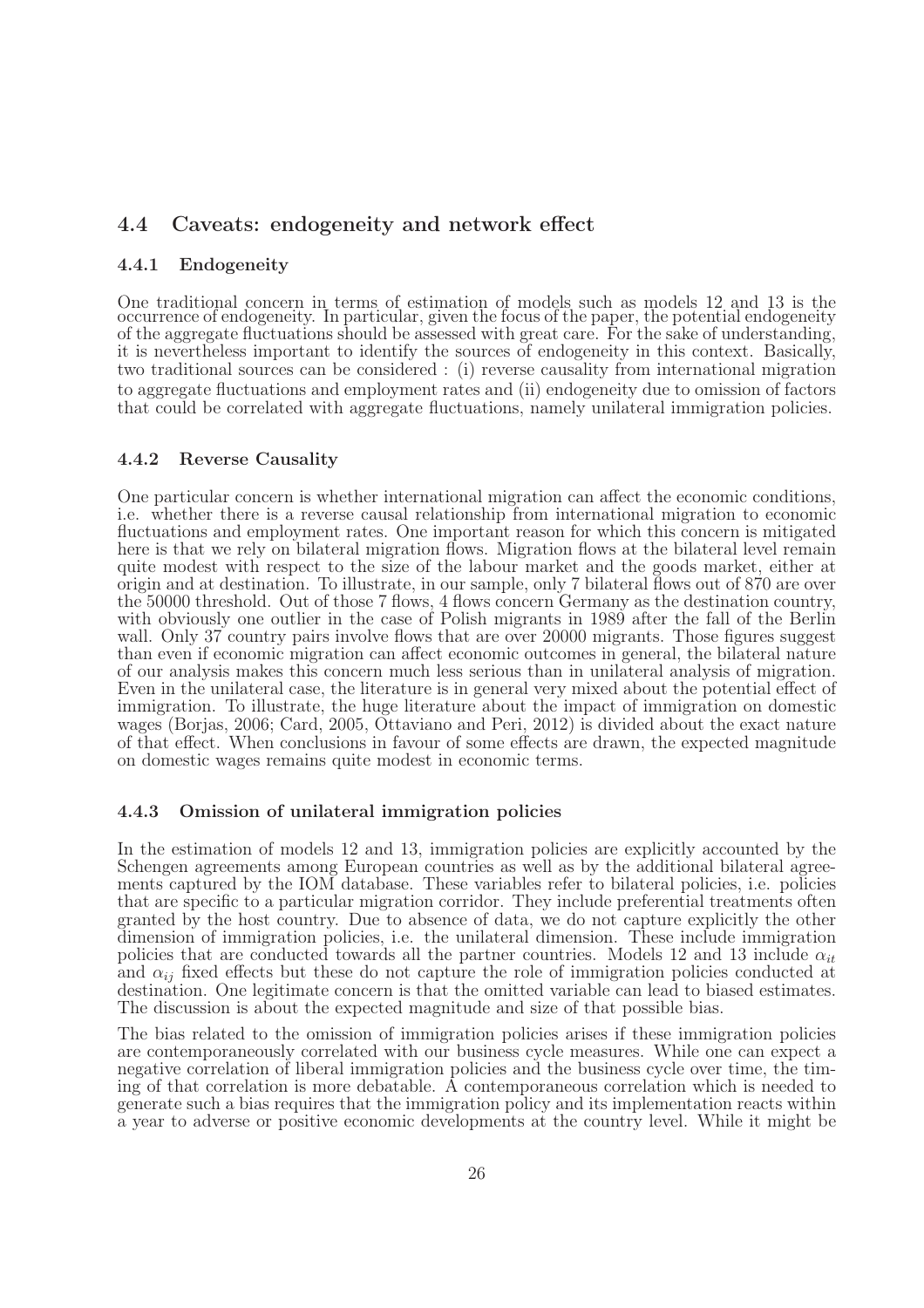the case for some particular episodes, on average, the design and the implementation of such immigration policies takes time. In other terms, an underlying assumption in our estimates is that the contemporaneous correlation between unilateral immigration policies and the cycle is quite low and requires more than a year to be of significant magnitude. Since this assumption is important, we further assess its validity by focusing on a set of specific cases. More precisely, we focus on the cases of four important countries: United States, Canada, Spain and France. We adopt two complementary perspectives in that respect. We first consider national acts (laws, decrees, ministries' decisions...) related to immigration that are considered in the literature as potentially reactive to business cycles. We then conduct a complementary analysis of national acts concerning visas, registered in the International Organization for Migration database, and compare the dates at which these rules were passed along with peaks and toughs of economic cycles. This comparison remains qualitative since it is very difficult to numerically code those acts (this depends among other things on the impact of their contents). This analysis is fully detailed in the Appendix D.

The analysis leads us to conclude that the contemporaneous correlation of business cycles and unilateral immigration policies is quite low. Appendix D illustrates from case studies the various reasons of this low correlation. Among those reasons, even if policies account for the economic cycle, there is clearly a time lag needed to pass the immigration laws. Also, while business cycles might be a concern, a lot of immigration acts target non economic goals. This is for instance the case for family reunification policies which affect a significant proportion of migrants. From the whole analysis, we conclude therefore that the omission of immigration policies should not invalidate the results of our empirical exercise.

#### 4.4.4 Migrants Networks

A second source of concerns is that specifications 12 and 13 do not account for the effect of migrants network. Diasporas at destination are known to generate mechanisms that lower the migration costs of the natives of their countries of origin. This effect has been documented in various papers dealing with macroeconomic data (Beine et al., 2011 among others). In those models, the network is often captured by the size of the bilateral migration stock at the start of the migration period. Most of the papers consider migration periods of ten years and use either cross sectional data (Beine et al. 2011; Bertoli and Fernandez-Huertas Moraga, 2012) or panel data (Beine and Parsons, 2012). In the context of this paper, bilateral migration stocks are unavailable at an annual frequency, which explains the omission of the network in specifications 12 and 13. One question is whether this is detrimental for the estimations of our models. In that respect, some comments are in order here.

First, the empirical literature emphasizes the variation of network elasticities across types of migration process. The network effect is obviously more important for unskilled migrants and for South-North migration. While it is not negligible for North-North migration and skilled migrants, the fact that we focus on migration flows among OECD countries makes the omission of the network less important. Second, at the annual frequency, migration stocks are quite stable over time. These are for a lot of country pairs quite collinear to some fixed effects, and in particular with the dyadic ones  $(\alpha_{ij})$ . This implies that models with  $\alpha_{ij}$  fixed effects partly account for some implicit network effect. Finally, our observable variable capturing the bilateral agreements is likely to be highly correlated with some of the bilateral stocks. In that sense, part of the effect associated to the migrants networks is also reflected in the elasticity of that variable. All in all, while the inclusion of the network variables should be desirable if data were available, the specifications of our models and the sample of countries over which estimations are conducted makes the omission of those effects less concerning.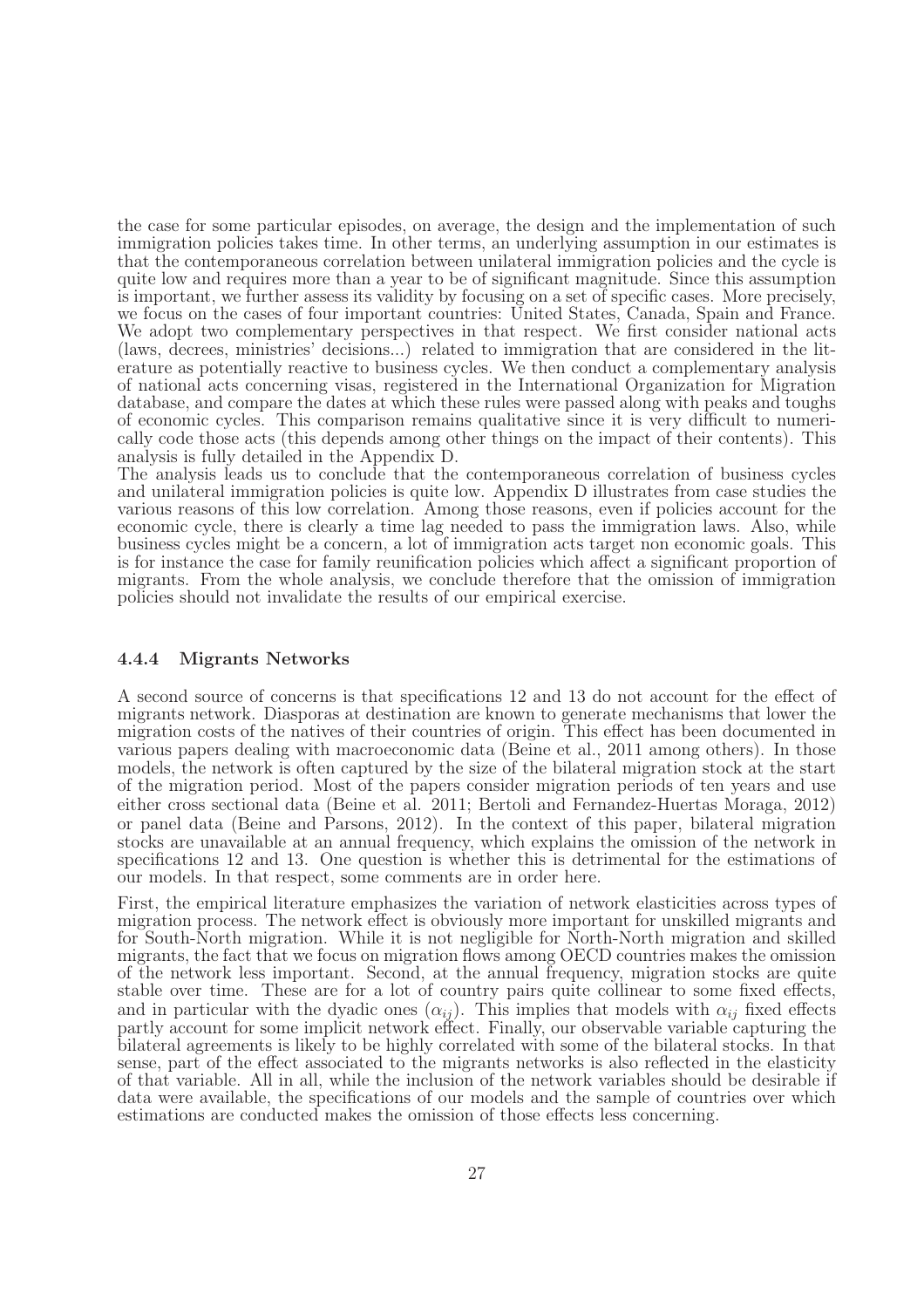## 5 Conclusion

In this paper, we empirically test the impact of macroeconomic fluctuations on migration flows. We revisit an old issue but with a fresh approach building the recent advances in the empirical literature on international migration. By contrast with some previous macroeconomic approaches evaluating the degree of labour mobility through indirect evidence, we adopt a more direct approach relating gross migration flows and macroeconomic fluctuations. In particular, we rely on micro-founded gravity models that include the traditional long-run determinants and take into account important concepts such as the multilateral resistance terms. Our analysis looks specifically at the sensitivity of gross migration flows to relative business cycles and relative employment rates. These variables act as signals in the formation of expectations about future employment probabilities among prospective agents.

In particular we find evidence that relative business cycles and employment rates affect the intensity of gross bilateral flows. We also find that the destination-specific variables such as the business cycle or the growth rate at destination are particularly important for prospective migrants in choosing their optimal destination. As a by-product of this analysis, we also show that the introduction of Schengen agreement and the inception of the common currency in Europe significantly raised the international mobility of workers between the relevant countries. These results are important as they show that compared to previous studies conducted in the 90's, labour mobility in Europe seems to have increased and has become more reactive to asymmetric shocks. This dimension is key in the traditional definition of an Optimum Currency Area. This of course does not mean that Europe has become an Optimum Currency Area but suggests that labour mobility as an adjustment mechanism is more a reality than in the past. A caveat of this analysis is that we consider only homogeneous labour. Due to data constraints, we are unable to evaluate the sensitivities of agents per skills or education level to business cycles. Such an investigation would indeed be a natural direction for future research agenda.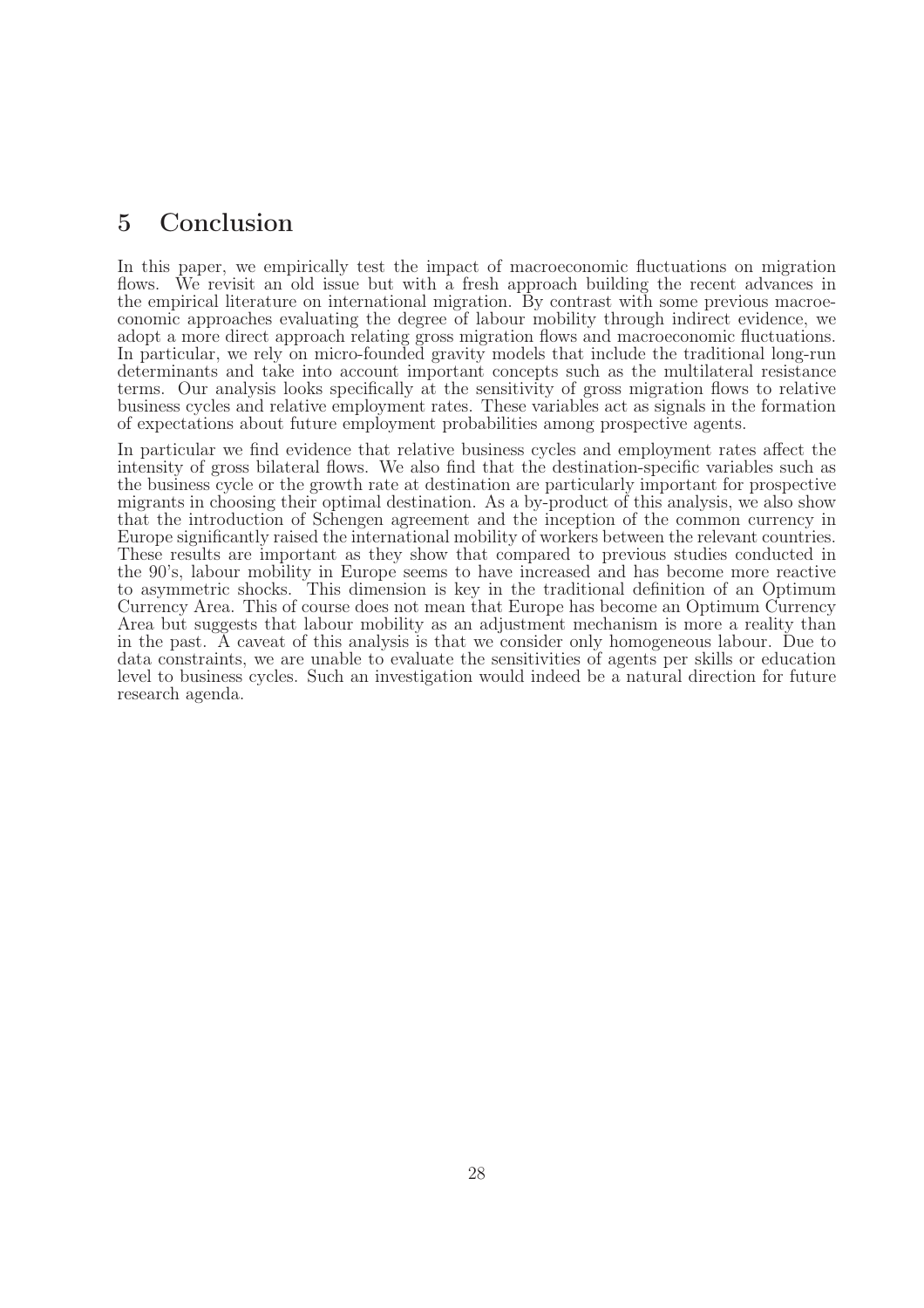### 6 References

Anderson, J. E. (2011), "The Gravity Model", Annual Review of Economics, vol. 3, pp. 133-160.

Anderson, J. E. and E. Van Wincoop (2003),"Gravity with Gravitas: A Solution to the Border Puzzle", American Economic Review, vol. 69 (1), pp. 106-116.

Ball, L.M., D. Leigh and P. Loungani (2013), Okun's Law: Fit at Fifty?, NBER Working Paper No. 18668

Baltagi, B.H. (1995), Econometric Analysis of Panel Data, Wiley, London.

Beetsma, R. and M. Giuliodori (2010), The Macroeconomic Costs and Benefits of the EMU and Other Monetary Unions: An Overview of Recent Research, Journal of Economic Literature, 48, 603-641.

Beine, M., F. Docquier and C. Ozden (2011), "Diasporas", Journal of Development Economics, 95(1), 30-41.

Beine, M. and C. Parsons (2012), Climatic Factors as Determinants of International Migration, CES-IFO Working paper no. 3747.

Bertoli, S. and J. Fernandez-Huerta Moraga (2013a), Multilateral Resistance to Migration, Forthcoming in Journal of Development Economics.

Bertoli, S. and J. Fernandez-Huerta Moraga (2012), Visas Policies, Networks and the Cliff at the Border, IZA Discussion Paper 2012, December.

Bertoli, S., H. Brücker and J. Fernandez-Huerta Moraga (2013b), The European Crisis and Migration to Germany: Expectations and the Diversion of Migration Flows, mimeo, CERDI, University of Auvergne.

Borjas, G (1987), "Self-selection and the earnings of migrants", American Economic Review, 77 (4), 531-53.

Borjas, G. J, Freeman, R. B and Katz, L., 1996. "Searching for the Effect of Immigration on the Labor Market", American Economic Review, American Economic Association, vol. 86(2), pages 246-51, May.

Borjas, G.J. (2006), "Native Internal Migration and the Labor Market Impact of Immigration", Journal of Human Resources, 41(2), 221-258.

Card, D., 2005. "Is the New Immigration Really so Bad?" The Economic Journal, 115, 300- 323.

Card, D., 2001. "Immigrant Inflows, Native Outflows, and the Local Labor Market Impacts of Higher Immigration," Journal of Labor Economics, University of Chicago Press, vol. 19(1), pages 22-64, January.

Chiquiar, D. and G. Hanson (2005), "International Migration, Self-Selection, and the Distribution of Wages: Evidence from Mexico and the United States", Journal of Political Economy, 113(2), 239-281

Coulombe, S. (2006), Internal Migration, Asymmetric Shocks, and Interprovincial Economic Adjustments in Canada, International Regional Science Review, 29(2), 199-223.

De Grauwe, P. (2009), Economics of Monetary Union, 8th edition, Oxford University Press,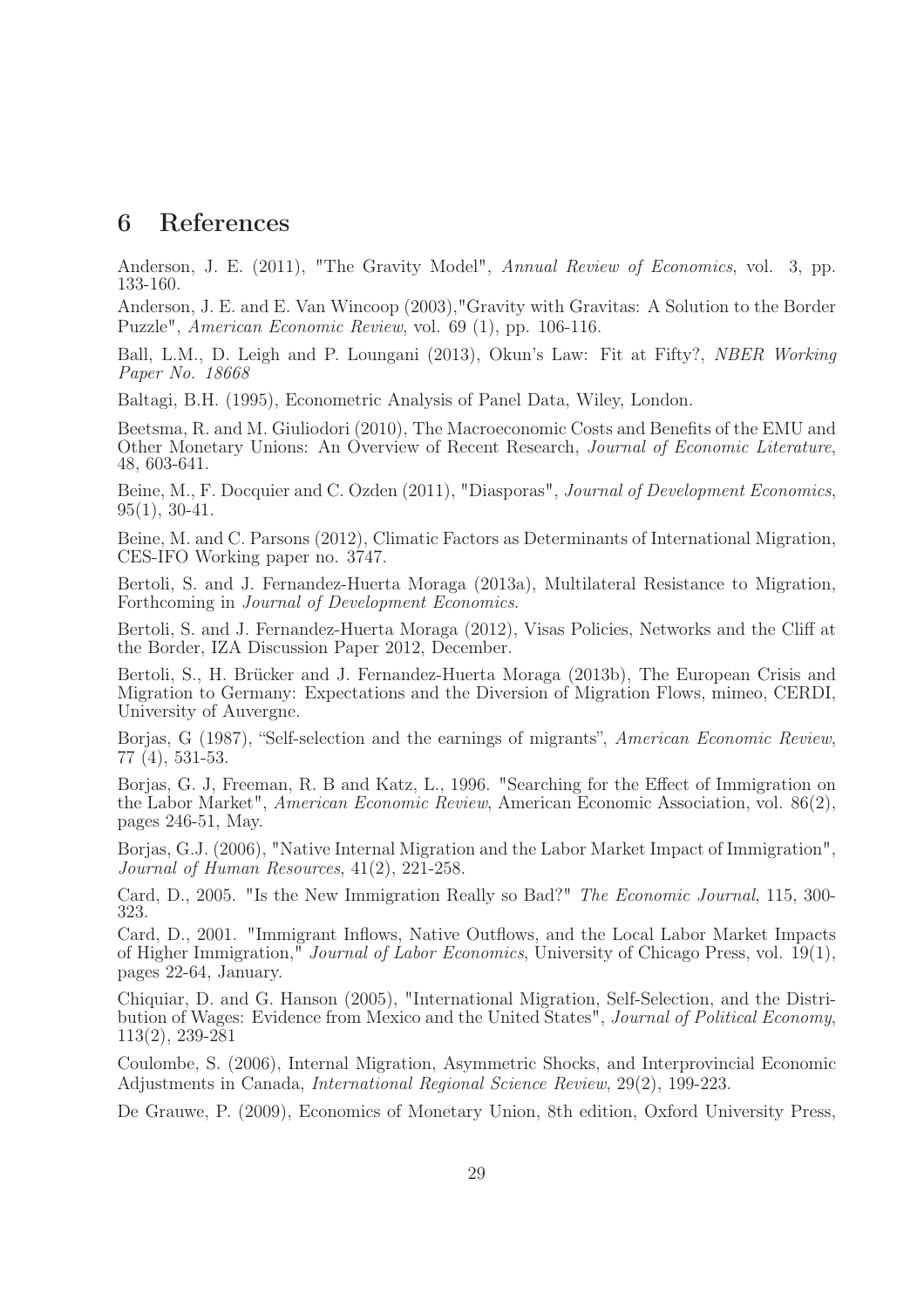Oxford, UK.

Docquier, F., A. Marfouk and B.L. Lowell (2007), a Gendered Assessment of Highly Skilled Emigration, Population and Development Review, 35, 297-322.

Docquier, F., Özden, Caglar and Peri, Giovanni, 2011. "The Labor Market Effects of Immigration and Emigration in OECD Countries," IZA Discussion Papers 6258, Institute for the Study of Labor (IZA).

Feenstra, R. (2004), "Advanced International Trade: Theory and Evidence", Princeton University Press, Princeton, NJ.

Frankel, J. A and Rose, A. K, 1998. "The Endogeneity of the Optimum Currency Area Criteria", Economic Journal, Royal Economic Society, vol. 108(449), pages 1009-25, July.

Green, A. G. and Green, D. (2004) "The goals of Canada's immigration policy: a historical perspective", Canadian Journal of Urban Research, Vol. 13(1): 102-139.

Gordon, R.J. (2010), "Revisiting and Rethinking the Business Cycle, Okun's Law and Productivity Innovations", American Economic Review, 11-15.

Grogger, J., and G.H. Hanson, (2011), "Income Maximization and the selection and sorting of international Migrants, Journal of Development Economics, 95(1), 42-54.

Hatton, T. J. and J. G., Williamson, (2002) "What Fundamentals Drive World Migration?". NBER Working Paper Series, Vol. w9159, 2002.

Head, K., J. Ries and D. Swenson (1995), Agglomeration Benefits and Location Choice: Evidence from Japanese manufacturing investments in the United States, Journal of International Economics, 38, 223-247.

Head, K., T., Mayer and J., Ries, (2010). "The erosion of colonial trade linkages after independence," Journal of International Economics, Elsevier, vol. 81(1), pages 1-14, May.

Heston, A., R., Summers and B., Aten, (2011), "Penn World Table Version 7.0", Center for International Comparisons of Production, Income and Prices at the University of Pennsylvania.

Lee J. (2000), The Robustness of Okun's law: Evidence from OECD countries, *Journal of* Macroeconomics, 22, 331-356

Martin, S. and Lowell B. L., (2005), "Competing for skills: US immigration policy since 1990", Law and Business Review of the Americas

Mayda, A. M., (2008), "International migration: A panel data analysis of the determinants of bilateral flows", *Journal of Population Economics*.

McFadden, D. (1984), "Econometric analysis of qualitative response models", in: Z. Griliches and M. Intriligator, eds., Handbook of Econometrics, Volume 2, Amsterdam. Elsevier/North-Holland.

McKenzie, D., C. Theoharides and D. Yang (2010), How Important are Macro Shocks in Determining Migration Flows? Evidence from Filipino Migration. Paper presented at the 2nd Migration and Development Conference, Paris School of Economics, June 2010.

McKenzie, D. and H. Rapoport (2010), "Self-selection patterns in Mexico-US migration: the role of migration networks", Review of Economics and Statistics, 92(4), 811-821.

OECD (2009), "Migrations internationales et crise économique, comprendre les liens et élaborer des politiques appropriées"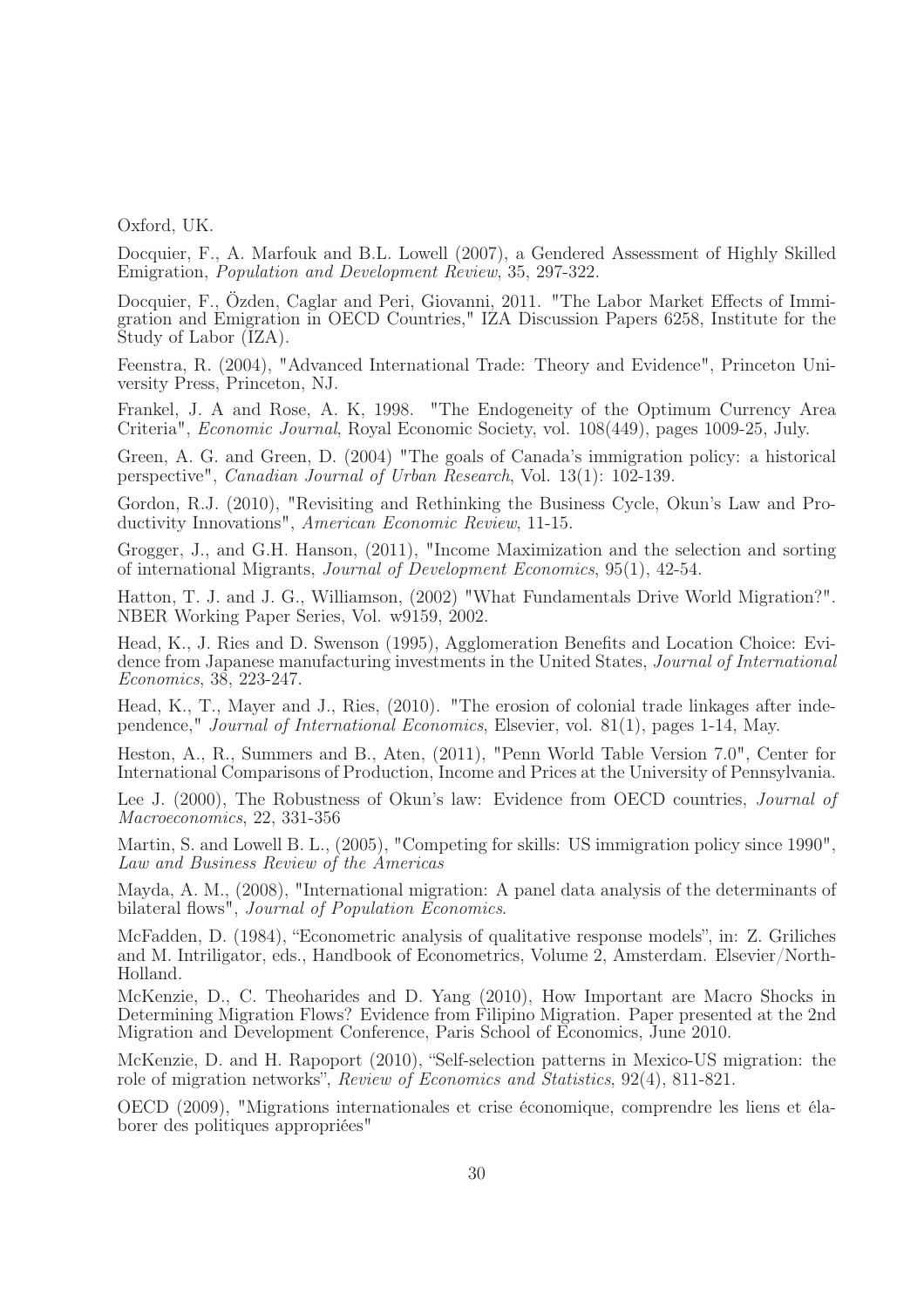OECD (2007), International Migration Outlook 2007. Paris: Organisation for Economic Cooperation and Development

O'Rourke, K. and Sinnott, R. (2006), "The determinants of individual attitudes towards immigration"', European Journal of Political Economy, 22 838-861.

Ortega, F., and G., Peri, (2009), "The Causes and Effects of International Migrations: Evidence from OECD Countries 1980-2005". NBER Working Paper Series, w14833.

Ottaviano, G. and Peri, G. (2012), "Rethinking the Impact of Immigration on Wages", Journal of the European Economic Association, 10(1), 152-197.

Özden, C., C. Parsons, M. Schiff, and T. Walmsley, (2011) "Where on Earth is Everybody?", World Bank Economic Review, vol. 25(1), 13-58.

Pedersen, P.J., Pytlikova M. and Smith N. (2008),. "Selection and network effects-Migration flows into OECD countries 1990-2000", European Economic Review, 52 (7), 1160-1186.

Roy, A.D. (1951), "Some thoughts on the distribution of earnings", Oxford Economic Papers, 3 (2), 135-46.

Rosenzweig, M. R. (2006), The Circulation Migration of the Skilled and Economic Development, Proceedings Federal Reserve Bank of Dallas, 147-170.

Santos Silva, J.M.C. and S. Tenreyro (2006), "The Log of Gravity", Review of Economics and Statistics, 88 (4): 641-658.

Simpson, N. and C. Sparber (2012), The Short- and Long-Run Determinants of Less-Educated Immigrant Flows into U.S. States, Colgate University, Mimeo.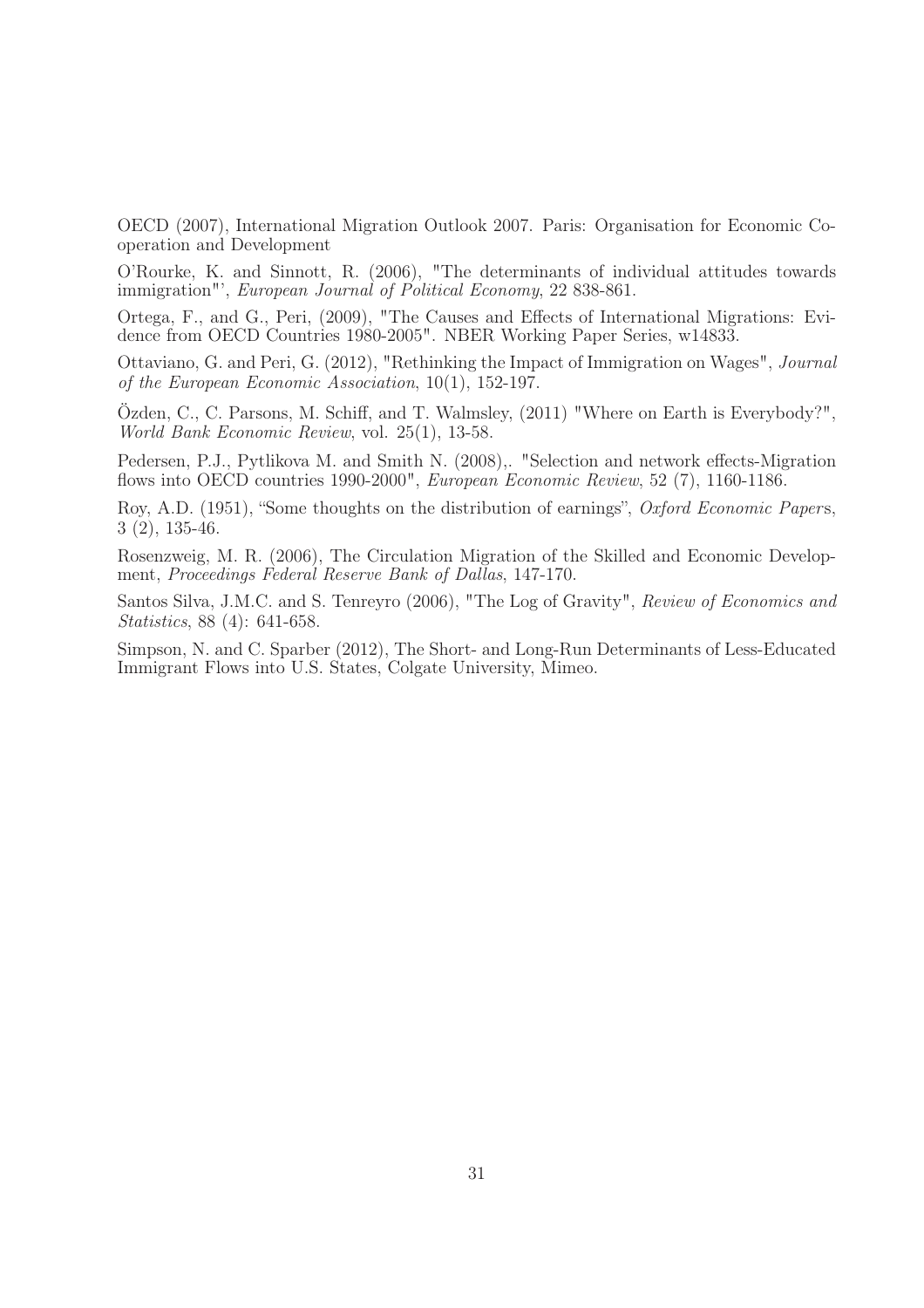## Appendix A: Data sources and details

Two sources are used: the international migration flows dataset from the UN  $^{32}$  and the OECD International Migration database.<sup>33</sup> These two databases give us, for all destination countries, migrant inflows by origin country. They both aggregate information registered at country level. The fact that national authorities use different processes of data collection and that we have associated two different sources of data naturally raises a number of data comparability problems.The first is geographic and time coverage. Few countries provide data for all origin countries over the whole period (1980-2010); however in our final selection we retained only countries that provided data on a substantial number of destinations and over a significant period. Another issue relates to the definition of migrant flows because national authorities use three distinct criteria to register immigrants. We tried to keep the same criterion for all countries in order to obtain as harmonized a sample as possible.

Most countries in our sample use the residence criterion, others use the citizenship criterion and only one country uses the birth-place criterion.<sup>34</sup> The last issue refers to particular migrant groups. Some countries register only foreign migrants and do not count citizens who migrate back.<sup>35</sup> The residence criterion gives us a better appreciation of short-term mobility since it captures migrants' last country of residence, while citizenship and birth-place criteria capture respectively long-term immigrants and their country of origin. The residence criterion involves the delivery of a residence permit, and the duration of that permit varies between countries.<sup>36</sup> However, it is important to remember that the date of a residence permit may or may not coincide with a migrant's date of arrival in a country.

Total population  $N_{i,t}$  in a given country i at year t is obtained from the World Population Prospects: the 2010 Revision database. This database is produced by the Population Division (Department of Economic and Social Affairs) of the United Nations. Data cover total populations (both sexes combined) of major countries, on an annual basis, from 1950 to 2010. The corresponding data can be viewed at http://esa.un.org/unpd/wpp/Excel-Data/population.htm

Annual data relating to GDP, unemployment and wages (more precisely hourly wages in the manufacturing sector) are taken from the World Economic Outlook data of the International Monetary Fund. Wages series most often start from the beginning of the period under review (1980) but are sometimes available later (for the Czech Republic, Slovenia or even United Kingdom) or may be missing completely (Russia). Unemployment data are more complete, but may also begin after 1980 in the case of Eastern European countries.

Before merging migration series and other data, we applied statistical controls on migrations to search for potential problems. In particular, we checked the years in which there was a strong increase or decrease compared to data in the rest of the period, for most significant flows (above 1,000 migrants on average). Indeed, flows may possibly increase from 1 migrant to 10 migrants in the following year; but an increase from 10,000 to 100,000 migrants for a couple of countries and over two consecutive years is far more unlikely. Having identified a few

<sup>&</sup>lt;sup>32</sup>This dataset is provided by United Nations Population division. More information may be found on http://www.un.org/esa/population/migration/ .

<sup>33</sup>Downloadable on http://stats.oecd.org/

<sup>&</sup>lt;sup>34</sup>For countries for which it was possible, we checked the variation between alternative criteria. This was acceptable for the countries of the sample.

<sup>&</sup>lt;sup>35</sup>We also checked that this, in terms of migrant definition, would not be an issue for our analysis.<br><sup>36</sup>More information is available on http://www.un.org/esa/population/migrat

<sup>36</sup>More information is available on http://www.un.org/esa/population/migration/CD-ROM%20DOCUMENTATION\_UN\_Mig\_Flow\_2010.pdf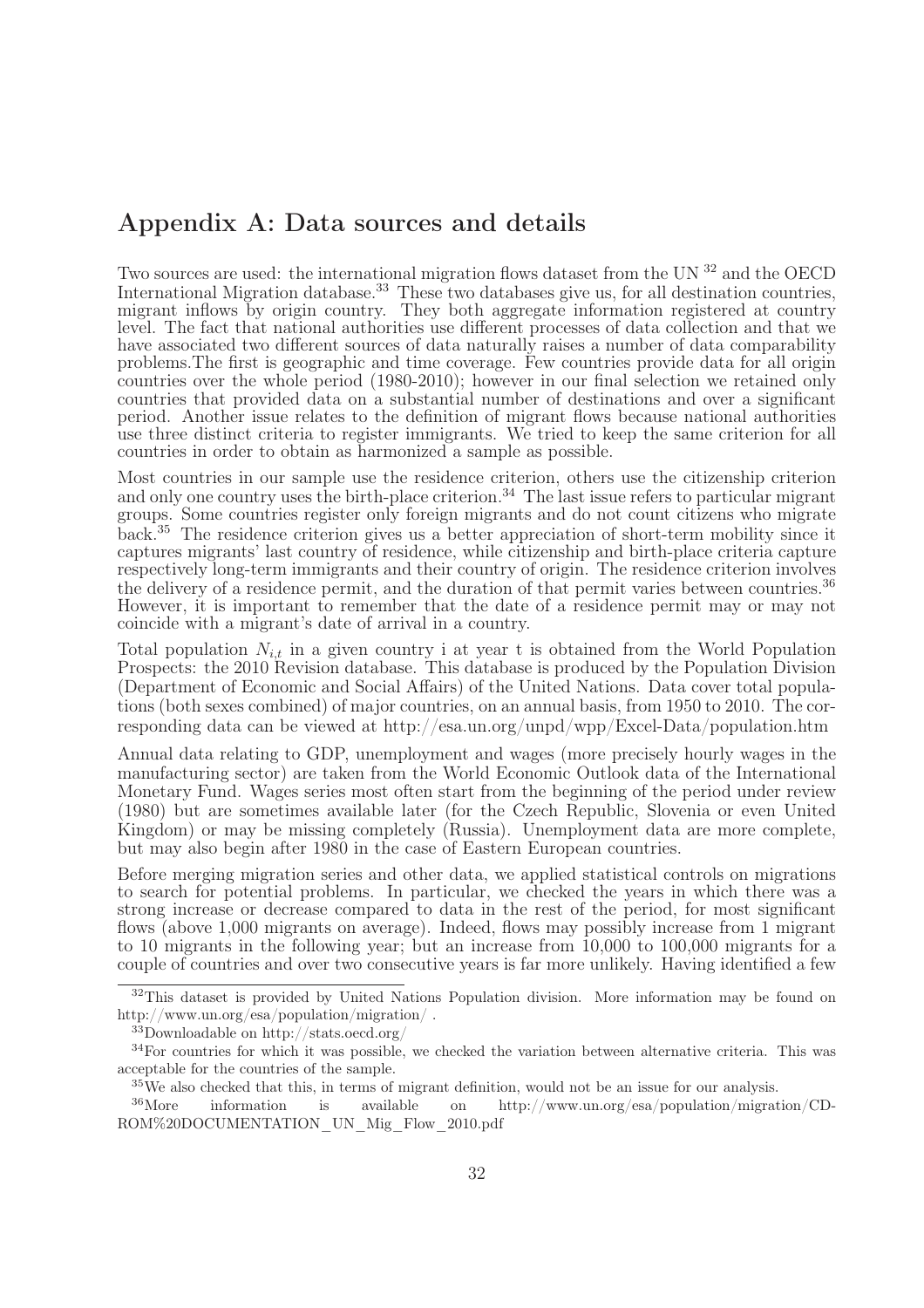cases, we have checked for possible political or economic reason to retain the data. In cases of doubt, we have replaced the series by missing data. Conversely, when a series was very stable with a missing point during the period, we have interpolated the values of the preceding and the following year. We have also checked for the comparability of migrations flows between the different concepts (residence, birth-place and citizenship).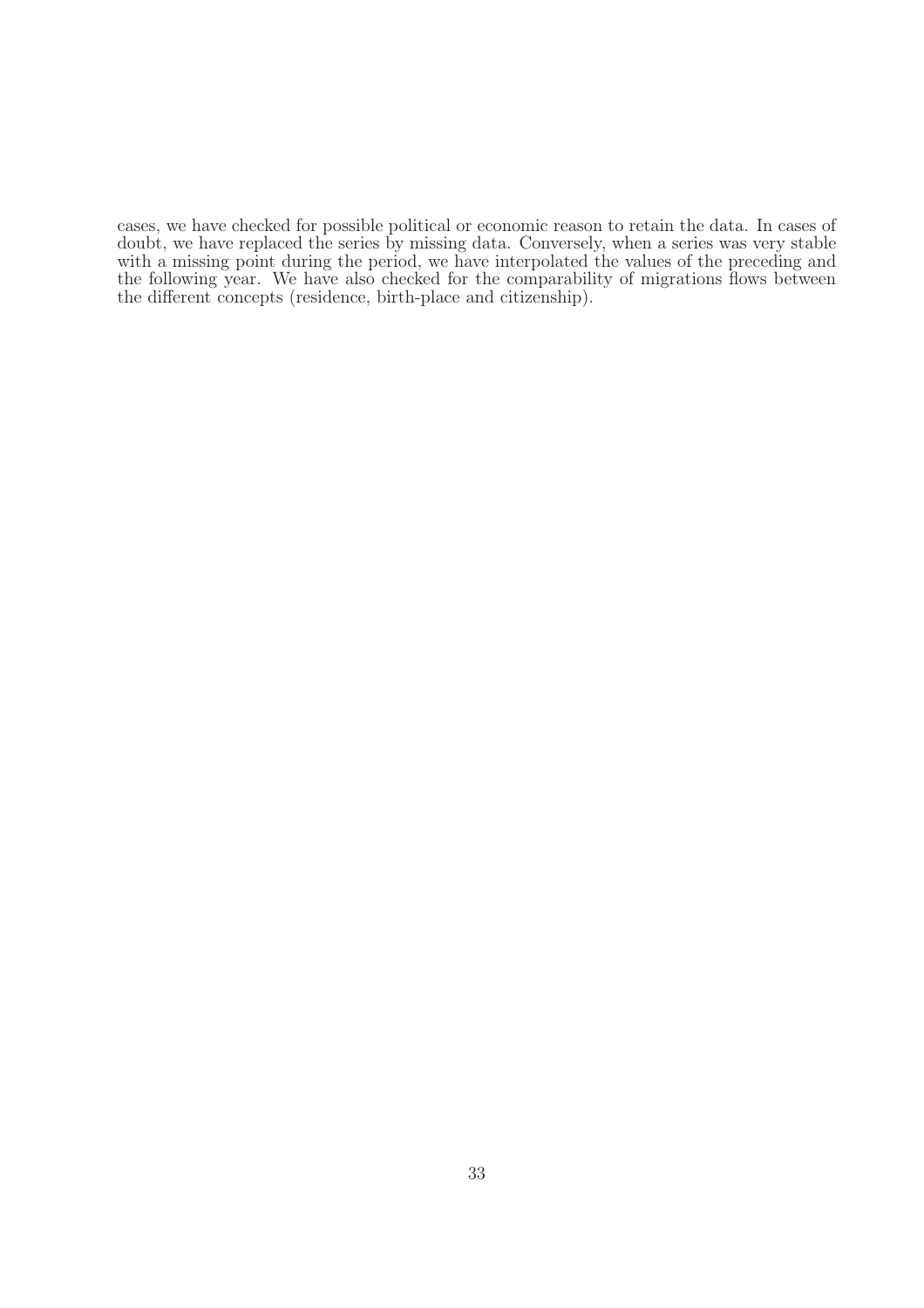#### Data sources and details

| $\operatorname{Destination}$<br>$\rm Country$ | Sources     | Period                                                              | Origin Countries                                                                                           | Migration criterion & cat-<br>egory   |
|-----------------------------------------------|-------------|---------------------------------------------------------------------|------------------------------------------------------------------------------------------------------------|---------------------------------------|
| Australia                                     | UN          | 1980-2008                                                           |                                                                                                            | Residence, foreigners and<br>citizens |
| Austria                                       | UΝ          | 1996-2009                                                           | All origin countries                                                                                       | Residence, foreigners                 |
| Belgium                                       | UΝ          | 1980-2007                                                           | All origin countries<br>All origin countries                                                               | Citizenship, foreigners               |
| Canada                                        | UΝ          | 1980-2009<br>1992-2009                                              | Other origin countries<br>Croatia, Russian Federation, Slovenia                                            | Residence, foreigners                 |
|                                               |             | 1993-2009                                                           | Slovakia                                                                                                   |                                       |
| Croatia                                       | $_{\rm UN}$ | 1992-2009                                                           | Other origin countries                                                                                     | Residence, foreigners and citizens    |
|                                               |             | 1999-2009<br>2002-2009                                              | New Zealand                                                                                                |                                       |
|                                               |             |                                                                     | France, Hungary, Netherlands<br>Belgium, Czech Republic, Russian Federation, Slo-                          |                                       |
|                                               |             | 2008-2009                                                           | vakia, United Kingdom<br>Denmark, Finland, Greece, Iceland, Ireland, Israel,                               |                                       |
|                                               |             |                                                                     | Luxembourg, Norway, Portugal, United Kingdom,                                                              |                                       |
|                                               |             | Not available                                                       | United States                                                                                              |                                       |
| Czech Republic                                | UΝ          | 1993-2007<br>1994-2007                                              | Other origin countries<br>Croatia, Slovenia, Israel                                                        | Residence, foreigners and citizens    |
|                                               |             | 2001-2007                                                           | Ireland                                                                                                    |                                       |
| Denmark                                       | UΝ          | 2004-2007<br>1980-2009                                              | Iceland, Luxembourg, New Zealand, Portugal                                                                 | Residence, foreigners and citizens    |
|                                               |             | 1992-2009                                                           | Other origin countries<br>Croatia, Russian Federation, Slovenia                                            |                                       |
|                                               | UΝ          | 1993-2009                                                           | Czech Republic, Slovakia                                                                                   |                                       |
| Finland                                       |             | 1987-2009<br>1992-2009                                              | Other origin countries<br>Croatia, Russian Federation, Slovenia, Slovakia                                  | Residence, foreigners and citizens    |
|                                               |             | 1993-2009                                                           | Czech Republic                                                                                             |                                       |
| France                                        | UΝ          | 1994-2003                                                           | Other origin countries<br>Australia, Canada, Czech Republic, Croatia, Hun-                                 | Citizenship, foreigners               |
|                                               |             |                                                                     | gary, Israel, New Zealand, Romania, Russian Federa-                                                        |                                       |
|                                               |             | 1994-2006<br>1994-2008                                              | tion, Slovakia, Slovenia, United States<br>Switzerland                                                     |                                       |
| Germany                                       | UΝ          | 1980-2009                                                           | Other origin countries                                                                                     | Residence, foreigners and citizens    |
|                                               |             | 1992-2009<br>1993-2009                                              | Croatia, Russian Federation, Slovenia                                                                      |                                       |
| Greece                                        | OECD        | 1985-2001; 2006                                                     | Czech Republic, Slovakia<br>United Kingdom                                                                 | Residence, foreigners                 |
|                                               |             | 1988-2009                                                           | Belgium, Germany, Sweden                                                                                   |                                       |
|                                               |             | 1995-2009<br>1996-2009                                              | Hungary, Norway<br>Canada, Luxembourg                                                                      |                                       |
|                                               |             |                                                                     | Australia, Denmark, Finland, Spain, Switzerland,                                                           |                                       |
|                                               |             | 1997-2009<br>1998-2000                                              | United States<br>Italy                                                                                     |                                       |
|                                               |             | 1998-2009                                                           | Austria, Israel                                                                                            |                                       |
|                                               |             | 2000-2009<br>2003-2009                                              | Netherlands<br>Slovakia                                                                                    |                                       |
|                                               |             | 2006-2009                                                           | New Zealand                                                                                                |                                       |
|                                               |             |                                                                     | Croatia, Czech Republic, France, Iceland, Ireland,                                                         |                                       |
| Hungary                                       | UN          | Not available<br>1995-2008                                          | Portugal, Romania, Slovenia<br>Other origin countries                                                      | Citizenship, foreigners               |
|                                               |             |                                                                     | Australia, Czech Republic, Iceland, New Zealand,                                                           |                                       |
| Iceland                                       | UN          | 2008<br>1986-2010                                                   | Slovenia<br>Other origin countries                                                                         | Residence, foreigners and citizens    |
|                                               |             | 1993-2010                                                           | Russian Federation, Slovenia                                                                               |                                       |
| Ireland                                       | OECD        | 1995-2010<br>1982-2009                                              | Slovakia                                                                                                   | Residence, foreigners                 |
|                                               |             | 1985-2001; 2009                                                     | United States<br>United Kingdom                                                                            |                                       |
|                                               |             | 1990-2009                                                           | Belgium<br>Australia                                                                                       |                                       |
|                                               |             | 1991-2009<br>1995-2009<br>1996-2009                                 | Germany, Hungary, Norway                                                                                   |                                       |
|                                               |             | 1997-2009                                                           | Canada, Luxembourg<br>Denmark, Finland, Spain, Switzerland                                                 |                                       |
|                                               |             | 1998-2009                                                           | Austria                                                                                                    |                                       |
|                                               |             | 2000-2009<br>2003-2009                                              | Netherlands, Sweden<br>Slovakia                                                                            |                                       |
|                                               |             | 2006-2009                                                           | New Zealand                                                                                                |                                       |
|                                               |             |                                                                     | Croatia, Czech Republic, France, Greece, Iceland,<br>Israel, Italy, Portugal, Russian Federation, Romania, |                                       |
|                                               |             | Not available                                                       | Slovenia                                                                                                   |                                       |
| Israel                                        | UΝ          | 1995-2009<br>1995-2001; 2009                                        | Other origin countries                                                                                     | Residence, foreigners                 |
|                                               |             | 2000                                                                | Russian Federation<br>Ireland, Norway                                                                      |                                       |
|                                               |             | 2000-2001                                                           | Australia, Denmark, Finaland, New Zealand, Sweden<br>Croatia, Czech Republic, Iceland, Luxembourg, Por-    |                                       |
|                                               |             | Not available                                                       | tugal, Slovakia, Slovenia                                                                                  |                                       |
|                                               |             |                                                                     |                                                                                                            | Residence, foreigners and             |
| Italy<br>Luxembourg                           | UN<br>OECD  | 1995-2008<br>1995-2009                                              | All origin countries<br>Germany, Hungary                                                                   | citizens<br>Residence, foreigners     |
|                                               |             | 1996-2009                                                           | Canada                                                                                                     |                                       |
|                                               |             | 1997-2008                                                           | Denmark<br>Finland, Norway, Spain, Switzerland,<br>Australia,                                              |                                       |
|                                               |             | 1997-2009                                                           | United States                                                                                              |                                       |
|                                               |             | 1998-2009<br>2000-2009                                              | Austria<br>Netherlands, Sweden                                                                             |                                       |
|                                               |             | 2005-2009                                                           | Slovakia                                                                                                   |                                       |
|                                               |             | 2006-2009<br>2008-2009                                              | New Zealand<br>Belgium                                                                                     |                                       |
|                                               |             |                                                                     | Croatia, Czech Republic, France, Greece, Ireland,                                                          |                                       |
|                                               |             | Not available                                                       | Italy, Portugal, Romania, Russian Federation, Slove-<br>nia, United Kingdom                                |                                       |
| Netherlands                                   | UN          | 1980-2009                                                           | Other origin countries                                                                                     | Citizenship, foreigners               |
|                                               |             | 1992-2009<br>1993-2009                                              | Croatia, Russian Federation, Slovenia<br>Czech Republic, Slovakia                                          |                                       |
| New Zealand                                   | UN          | 1980-2010                                                           | Other origin countries<br>Croatia, Czech Republic, Russian Federation, Slove-                              | Residence, foreigners and citizens    |
|                                               |             |                                                                     | nia                                                                                                        |                                       |
|                                               |             | $\begin{array}{c} 1993\text{-}2010 \\ 1993\text{-}2010 \end{array}$ | Slovakia                                                                                                   |                                       |
| Norway                                        | UN          | 1986-2009<br>1992-2009                                              | Other origin countries<br>Croatia, Russian Federation, Slovenia                                            | Residence, foreigners and citizens    |
|                                               |             | 1993-2009                                                           | Czech Republic, Slovakia                                                                                   |                                       |
| Portugal                                      | OECD        | 1985-1989; 1995-2001<br>1986-2009                                   | United Kingdom <sup>37</sup><br>United States                                                              | Residence, foreigners                 |
|                                               |             | 1988-2009                                                           | Belgium, Germany, Luxembourg, Switzerland                                                                  |                                       |
|                                               |             | 1991-2009                                                           | Australia                                                                                                  |                                       |

 $$\overline{\textrm{37}}_{\rm We}$  also have available data for years 1993 and 2004.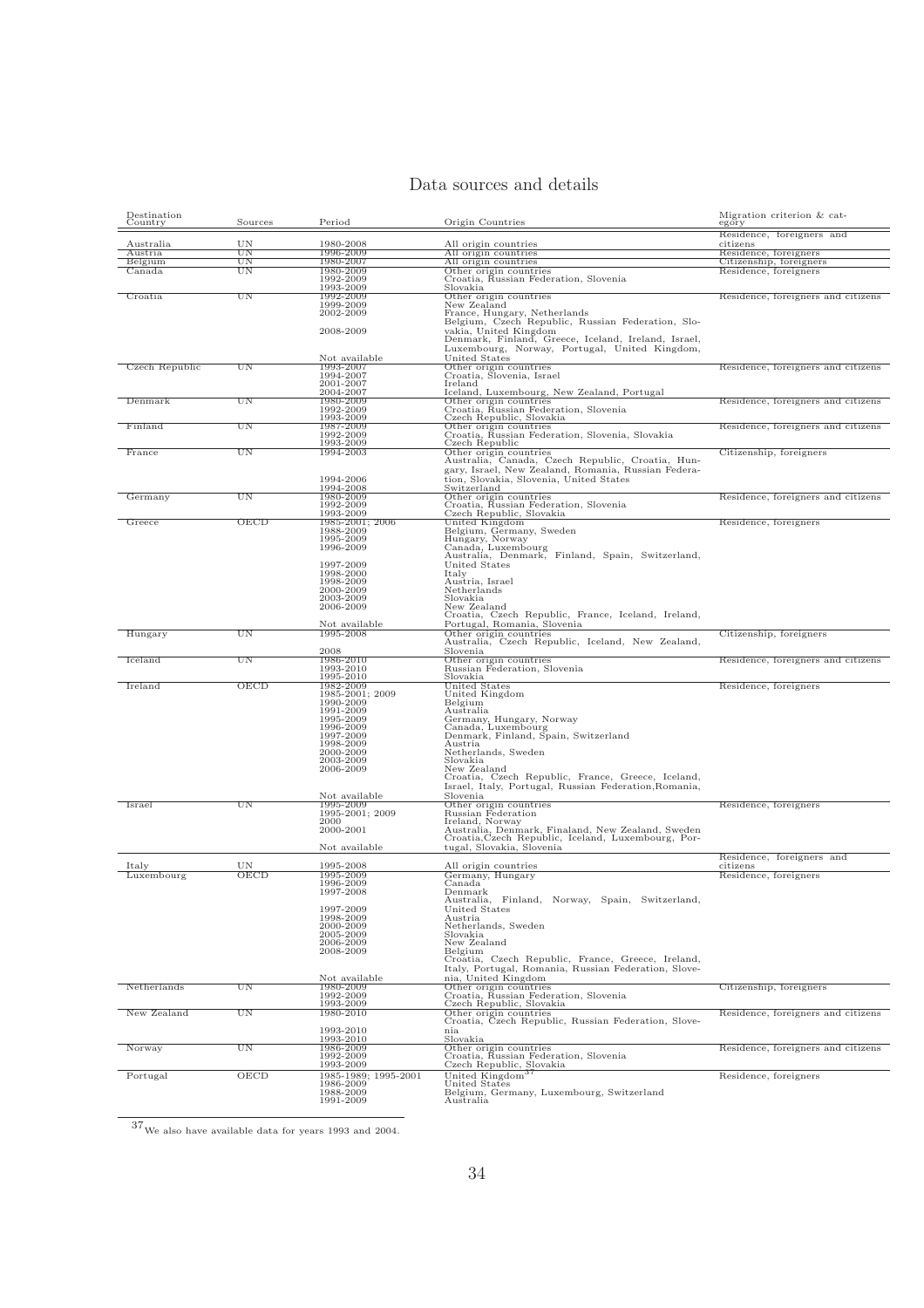|                      |          | 1995-2009<br>1996-2009<br>1997-2008<br>1997-2009<br>2000-2009                                                                                                                          | Hungary, Norway<br>Canada, Finland<br>Denmark<br>Spain<br>Netherlands                                                                                                                                                                                                                                                       |                                     |
|----------------------|----------|----------------------------------------------------------------------------------------------------------------------------------------------------------------------------------------|-----------------------------------------------------------------------------------------------------------------------------------------------------------------------------------------------------------------------------------------------------------------------------------------------------------------------------|-------------------------------------|
|                      |          | 2003-2009<br>2006-2009                                                                                                                                                                 | Slovakia<br>New Zealand<br>Croatia, Czech Republic, France, Greece, Ireland,<br>Iceland, Israel, Italy, Romania, Russian Federation,                                                                                                                                                                                        |                                     |
|                      |          | Not available                                                                                                                                                                          | Slovenia                                                                                                                                                                                                                                                                                                                    |                                     |
| Romania              | UN       | 1994-2009<br>2001-2008                                                                                                                                                                 | Canada, France, Germany, Hungary, Israel, Italy, Ro-<br>mania<br>Other origin countries                                                                                                                                                                                                                                     | Residence, foreigners and citizens  |
| Russian Federation   | UN       | 1991-2009<br>1991-2010<br>Not available                                                                                                                                                | Australia, Canada, Germany, Greece, Finland, Swe-<br>den<br>Israel, United States<br>Other origin countries                                                                                                                                                                                                                 | Residence, foreigners and citizens  |
|                      |          |                                                                                                                                                                                        |                                                                                                                                                                                                                                                                                                                             | Residence, foreigners and           |
| Slovakia<br>Slovenia | UΝ<br>ΠN | 1993-2009<br>1996-2009                                                                                                                                                                 | All origin countries<br>Austria.                                                                                                                                                                                                                                                                                            | citizens<br>Citizenship, foreigners |
|                      |          | 1998-2008<br>1998-2009                                                                                                                                                                 | Ireland, Iceland, Israel, Luxembourg, Norway, New<br>Zealand, Portugal, Spain, Slovakia<br>Other origin countries                                                                                                                                                                                                           |                                     |
| Spain                | UΝ       | 1983-2010<br>1985-2010<br>1983-84; 2005-10<br>1985-1987; 1995-2010<br>1988-2010<br>1992-2010<br>1994-2000; 2005-2010<br>1994-2010<br>1996-2010<br>2001-2010<br>2006-2010               | Other origin countries<br>Italy<br>Norway<br>Finland<br>Greece<br>Romania<br>Croatia<br>Czech Republic, Slovakia, Slovenia<br>Russian Federation<br>Hungary<br>Iceland, Israel, New Zealand                                                                                                                                 | Residence, foreigners and citizens  |
| Sweden               | UN       | 1980-2010 <sup>38</sup><br>1991-2010<br>1992-2010<br>1994-2010                                                                                                                         | Other origin countries<br>Russian Federation<br>Croatia, Czech republic, Slovenia<br>Slovakia                                                                                                                                                                                                                               | Residence, foreigners and citizens  |
| Switzerland          | UΝ       | 1991-2009<br>1992-2009<br>1993-2009                                                                                                                                                    | Other origin countries<br>Croatia, Russian Federation, Slovenia<br>Slovakia                                                                                                                                                                                                                                                 | Citizenship, foreigners             |
| United Kingdom       | OECD     | 1980-2009<br>1986-2003<br>1988-2009<br>1991-2009<br>1992-2009<br>1994-2008<br>1994-2009<br>1995-2009<br>1996-2009<br>1997-2009<br>1998-2004<br>1998-2009<br>2003-2009<br>Not available | Canada, United States<br>Netherlands, Norway<br>Sweden, Switzerland<br>Australia, Belgium<br>Finland, Portugal<br>Denmark<br>Ireland, New Zealand<br>Germany, Hungary<br>Luxembourg<br>Spain<br>Italy<br>Austria, Israel, Slovenia<br>Czech Republic, Slovakia<br>France, Greece, Ireland, Romania, Russian Federa-<br>tion | Residence, Foreigners               |
| United States        | UN       | 1980-2010<br>1992-2010<br>1993-2010<br>1994-2010                                                                                                                                       | Other origin countries<br>Croatia, Russian Federation, Slovenia<br>Slovakia<br>Czech Republic                                                                                                                                                                                                                               | Birth, foreigners                   |

Sources: United Nations Population division, OECD international migration database.

 $38\rm\,$  Year 1982 is not available for Greece and United Kingdom.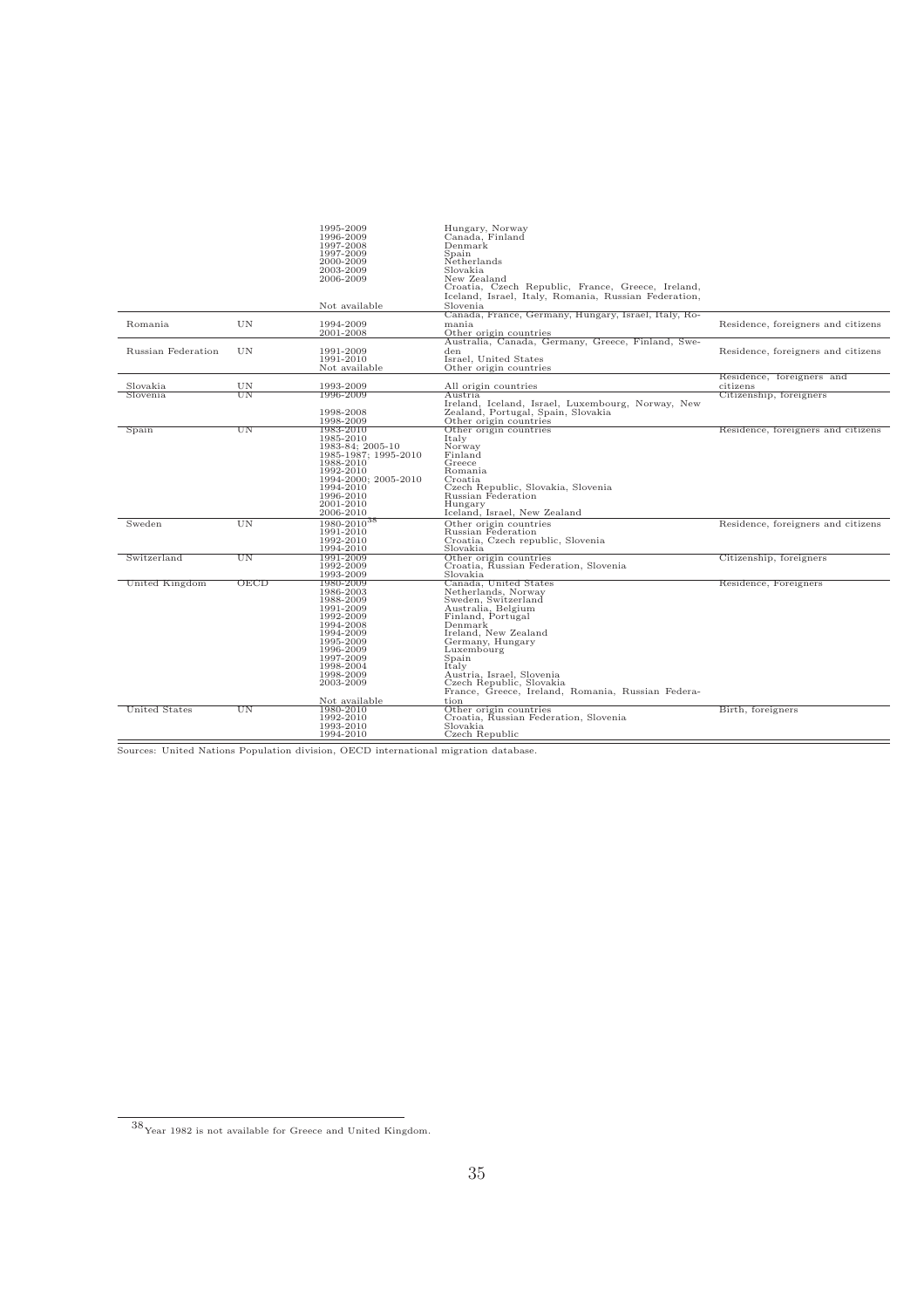





Figure 2: Total emigrant flows $\overline{q}$ country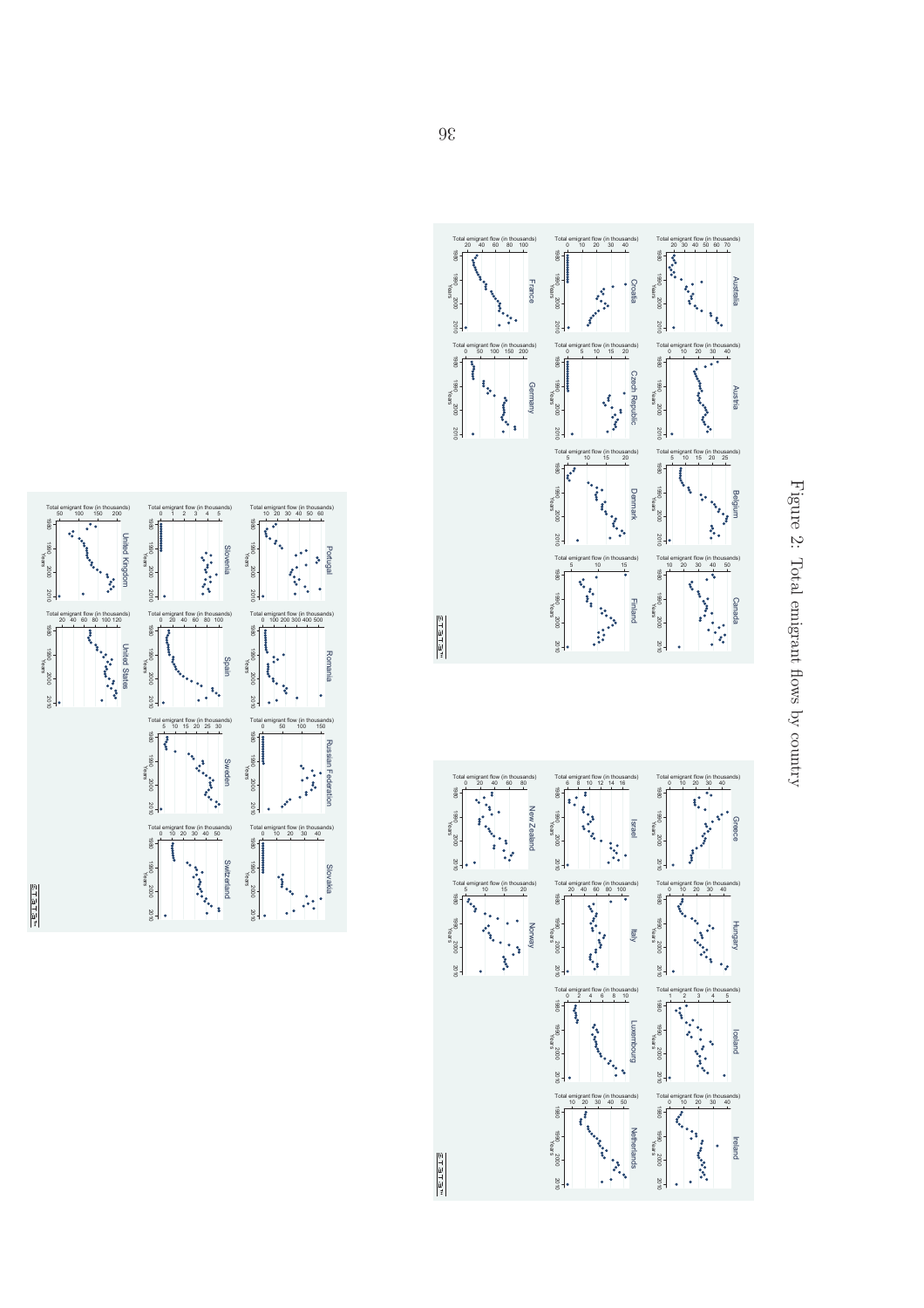





Figure 3: Total immigrant flows $\overline{Q}$ country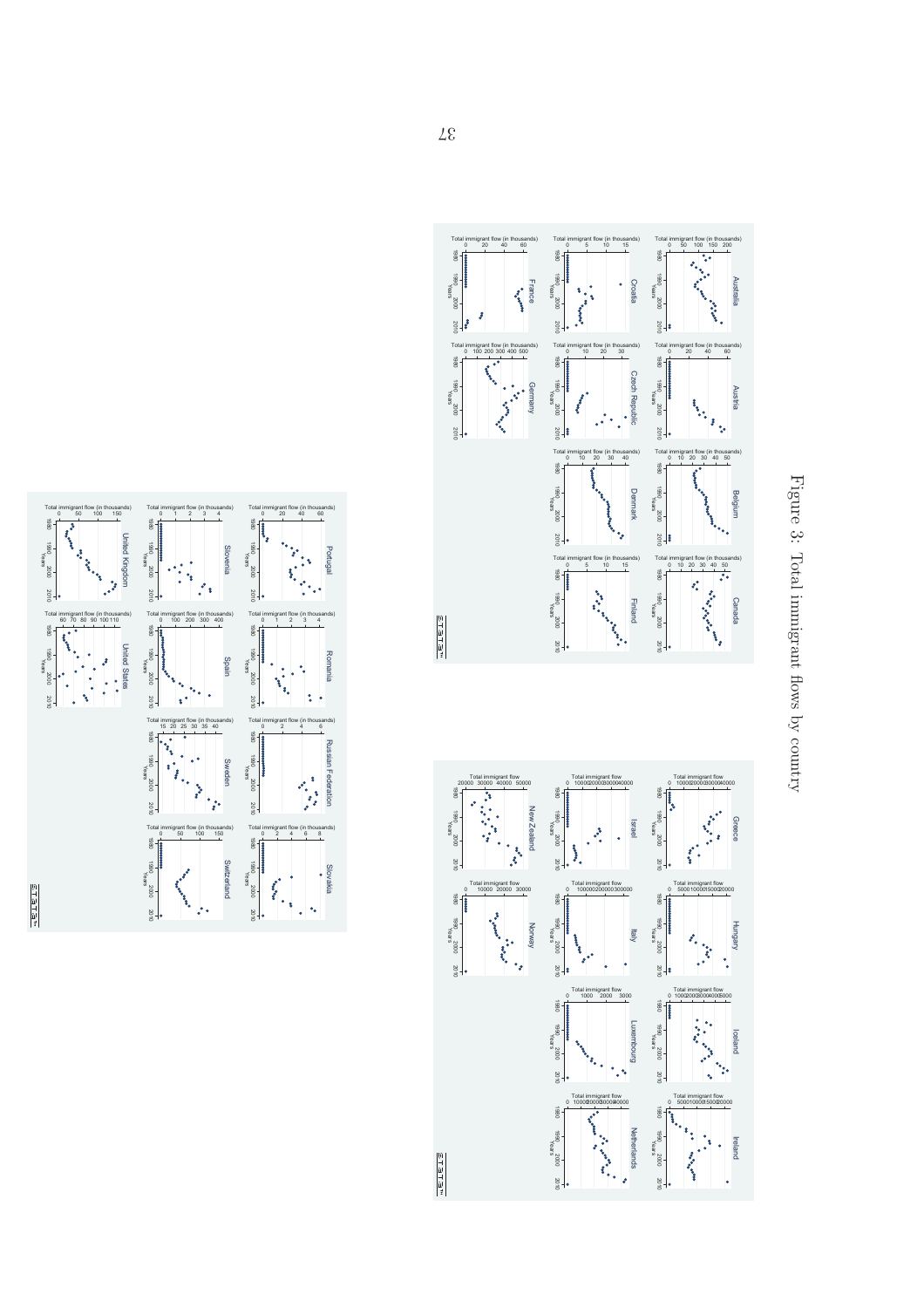## Appendix B: Sources of data capturing the bilateral agreements

| Signatory country A | Signatory country B                                                  | Date of<br>effectiveness | Title of the agreement                                                                                                                                                                                                                                                       |
|---------------------|----------------------------------------------------------------------|--------------------------|------------------------------------------------------------------------------------------------------------------------------------------------------------------------------------------------------------------------------------------------------------------------------|
| Switzerland         | Spain                                                                | 1961                     | Accord entre la Suisse et l'Espagne sur l'engagement des travailleurs                                                                                                                                                                                                        |
| Switzerland         | Spain                                                                | 1990                     | espagnols en vue de leur emploi en Suisse<br>Echange de lettres des 9 août/31 octobre 1989 entre la Suisse et<br>l'Espagne concernant le traitement administratif des ressortissants d'un<br>pays dans l'autre après une résidence régulière et ininterrompue de cinq<br>ans |
| Switzerland         | France                                                               | 1947                     | Traité de travail entre la Suisse et la France                                                                                                                                                                                                                               |
| Switzerland         | France                                                               | 1958                     | Accord entre la Suisse et la France relatif aux travailleurs frontaliers                                                                                                                                                                                                     |
| Switzerland         | Italy                                                                | 1965                     | Accord entre la Suisse et l'Italie relatif à l'émigration de travailleurs<br>italiens en Suisse                                                                                                                                                                              |
| Switzerland         | Portugal                                                             | 1990                     | Echange de lettres du 12 avril 1990 entre la Suisse et le Portugal con-<br>cernant le traitement administratif des ressortissants d'un pays dans<br>l'autre après une résidence régulière et ininterrompue de cinq ans                                                       |
| Switzerland         | 27 European members                                                  | 2002                     | Accord entre la Confédération suisse, d'une part, et la Communauté<br>européenne et ses Etats membres, d'autre part, sur la libre circulation<br>des personnes                                                                                                               |
| Switzerland         | Law concerning all foreign<br>countries                              | 2006                     | Loi fédérale sur les étrangers                                                                                                                                                                                                                                               |
| Austria             | Law concerning all foreign<br>countries                              | 2006                     | Federal Act concerning settlement and residence in Austria (the Settle-<br>ment and Residence Act-SRA)                                                                                                                                                                       |
| Italy               | Legislative Decree<br>con-<br>all<br>foreign<br>cerning<br>countries | 1998                     | Combined text of measures governing immigration and norms on the<br>condition of foreign citizens                                                                                                                                                                            |
| United States       | Canada                                                               | 1994                     | North America Free Trade Agreement                                                                                                                                                                                                                                           |
|                     |                                                                      |                          |                                                                                                                                                                                                                                                                              |

To complement international texts such as the Schengen agreements, which legally facilitate migrations, we build a variable taking a value of 1 for a couple of countries when a bilateral labour agreement exists between these two countries, or when a general law easing foreigners' entrance is passed. When no agreement or law exists, the variable is equal to zero.

The main source is the International Organization for Migrations. The corresponding list of agreements can be consulted at the following link: http://www.imldb.iom.int/changeLocale.do

This main source has been complemented with the information from the North America Free Trade Agreement, which to a certain extent, facilitated labour migrations between the United States and Canada after 1994.

On the other hand, important migrations exist between the members of the Commonwealth, but without any formal agreement, as confirmed in an OECD source:

http://www.oecd-ilibrary.org/fr/social-issues-migration-health/migration-et-emploi\_9789264108707 fr

In this latter case, the variable taking into account bilateral agreements does not take the value of one because these agreements are only implicit and, as this situation existed already before the beginning of the period under review in our article, there is no time variance. Thus, these implicit agreements are absorbed by dyadic fixed effects.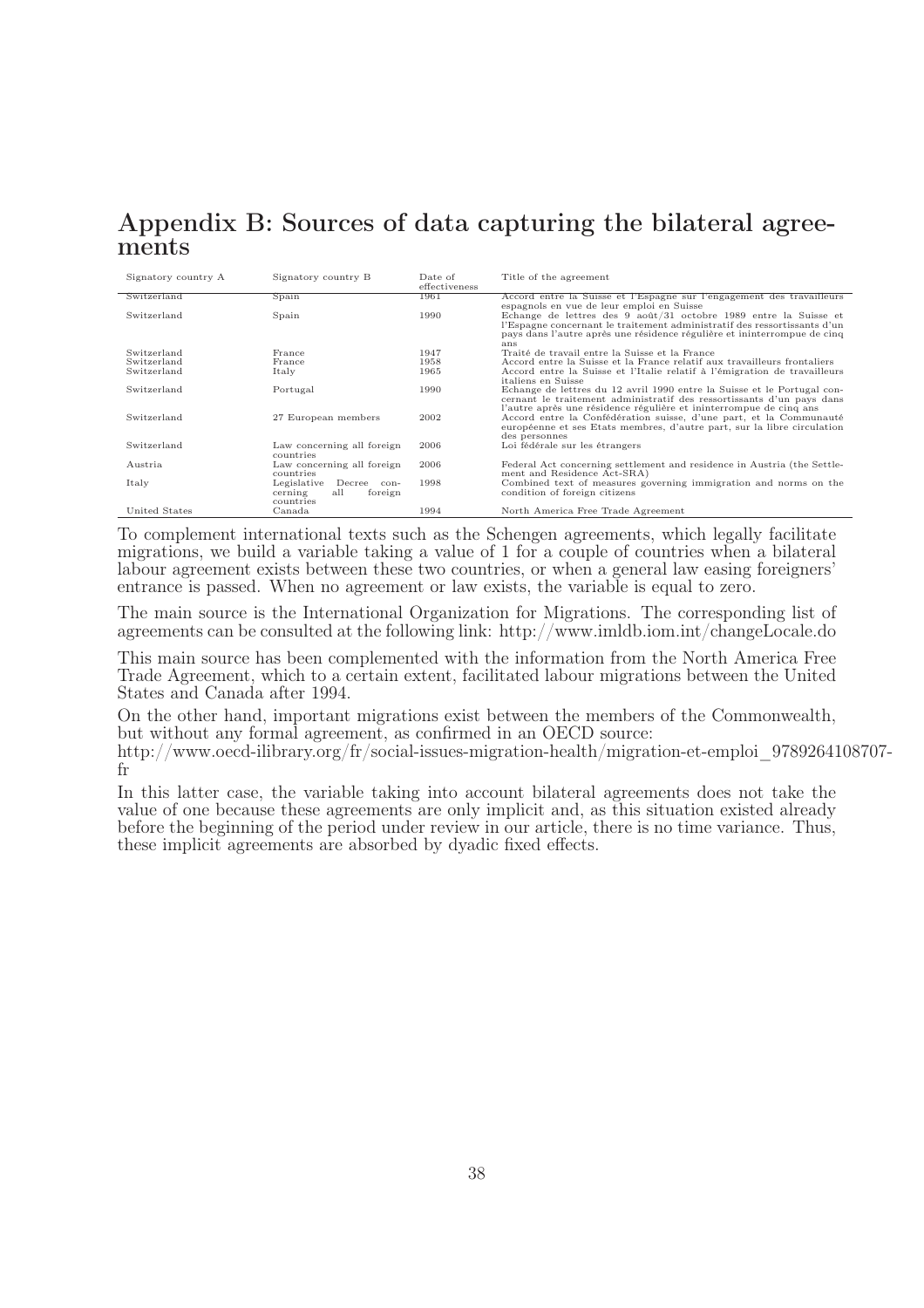## Appendix C: Results from the suboptimal benchmark specification.

Table 6 reports the estimates of model (11). The business cycle is measured using the deviation of GDP from the trend extracted using the HP filter. Table 7 reports exactly the same information, but using the annual growth rate of GDP as an alternative measure of the economic cycle. In each table, we use two different measures for the numerator of the dependent variable  $ln(\frac{N_{ij,t}}{N_{ij,t}})$  $\frac{N_{ij,t}}{N_{ii,t}}$ ). The first one takes the log of  $1 + N_{ij,t}$  in the numerator in order to keep the country pairs with zero observations for  $N_{ij,t}$  in the estimation sample. This is sometimes called Scaled OLS estimation (Simpson and Sparber, 2012). The second one uses simply  $ln(N_{ij,t})$  in the numerator as in the equilibrium condition, which leads to a modest decrease in the sample size.<sup>39</sup> Columns (1-4) give the estimates using  $ln(\frac{1+N_{ij,t}}{N_{ij,t}})$  $\frac{N_{ij,t}}{N_{ii,t}}$  as our dependent variable while Columns (5-8) give the estimates based on  $ln(\frac{N_{ij,t}}{N_{ij,t}})$  $\frac{N_{ij,t}}{N_{ii,t}}$ ). Columns (1) and (5) report estimates based on the full model as given in equation (11). In columns (3) and (7) the cycle is measured only at destination while in columns (4) and (8), the business cycle and the employment rate are both measured at the destination only.

<sup>&</sup>lt;sup>39</sup>Actually, we have only a reduction of 43 data points, which reflects that the proportion of (true) zeroes for the bilateral flows in our dataset is negligible. This further justifies the use of OLS estimators instead of the Poisson Pseudo Maximum Likelihood estimators advocated by Santos Silva and Tenreyro (2006).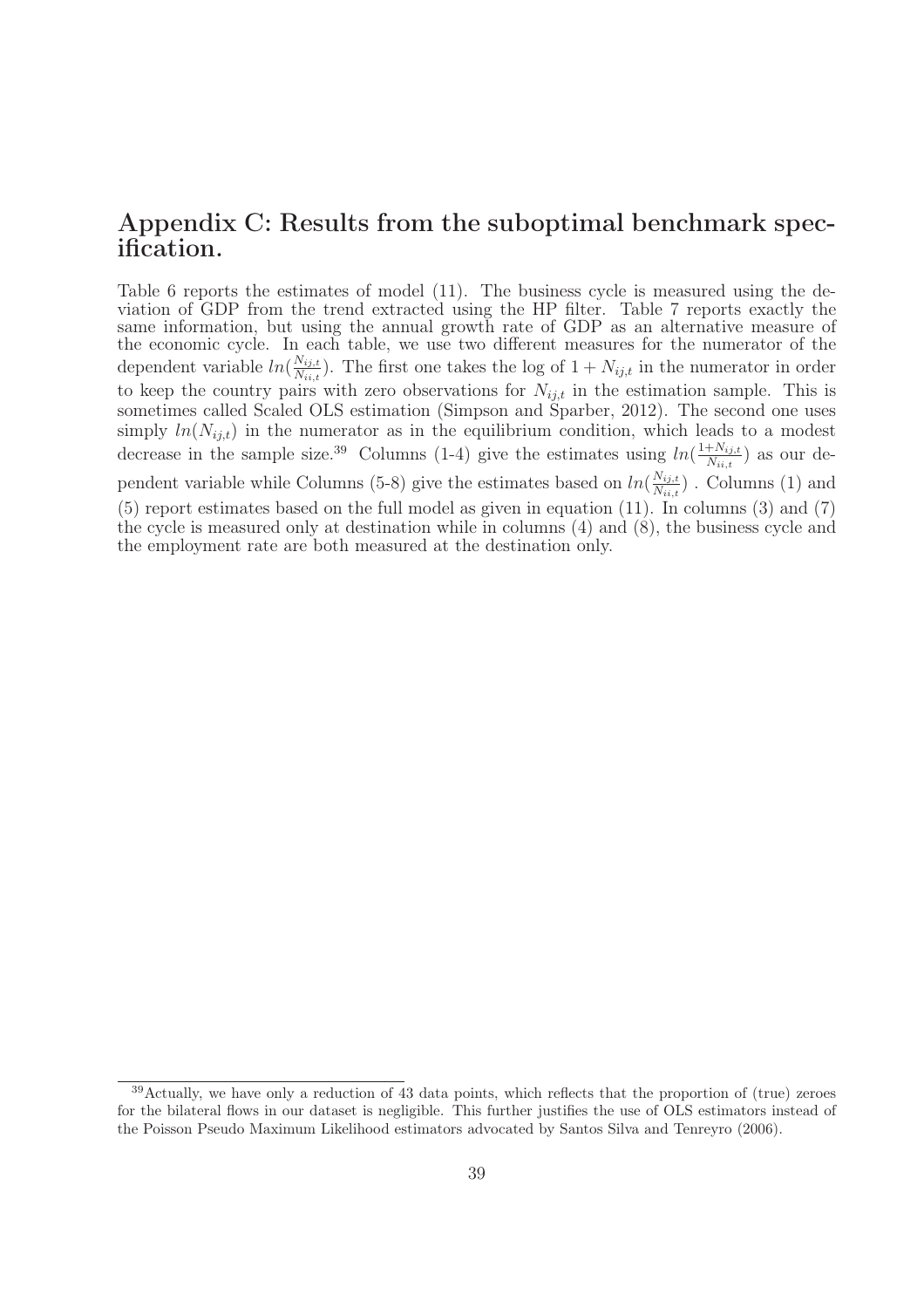| Estimation Method                                                                                                   |                             | Scaled OLS           |                      |                        |                      |                        | <b>OLS</b>                |                        |
|---------------------------------------------------------------------------------------------------------------------|-----------------------------|----------------------|----------------------|------------------------|----------------------|------------------------|---------------------------|------------------------|
| Variables                                                                                                           |                             | $\odot$              | $\odot$              | $\bigoplus$            | $\widetilde{\Xi})$   | $\odot$                | $\widetilde{\mathcal{L}}$ | $\circled{s}$          |
| Wage differential                                                                                                   | $0.139***$                  | $0.139***$           | $0.138***$           | $0.133***$             | $0.135***$           | $0.135***$             | $0.133***$                | $0.128***$             |
|                                                                                                                     | (10.28)                     | (10.28)              | (10.16)              |                        |                      |                        |                           | (9.31)                 |
| Business cycles                                                                                                     | $048***$                    | $0.0049***$          | $0.017***$           | $(9.74)$<br>0.010***   | $(9.86)$<br>0.0043** | $(9.86)$<br>$0.0043**$ | $(9.72)$<br>0.017***      | $0.010***$             |
|                                                                                                                     | (2.77)                      | $(2.77)$<br>2.668*** |                      | $(4.19)$<br>$4.091***$ | (2.36)               | (2.37)                 | $(7.23)$<br>2.239***      |                        |
| Employment rates                                                                                                    | $2.640***$                  |                      | $(7.52)$<br>2.237*** |                        | $2.669***$           | $2.697***$             |                           | $(4.01)$<br>$4.098***$ |
|                                                                                                                     | (9.67)                      | (9.77)               | (8.44)               |                        | $(9.58)$             | $(9.48)$<br>-0.154***  | $(8.28)$<br>-0.117***     |                        |
| Unempl. at origin                                                                                                   | $154***$<br>ု               | $-0.159***$          | $-0.121***$          | $(11.66)$<br>-0.006    | $-0.150***$          |                        |                           | $(11.46)$<br>-0.002    |
|                                                                                                                     | (8.59)                      | $\left( 8.91\right)$ | $(6.55)$<br>0.187*** | $(0.45)$<br>0.204***   |                      | $(-8.50)$<br>0.196***  | $(-6.21)$                 | $(-0.15)$              |
| Schengen                                                                                                            | $0.189***$                  | $0.192***$           |                      |                        | $(8.19)$<br>0.192*** |                        | $0.190***$                | $0.207***$             |
|                                                                                                                     | (9.68)                      | (9.91)               |                      | (10.60)                | $(9.62)$             |                        |                           | (10.50)                |
| <b>UEM</b>                                                                                                          | $.145***$                   | $0.146***$           | $(9.68)$<br>0.154*** | $0.127***$             | $0.142***$           | $(9.83)$<br>0.143***   | $(9.60)$<br>0.151***      | $0.124***$             |
|                                                                                                                     | (5.22)                      | (5.26)               | (5.55)               | (4.68)                 | (5.05)               | (5.09)                 | (5.38)                    | (4.52)                 |
| Bilateral                                                                                                           | $077***$<br>$\overline{Q}$  |                      |                      |                        | $0.075***$           |                        |                           |                        |
|                                                                                                                     | (3.75)                      |                      |                      |                        | (3.58)               |                        |                           |                        |
| Dyadic FE $(\alpha_{ij})$                                                                                           | $\sqrt{\text{Res}}$         | ${\rm Yes}$          | $\operatorname{Yes}$ |                        | $\overline{Y}$ es    |                        |                           | ${\rm Yes}$            |
| time FE $(\alpha_t)$                                                                                                | $\ensuremath{\mathrm{Yes}}$ | ${\rm Yes}$          | $\operatorname{Yes}$ | $Y_{CS}$               | ${\rm Yes}$          | $_{\rm Yes}^{\rm Yes}$ | $_{\rm Yes}^{\rm Yes}$    | $\rm Yes$              |
| $#$ observations                                                                                                    | 11055                       | 11055                | 11055                | 11055                  | 11012                | 11012                  | 11012                     | 11012                  |
| $R^2$                                                                                                               | 0.942                       | 0.939                | 0.942                | 0.943                  | 0.941                | 0.941                  | 0.941                     | 0.942                  |
| Estimated equation: equation 11. Estimation period: 1980-2010                                                       |                             |                      |                      |                        |                      |                        |                           |                        |
| Dependent variable in $(1-4)! \ln((1+N_{ij,t})/N_{ii,t})$ ; Dependent variable in $(5-8)!$ $\ln(N_{ij,t}/N_{ii,t})$ |                             |                      |                      |                        |                      |                        |                           |                        |
| Superscripts ***, * denote statistical significance at 1, 5 and 10% respectively.                                   |                             |                      |                      |                        |                      |                        |                           |                        |

Absolute value of Robust t-stats are provided in parentheses.

Absolute value of Robust t-stats are provided in parentheses.

(3) and (7) business cycle at destination only;(4) and (8): business cycle and employment rate at destination only.

(3) and (7) business cycle at destination only;(4) and (8): business cycle and employment rate at destination only.

Table 6: The impact of business cycles on migration: benchmark regression Table 6: The impact of business cycles on migration: benchmark regression

40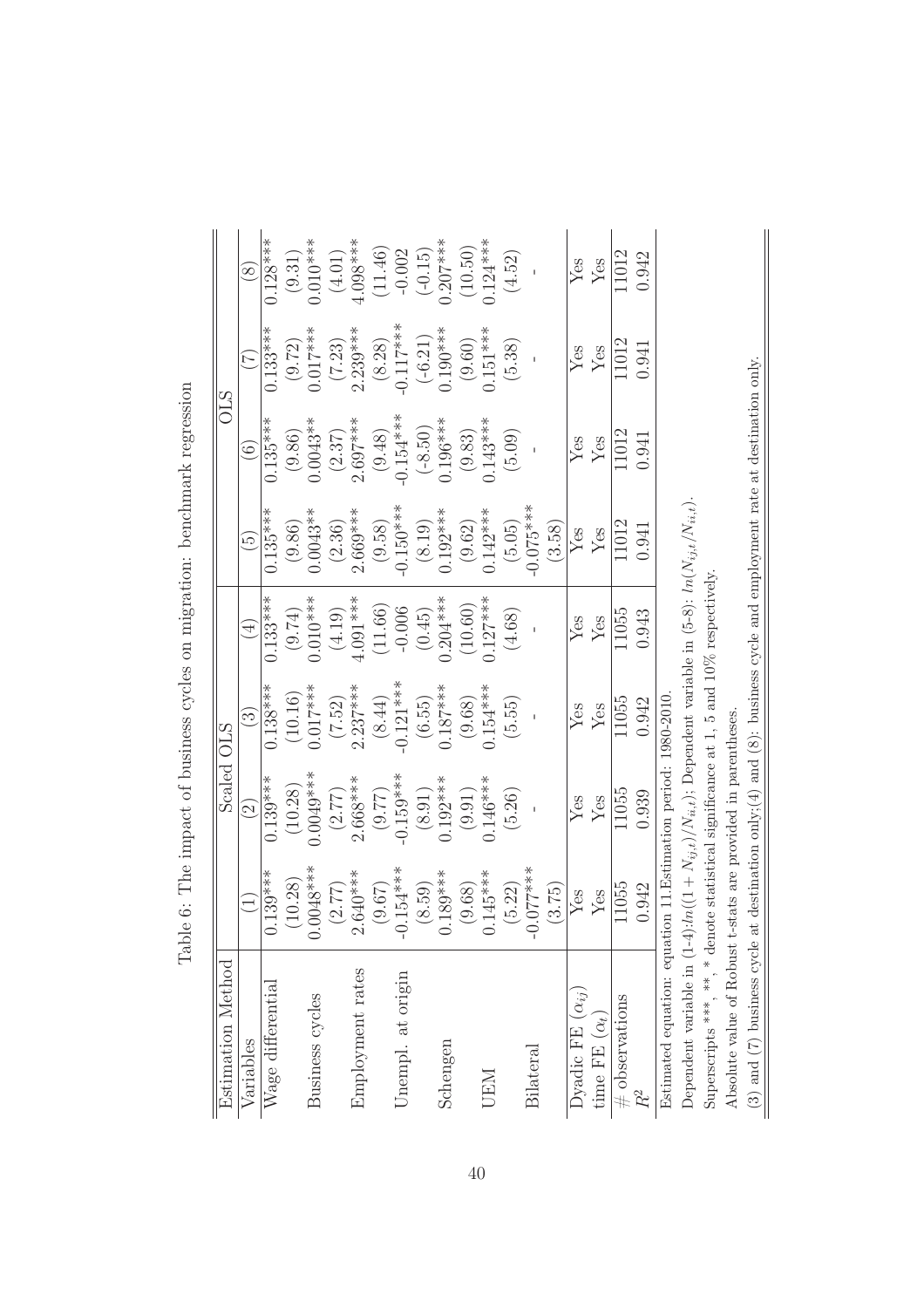| $\overline{\phantom{a}}$                                                                                                       |
|--------------------------------------------------------------------------------------------------------------------------------|
|                                                                                                                                |
| )<br>}<br>)                                                                                                                    |
| <b>CONGRETING CONGRETA</b>                                                                                                     |
|                                                                                                                                |
|                                                                                                                                |
| $\frac{1}{4}$<br>;<br>(<br>)                                                                                                   |
| in and on an winestign or another and a a a policie of and of and at a<br>$\lambda$ . Thomas is the complete of $\lambda$<br>⟩ |
|                                                                                                                                |
| $\sum_{i=1}^{\infty}$                                                                                                          |
| J<br>)<br>}<br>}<br>}                                                                                                          |
|                                                                                                                                |
| want the me                                                                                                                    |
|                                                                                                                                |
| アルレ ブ ブル<br>ì<br>$\frac{1}{2}$<br>I                                                                                            |

| Estimation Method                                                                                                         |                                   | Scaled                                         | <b>OLS</b>                   |                        |                               |                        | <b>OLS</b>             |                                             |
|---------------------------------------------------------------------------------------------------------------------------|-----------------------------------|------------------------------------------------|------------------------------|------------------------|-------------------------------|------------------------|------------------------|---------------------------------------------|
| Variables                                                                                                                 | $\begin{pmatrix} 1 \end{pmatrix}$ | $\odot$                                        | $\left( \frac{3}{2} \right)$ | (4)                    | $\left(\frac{5}{2}\right)$    | $\bigcirc$             | (7)                    | $\circledS$                                 |
| Wage differential                                                                                                         | $.166***$                         | $0.166***$                                     | $0.168***$                   | $0.157***$             | $0.150***$                    | $0.160***$             | $0.161***$             | $0.150***$                                  |
|                                                                                                                           | (9.37)                            | (9.37)                                         | (9.44)                       | (8.85)                 | (8.43)                        | $(8.93)$<br>0.012***   | (9.01)                 | (8.41)                                      |
| Business cycles                                                                                                           | $0.013***$                        | $0.013***$                                     | $0.018***$                   | $0.015***$             | $0.014***$                    |                        | $0.016***$             | $0.013***$                                  |
|                                                                                                                           | (6.18)                            | $\begin{array}{c} (6.08) \\ 2.937 \end{array}$ | $(7.52)$<br>2.937***         | $(5.07)$<br>4.634***   | $(4.52)$<br>$4.617***$        | $(5.38)$<br>2.944***   | $(5.13)$<br>2.947***   | $(4.35)$<br>$4.657***$                      |
| Employment rates                                                                                                          | $2.900***$                        |                                                |                              |                        |                               |                        |                        |                                             |
|                                                                                                                           | (11.83)                           | (11.99)                                        | (11.93)                      | $(15.30)$<br>-0.003    | $\left( 15.01\right)$ $0.005$ | $(11.82)$<br>-0.162*** | $(11.77)$<br>-0.155*** |                                             |
| Unempl. at origin                                                                                                         | $0.162***$                        | $-0.167***$                                    | $-0.159***$                  |                        |                               |                        |                        | $(15.15)$<br>0.0017<br>$(0.11)$<br>0.209*** |
|                                                                                                                           | (8.64)                            | $(9.01)$                                       |                              | $(0.19)$<br>0.205***   | (0.33)                        |                        |                        |                                             |
| Schengen                                                                                                                  | $185***$                          | $0.189***$                                     | $(6.55)$<br>0.190***         |                        | $0.204***$                    | $(8.59)$<br>0.192***   | $(8.17)$<br>0.193***   |                                             |
|                                                                                                                           | (9.49)                            | (9.73)                                         | (9.78)                       | (10.68)                | $(10.33)$<br>0.119***         |                        | (9.69)                 | (10.57)                                     |
| <b>UEM</b>                                                                                                                | $.147***$                         | $0.148***$                                     | $0.150***$                   | $0.123***$             |                               | $(9.66)$<br>0.145***   | $0.146***$             | $0.120***$                                  |
|                                                                                                                           | (5.30)                            | (5.34)                                         | (5.38)                       | (4.52)                 |                               | (5.17)                 | $(5.20)$               | (4.35)                                      |
| <b>Bilateral</b>                                                                                                          | $-086***$                         |                                                |                              |                        | $(4.31)$<br>-0.082***         |                        |                        |                                             |
|                                                                                                                           | (4.16)                            |                                                |                              |                        | (3.96)                        |                        |                        |                                             |
| Dyadic FE $(\alpha_{ij})$                                                                                                 | $\operatorname{Yes}$              | $_{\rm Yes}^{\rm Yes}$                         | $Y_{\text{es}}$              | $_{\rm Yes}^{\rm Yes}$ | $_{\rm Yes}^{\rm Yes}$        |                        | $_{\rm Yes}^{\rm Yes}$ | $_{\rm Yes}^{\rm Yes}$                      |
| time FE $(\alpha_t)$                                                                                                      | $\mathbf{Y}\mathbf{e}\mathbf{s}$  |                                                |                              |                        |                               | $_{\rm Yes}^{\rm Yes}$ |                        |                                             |
| $#$ observations                                                                                                          | 10883                             | 10883                                          | 10883                        | 10883                  | 10840                         | 10840                  | 10840                  | 10840                                       |
|                                                                                                                           | 0.943                             | 0.943                                          | 0.943                        | 0.944                  | 0.942                         | 0.941                  | 0.941                  | 0.942                                       |
| Estimated equation: equation (11). Estimation period: 1980-2010                                                           |                                   |                                                |                              |                        |                               |                        |                        |                                             |
| Dependent variable in $(1-4)$ : $ln((1 + N_{ij,t})/N_{ii,t})$ ; Dependent variable in $(5-8)$ : $ln(N_{ij,t}/N_{ii,t})$ . |                                   |                                                |                              |                        |                               |                        |                        |                                             |
| さささ ささ                                                                                                                    |                                   |                                                |                              |                        |                               |                        |                        |                                             |

Superscripts \*\*\*, \*  $\star$  denote statistical significance at 1, 5 and 10% respectively. Superscripts \*\*\*, \*\*, \* denote statistical significance at 1, 5 and 10% respectively.

Absolute value of Robust t-stats are provided in parentheses. Absolute value of Robust t-stats are provided in parentheses.

(3) and (7) business cycle at destination only;(4) and (8): business cycle and employment rate at destination only. (3) and (7) business cycle at destination only;(4) and (8): business cycle and employment rate at destination only.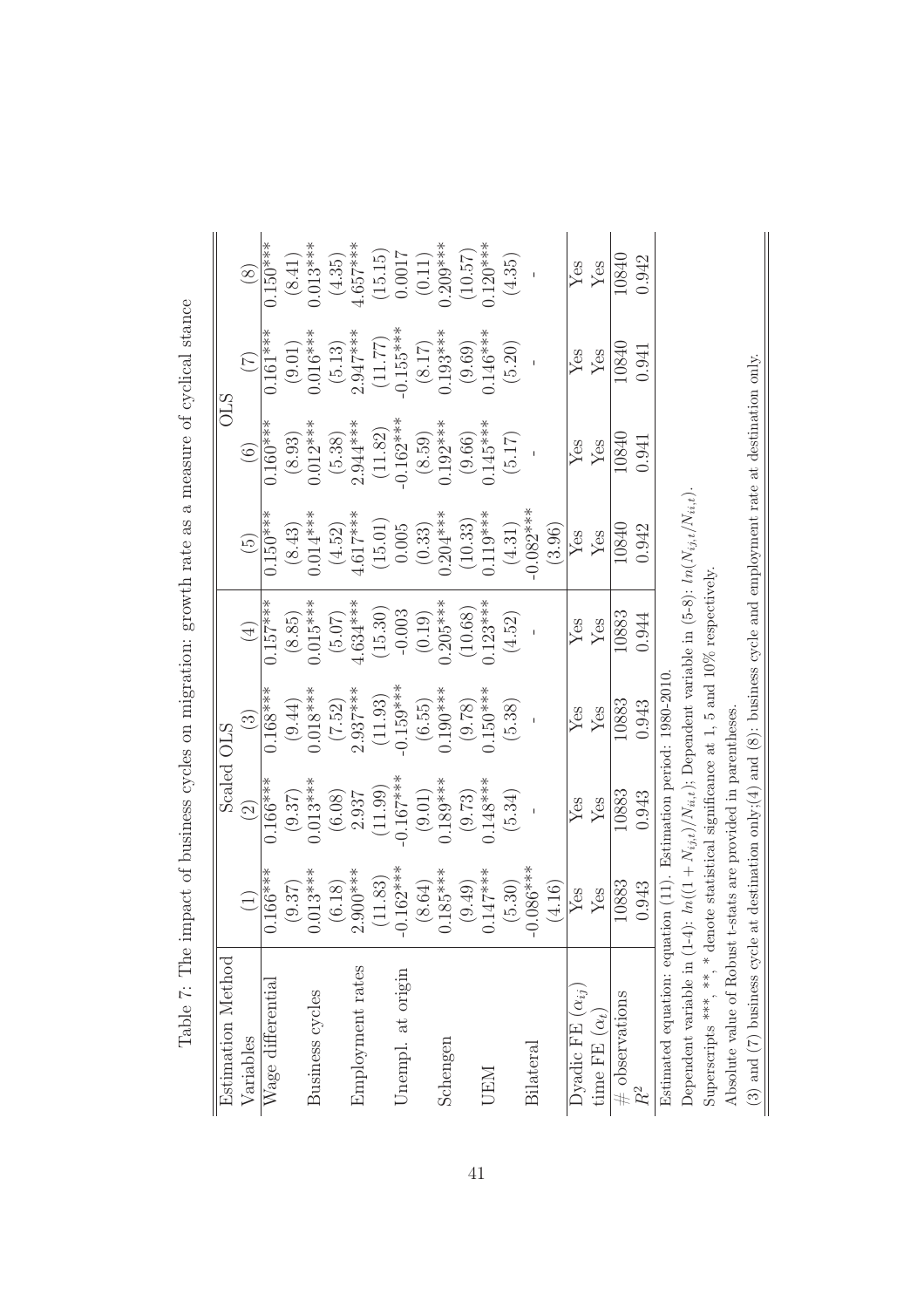## Appendix D: Analysis of legal acts related to immigration and visas

In order to analyze the impact of business cycles on migrations acts among the countries in our sample, we focus on the cases of four important countries, namely the United States, Canada, Spain and France. With this sample, two non-European and two European countries are covered and they all have a sufficient size and/or large enough immigrations flows to be somewhat representative, though having their own characteristics.

To that purpose, we use two complementary perspectives. We first consider national acts (laws, decrees and ministerial decisions) related to immigration that are considered in the literature as reactions to business cycles.

We also make a complementary analysis of national acts concerning visas, registered in the International Organization for Migration database, and compare the dates at which these rules were passed with the economic cycles. This comparison remains qualitative: we have chosen not to give a value to these rules to include them in regressions because numerical values are difficult to be coded (this depends among other things on the impact of their contents).

#### A. Analysis of legal acts in the literature

We first consider legal acts passed by the four countries under review, in reaction to the economic cycle, as recorded in the literature.

According to Martin and Lowell (2005), the "Canadian policy [...], relative to the U.S., favors selection of skilled migrants and varies levels to immigration according to economic cycle." Moreover, "Unlike the U.S., where changes in admissions occur every few decades, Canadian admission levels change following ministerial consultations. The goal historically has been to set numerical targets that vary with the economic cycle. The numbers grew toward 200,000 in the 1970s only to be reduced to just over 100,000 in the mid-1980s, followed by a robust growth to just shy of 250,000 in the mid-1990s. Family immigrants made up an increasing share over that time period being about half of all admissions by 1994 and the independent stream about four tenths (balance refugee). It can be argued that a 50/50 balance of skilled and family admission will yield a net benefit, or at least minimize any potential adverse impact by balancing economically versus non-economically selected immigrants [...]".<sup>40</sup>

It thus appears that Canada and United States have very different approaches: more immigrants selection and more quantitative limits that are likely to change merely by ministerial decisions in Canada. It does not mean that United States do not change their rules over time (Cf. graph in the following part showing national acts linked to visas recorded by the International Organization for Migration), but it is not as systematically linked to the economic cycle and not so easy to pass.

Indeed, although the United States have also set numerical limitations for employment-based legal permanent residents, this objective has been set by the Congress in 1990 at 140,000 immigrants a year, and this number has not fluctuated since then. Yet, there are more fluctuations in the United States for specific cases like temporary admissions. As stated in Martin and Lowell (2005), in the Immigration Act of 1990, Congress imposed restrictions on the growing

<sup>40</sup>See also Green and Green, 2004 for a thorough analysis of the Canadian immigration policy over a long period of time.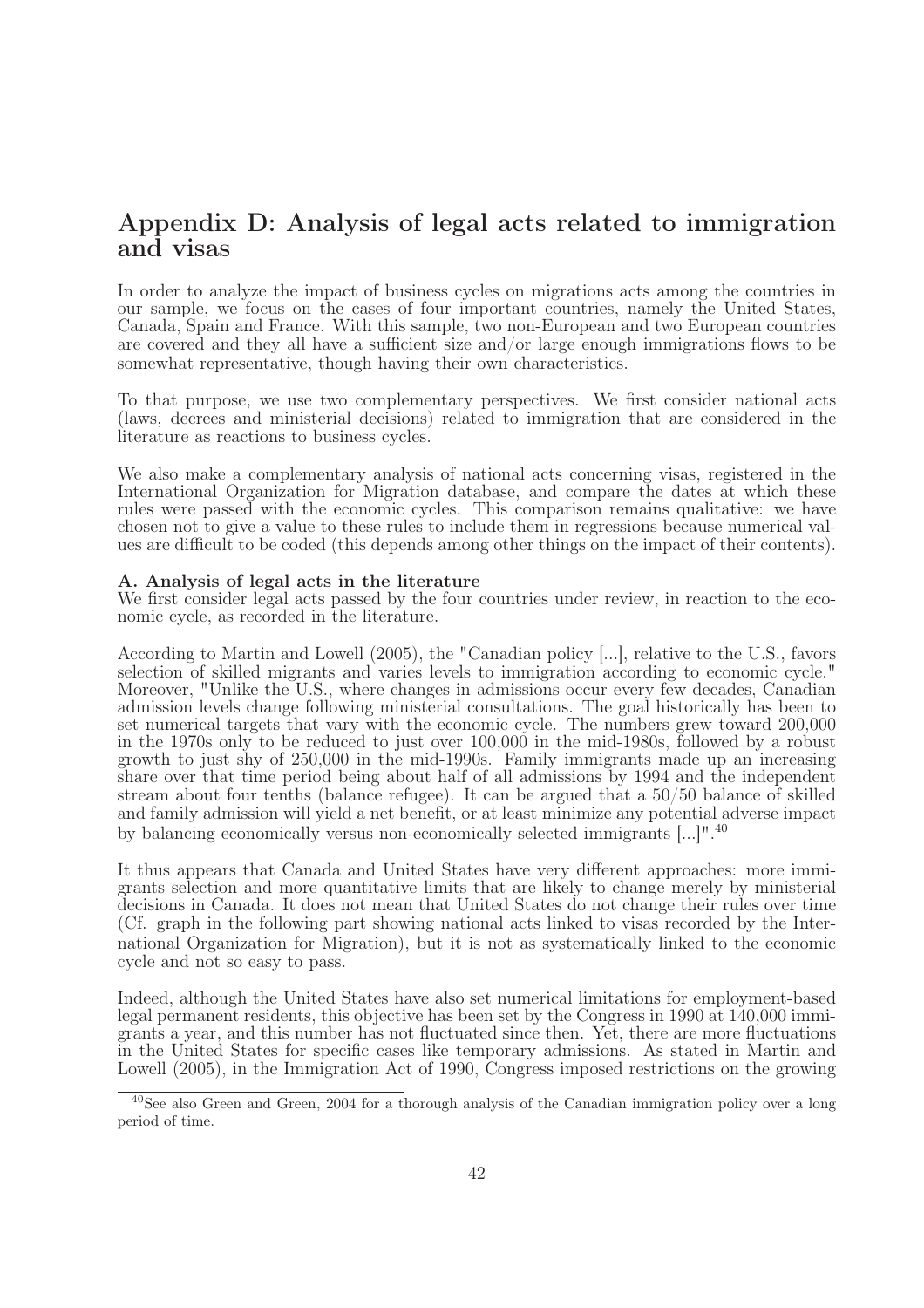use of the H visa, a visa originally set for temporary workers, and that concerned later on workers with a dual intent to stay either temporarily or permanently  $(H - 1B \text{ visa})$ . These restrictions intended to protect domestic workers. Originally, the visa had no numerical limitations and few labor protections. In 1990, a numerical cap of 65,000 new H- 1Bs per year was imposed. Yet, this limit was increased several times, especially as the result of lobbying by the information technology industry: from 65,000 per year to 115,000 per year in 1999 and 2000, and 107,500 in 2001, and then decreased later on, but not only for economic reasons (Cf. the events of 11th September 2001).

Concerning Spain, it was only in July 1985 that the government passed a law aimed at regulating immigration, as it was needed before the incorporation of Spain into the European Community in 1986. Up to the early 1990s, Spain maintained a relatively flexible stand on the implementation of effective policies of border closure while, simultaneously developing a restrictive legal framework in accordance with the requirements of its partners in the European Union. This attitude changed in 1991, coinciding with the expiration of the 1964 agreement with Morocco, and the 1966 agreement with Tunisia for the mutual suppression of visas, when the Spanish government reintroduced the requirement of visas for nationals of countries from North Africa, as a precondition for the incorporation of Spain into the Schengen agreement. Over latest years, a sizeable part of immigration has been non qualified, especially directed towards sectors such as construction. If Spain has decided to reduce its contingent of nonseasonal workers in 2009 (Cf. OECD (2009)), it concerned workers recruited anonymously abroad, thus rather non qualified workers. Thus, globally, we may say that Spanish legal acts, coming late, were rather directed towards countries mostly out of our sample, as confirmed in the analysis of acts related to visas recorded by the International Organization for Migration (see hereafter).

France is among the countries (it is also the case in the United Kingdom for instance) that use lists of workforce shortage, to regulate economic immigration. These lists are based on data related to job vacancies: if the ratio between jobs offers and available workers exceeds a certain level for more than one year (initially equal to 1, and then decreased to 0.9), the profession is included in a regional yearly list of jobs under tension. Yet, because of this time lag of one year, this list cannot fit the economic situation in real time (Cf. OECD (2009)). France has also established lists of jobs under tension in bilateral agreements, but rather with countries out of our sample (for example the agreement with Gabon in 2007). This policy is quite different from the one in "settlement countries" where long term needs contribute to determine the content of these lists (like New-Zealand or to a lesser extent Canada). From this point of view, France appears as adapting partly (because many immigrants still come for non economic reasons, including from countries in our sample), though with delay, its legal framework to the economic conditions.

#### B. Analysis of legal acts related to visas for four countries in the database of the International Organization for Migration

Considering the legal acts related to visas for four countries in the database of the International Organization for Migration, we find that national laws about visas are not changed at regular intervals and that these changes do not always take place at the same stage of the cycle. This is due to a large extent to time lags between an economic downturn and the moment when policies are decided and voted, which may last for some time.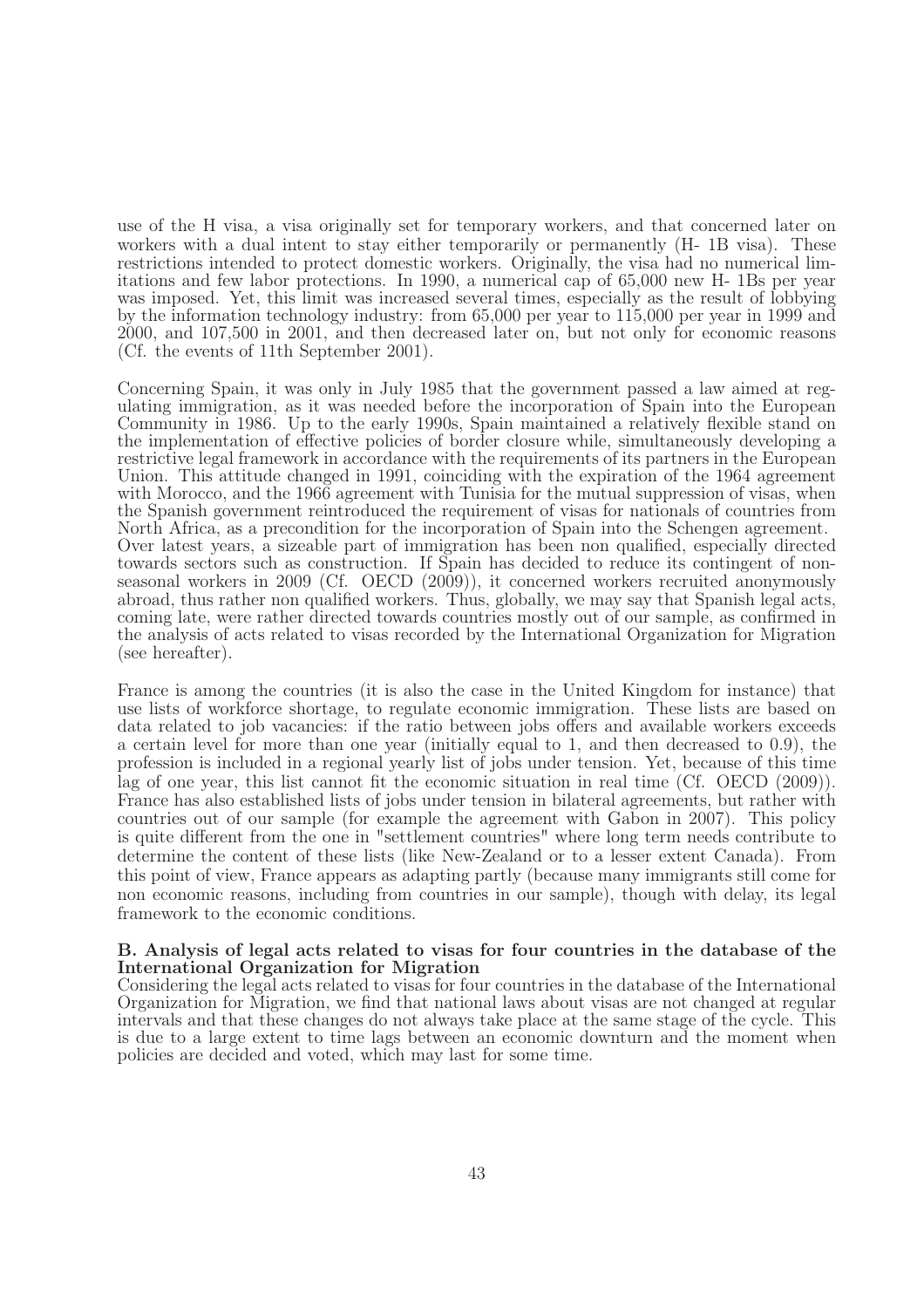Figure 4: Graph for United States, Canada, Spain and France: GDP growth rates (quarterly growth rates cumulate over four quarters, %) and dates of acts related to visas concerning potentially the countries of our sample (arrows, with the corresponding color for each country in legend)

Source: International Organization for Migration, national accounts, calculations of the authors



If the United States' acts are passed over the whole period, with varying frequency over time though, France and Spain's acts are concentrated in the 2000s', without any major economic downturn to notice, and before the great recession. Besides, at the beginning of the 1980s' and in the first half of the 1990s, there were recessions in France and in Spain, which did not involve any acts related to visas to be passed. This suggests that significant economic evolutions do not necessarily involve legal changes and that, conversely, economic conditions are not the only reasons for passing laws on visas. As can be seen on the graph, there was a high concentration of laws related to visas that were passed shortly after the events on 11th Septembre 2001, in the United States, in Spain and in France.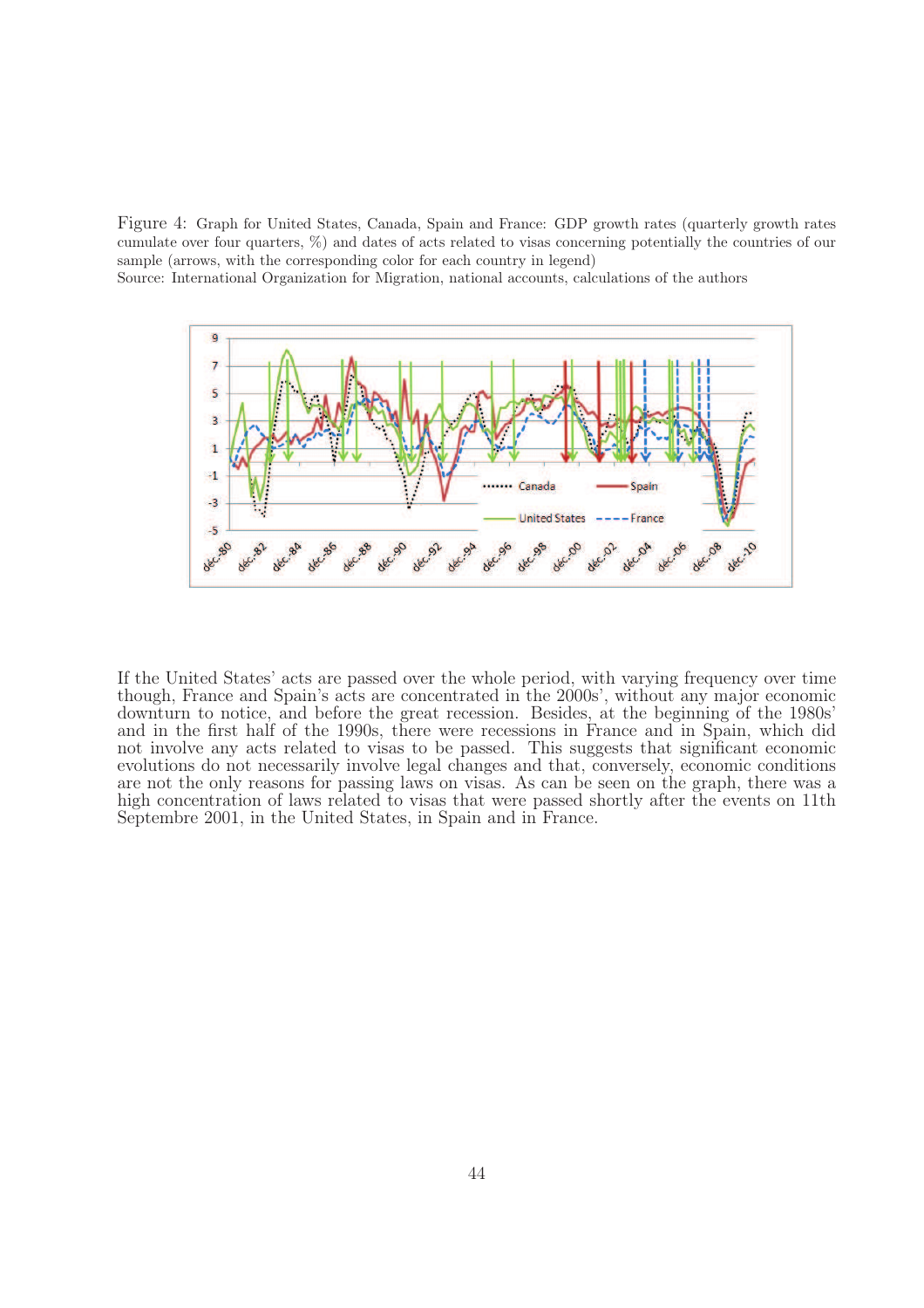Table 8: Laws related to in the United States, Canada, Spain, and France is the International Organization for Migration database, concerning potentially the countries of our sample

| References of the laws                                              | 1st version | Last version                   | Remarks                                     |
|---------------------------------------------------------------------|-------------|--------------------------------|---------------------------------------------|
| <b>United States</b>                                                |             |                                |                                             |
| Migrant<br>and<br>agricultural<br>seasonal                          | 14/01/1983  | 15/11/1995                     |                                             |
| worker protection                                                   |             |                                |                                             |
| Exchange visitor program                                            | 16/03/1984  |                                | Limited to special cases<br>$(re-$          |
|                                                                     |             |                                | search) and for a duration up               |
|                                                                     |             |                                | to 2 years                                  |
| Special agricultural workers                                        | 29/03/1988  | 13/06/2003                     |                                             |
| Exchange visitor program                                            | 19/03/1993  | 19/06/2007                     | Limited to special cases<br>$(re-$          |
|                                                                     |             |                                | search)                                     |
| Immigration and Nationality Act                                     | 11/09/1952  | 27/07/2006                     | Taken into account for its last             |
|                                                                     |             |                                | date of change                              |
| Labor certification process for the tem-                            | 13/09/1977  | 30/06/2006                     | Taken into account for its last             |
| porary employment of aliens                                         |             |                                | date of change                              |
| Regulations pertaining to both non im-                              | 02/07/1991  | 08/09/2000                     | Completes other acts by giv-                |
| migrants and immigrants under the                                   |             |                                | ing definitions and making cases            |
| <b>INA</b>                                                          |             |                                | more precise                                |
| Control of employment of aliens                                     | 01/05/1987  | 13/06/2003                     | Indirect restriction of immi-               |
|                                                                     |             |                                | grants' entrance                            |
| Documentary requirements waivers                                    | 06/03/1997  | 13/03/2003                     |                                             |
| Immigration Act of 1990*                                            | 29/11/1990  |                                | Imposed<br>restrictions<br>the<br><b>on</b> |
|                                                                     |             |                                | granting of temporary visas, to             |
|                                                                     |             |                                | protect domestic workers.                   |
| Spain                                                               |             |                                |                                             |
| Orden PRE/237/2002, por la que se                                   | 08/03/2002  |                                |                                             |
| dictan instrucciones generales relativas                            |             |                                |                                             |
| al número de enlace de visado en mate-                              |             |                                |                                             |
| ria de extranjería<br>Ley Orgánica sobre derechos y liber-          | 11/01/2000  | $\frac{20}{11}{\frac{2003}{}}$ |                                             |
| tades de los extranjeros en España y su                             |             |                                |                                             |
| integración social (incluidas reformas)                             |             |                                |                                             |
| France                                                              |             |                                |                                             |
| Code de l'entrée et du séjour des                                   | 14/11/2004  | 06/08/2008                     |                                             |
| étrangers et du droit d'asile                                       |             |                                |                                             |
| Loi relative à l'immigration et à                                   | 24/07/2006  |                                |                                             |
| l'intégration                                                       |             |                                |                                             |
| Loi<br>relative<br>maîtrise<br>$l$ a<br>$\overline{\text{de}}$<br>à | 20/11/2007  |                                |                                             |
| à l'intégration et à<br>l'immigration,                              |             |                                |                                             |
| l'asile                                                             |             |                                |                                             |

Source: International Organization for Migration

Note: no law related to visas was found over the period for Canada in the IOM database.

Only the dates for the first and last versions are available on the IOM website.

\*: not in the IOM database, added as found in the article by Martin and Lowell (2005)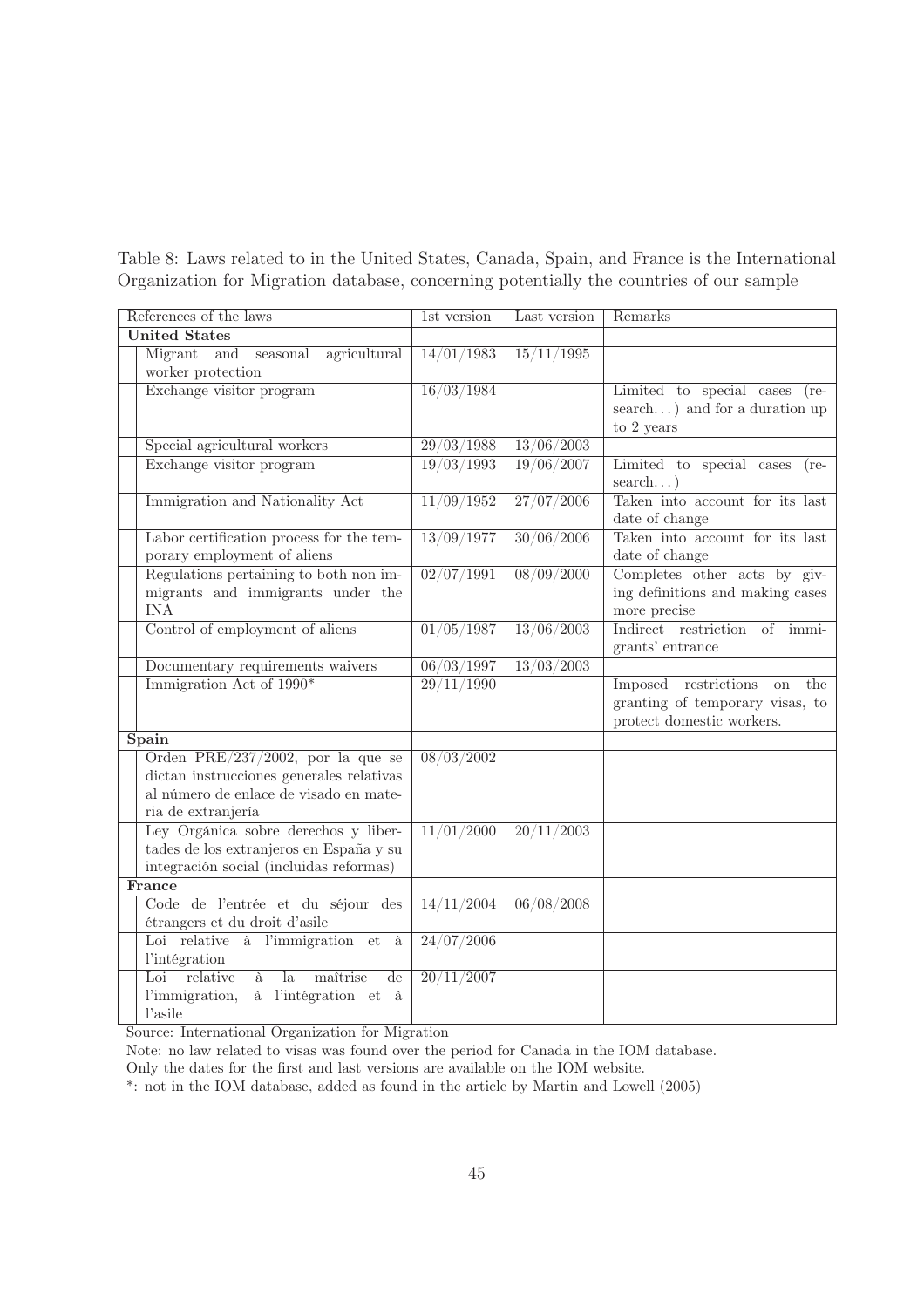## Appendix E: Robustness check: estimations with dropped destinations

This section provides the figures relative to the robustness checks of the estimation of models 12 and 13. The evolution of the coefficients can be used as indirect evidence in favour or against the validity of the underlying IIA assumptions in the estimated specifications.

Figures 5 to 8 plot the evolution of the estimated key coefficients of equation (12) when dropping successively one destination country from the regression.<sup>41</sup> Figure 5 plots the estimated values of the coefficient relative to cycle differential, i.e.  $\hat{\beta}_1$  of equation (12). Figures 6, 7 and 8 do the same for coefficients  $\hat{\beta}_2$ ,  $\hat{\beta}_3$  and  $\hat{\beta}_4$  respectively.

Figures 9 to 12 plot the evolution of the estimated key coefficients of equation (13) when dropping successively one destination country from the regression with growth rates. Figure 9 plots the estimated values of the coefficient relative to cycle differential, i.e.  $\hat{\beta}_1$  of equation(13). Figures 10, 11 and 12 do the same for coefficients  $\hat{\beta}_2$ ,  $\hat{\beta}_3$  and  $\hat{\beta}_4$  respectively.



Figure 5: Wage differential coefficient estimates  $(\hat{\beta}_1)$  (equation 12) with 95% confidence interval; dropped destination reported on X axis

<sup>&</sup>lt;sup>41</sup>The measure of the cycle differential is given by the differential in growth rate.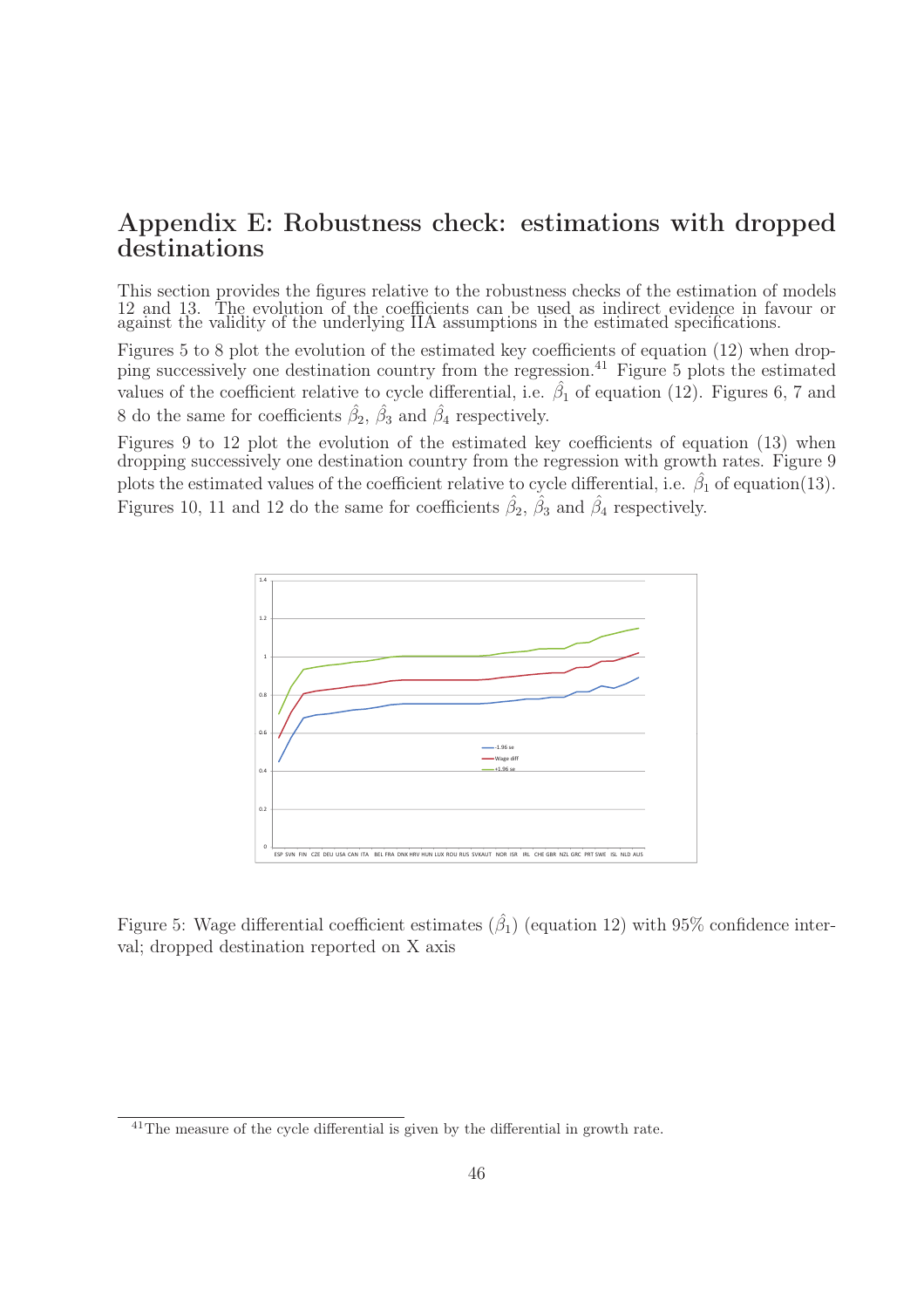

Figure 6: Employment rate differential coefficient estimates  $(\hat{\beta}_2)$  (equation 12) with 95% confidence interval; dropped destination reported on X axis



Figure 7: Business Cycle differential coefficient estimates  $(\hat{\beta}_3)$  (equation 12) with 95% confidence interval; dropped destination reported on X axis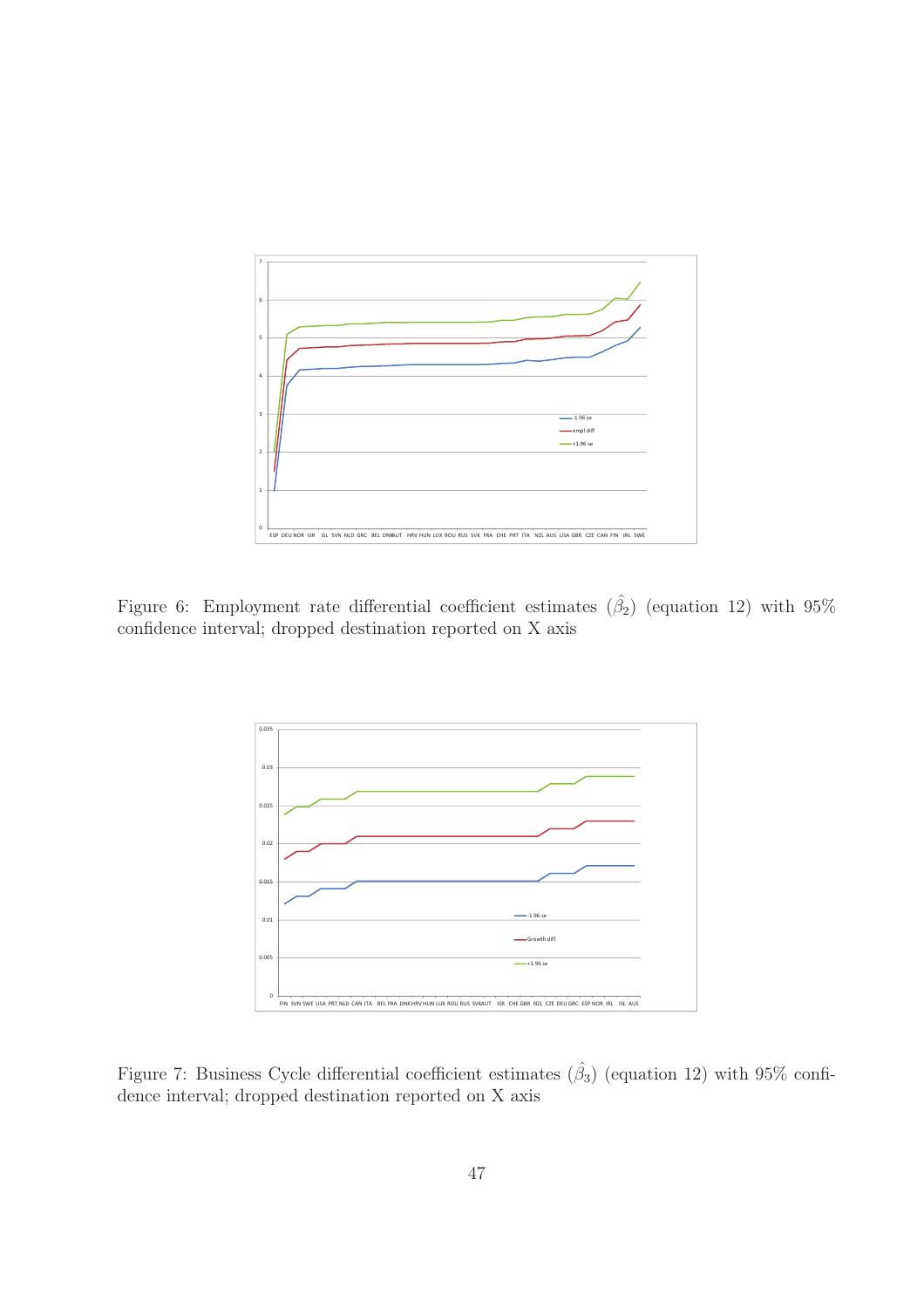

Figure 8: Schengen coefficient estimates  $(\hat{\beta}_4)$  (equation 12) with 95% confidence interval; dropped destination reported on X axis



Figure 9: Wage differential coefficient estimates  $(\hat{\beta}_1)$  (equation 13) with 95% confidence interval; dropped destination reported on X axis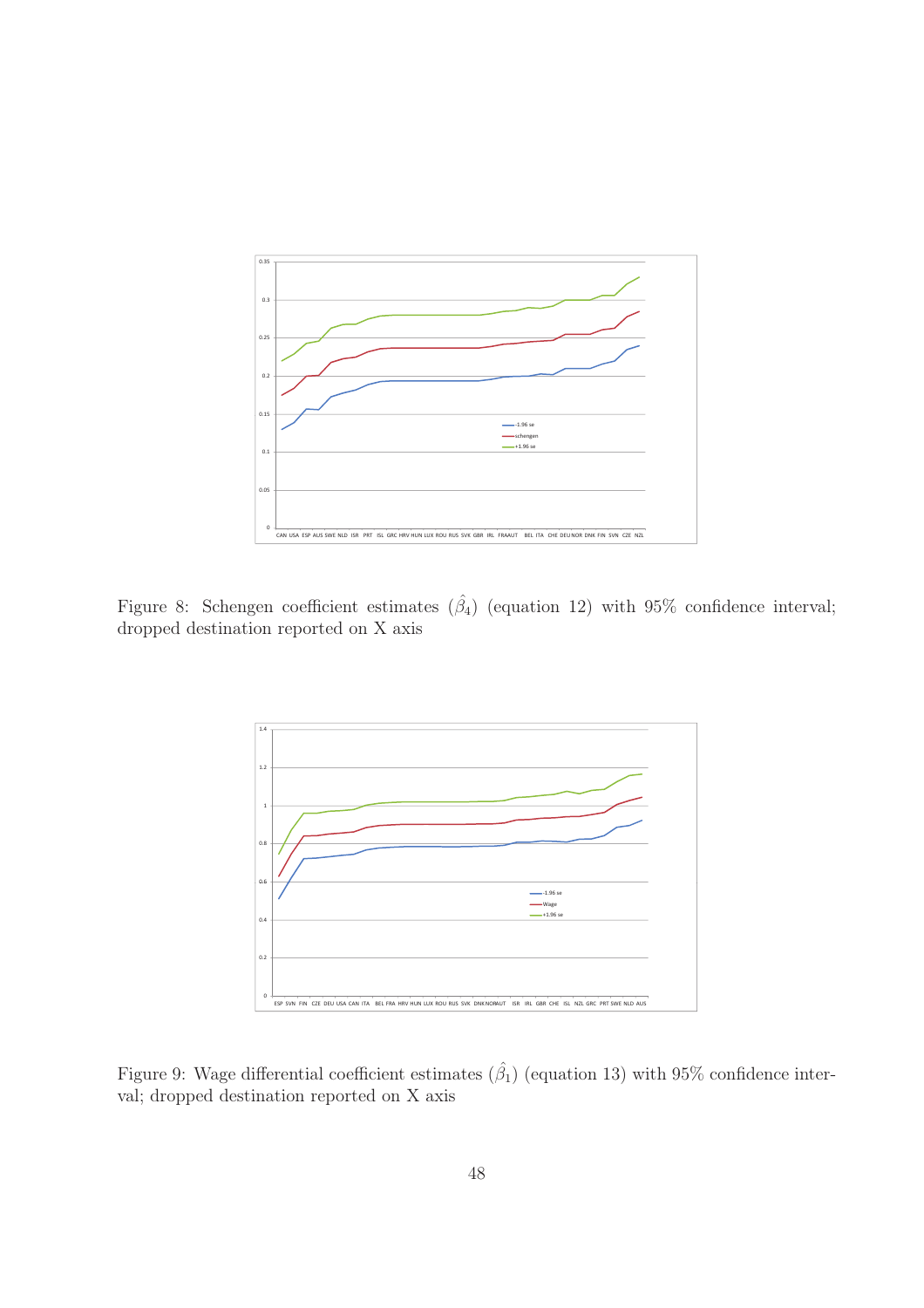

Figure 10: Employment rate at destination coefficient estimates  $(\hat{\beta}_2)$  (equation (13)) with 95% confidence interval; dropped destination reported on X axis



Figure 11: Business Cycle at destination coefficient estimates  $(\hat{\beta}_3)$  (equation (13)) with 95% confidence interval; dropped destination reported on X axis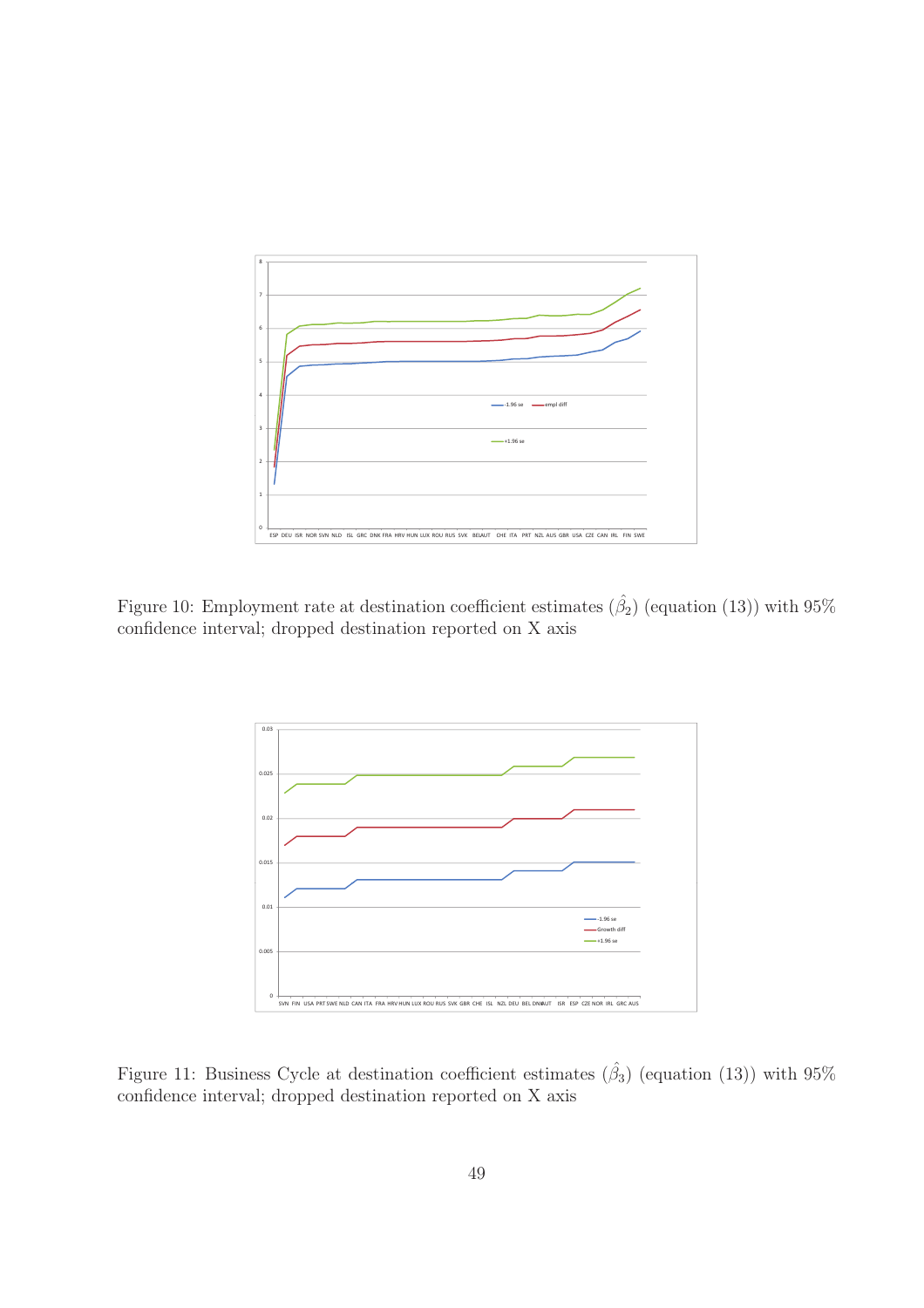

Figure 12: Schengen coefficient estimates  $(\hat{\beta}_4)$  (equation (13)) with 95% confidence interval; dropped destination reported on X axis